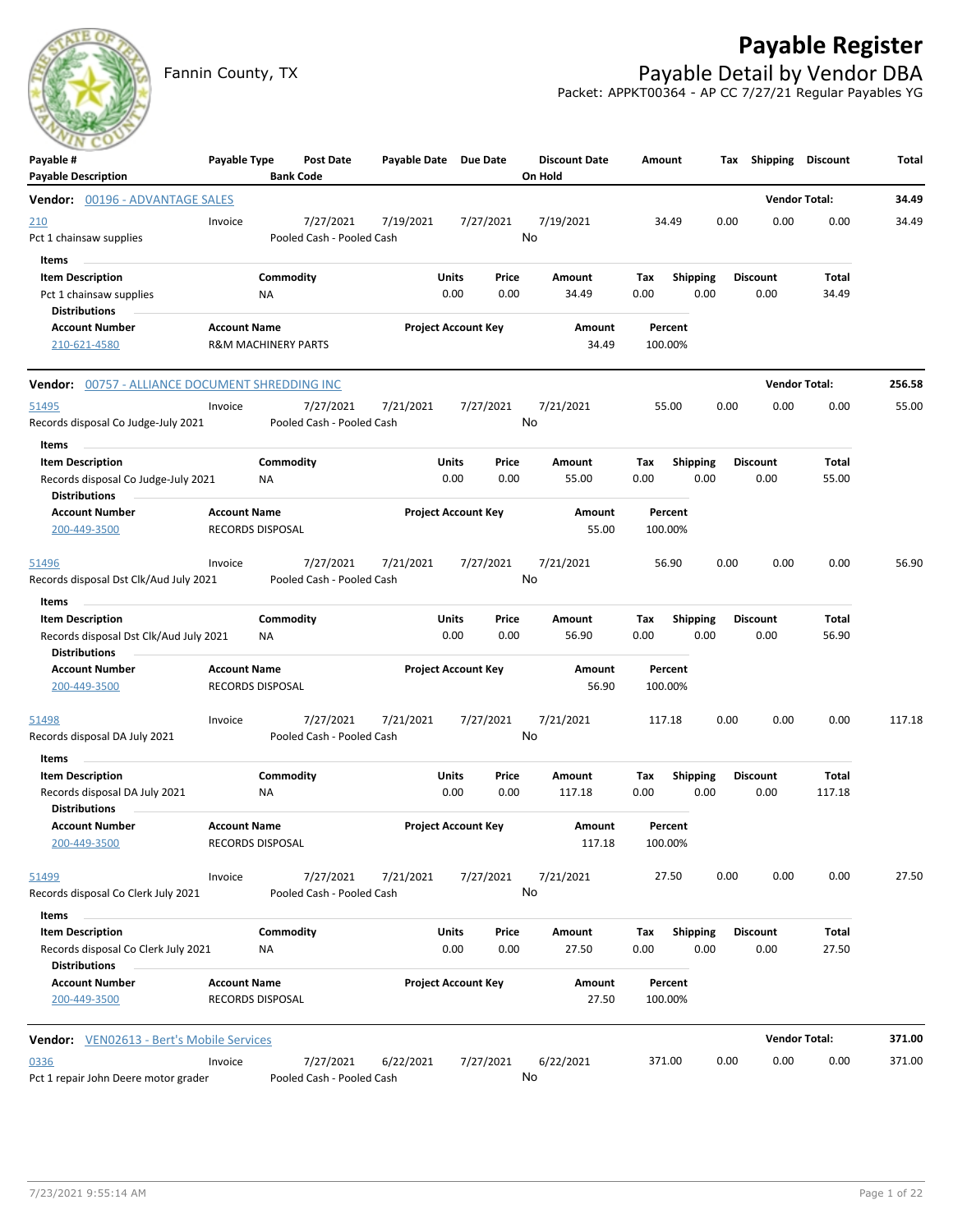| Payable Register                                                                         |                     |                                |                                        |                            |               |                 |                                 |             |                         |      |                         |                      | Packet: APPKT00364 - AP CC 7/27/21 Regular Payables YG |
|------------------------------------------------------------------------------------------|---------------------|--------------------------------|----------------------------------------|----------------------------|---------------|-----------------|---------------------------------|-------------|-------------------------|------|-------------------------|----------------------|--------------------------------------------------------|
| Payable #<br><b>Payable Description</b>                                                  | Payable Type        | <b>Bank Code</b>               | <b>Post Date</b>                       | Payable Date Due Date      |               |                 | <b>Discount Date</b><br>On Hold | Amount      |                         |      | Tax Shipping Discount   |                      | Total                                                  |
| Items<br><b>Item Description</b>                                                         |                     | Commodity                      |                                        |                            | Units         | Price           |                                 |             |                         |      | <b>Discount</b>         | Total                |                                                        |
| Pct 1 repair John Deere motor grader<br><b>Distributions</b>                             |                     | NA                             |                                        |                            | 0.00          | 0.00            | Amount<br>371.00                | Tax<br>0.00 | <b>Shipping</b><br>0.00 |      | 0.00                    | 371.00               |                                                        |
| <b>Account Number</b>                                                                    | <b>Account Name</b> |                                |                                        |                            |               |                 | Amount                          |             | Percent                 |      |                         |                      |                                                        |
| 210-621-4580                                                                             |                     | <b>R&amp;M MACHINERY PARTS</b> |                                        | <b>Project Account Key</b> |               |                 | 371.00                          |             | 100.00%                 |      |                         |                      |                                                        |
| <b>Vendor:</b> VEN02133 - Biggar, Tammy                                                  |                     |                                |                                        |                            |               |                 |                                 |             |                         |      |                         | <b>Vendor Total:</b> | 425.58                                                 |
| INV0002561                                                                               | Invoice             |                                | 7/27/2021                              | 7/19/2021                  |               | 7/27/2021       | 7/19/2021                       |             | 425.58                  | 0.00 | 0.00                    | 0.00                 | 425.58                                                 |
| 8/1-4/21 travel-miles/meals                                                              |                     |                                | Pooled Cash - Pooled Cash              |                            |               | No              |                                 |             |                         |      |                         |                      |                                                        |
| Items                                                                                    |                     |                                |                                        |                            |               |                 |                                 |             |                         |      |                         |                      |                                                        |
| <b>Item Description</b>                                                                  |                     | Commodity                      |                                        |                            | Units         | Price           | Amount                          | Tax         | <b>Shipping</b>         |      | <b>Discount</b>         | Total                |                                                        |
| 8/1-4/21 travel-miles/meals                                                              |                     | ΝA                             |                                        |                            | 0.00          | 0.00            | 425.58                          | 0.00        | 0.00                    |      | 0.00                    | 425.58               |                                                        |
| <b>Distributions</b><br><b>Account Number</b>                                            | <b>Account Name</b> |                                |                                        | <b>Project Account Key</b> |               |                 | Amount                          |             | Percent                 |      |                         |                      |                                                        |
| 100-404-4270                                                                             |                     | ELECTION TRAVEL/TRAINING       |                                        |                            |               |                 | 425.58                          |             | 100.00%                 |      |                         |                      |                                                        |
| <b>Vendor: 00575 - BLAZER RESOURCES INC</b>                                              |                     |                                |                                        |                            |               |                 |                                 |             |                         |      |                         | <b>Vendor Total:</b> | 27,000.00                                              |
| <b>IN008100</b>                                                                          | Invoice             |                                | 7/27/2021                              | 7/8/2021                   |               | 7/27/2021       | 7/8/2021                        | 27,000.00   |                         | 0.00 | 0.00                    | 0.00                 | 27,000.00                                              |
| Pct 2 road oil                                                                           |                     |                                | Pooled Cash - Pooled Cash              |                            |               | No              |                                 |             |                         |      |                         |                      |                                                        |
| Items                                                                                    |                     |                                |                                        |                            |               |                 |                                 |             |                         |      |                         |                      |                                                        |
| <b>Item Description</b>                                                                  |                     | Commodity                      |                                        |                            | Units         | Price           | Amount                          | Tax         | <b>Shipping</b>         |      | <b>Discount</b>         | Total                |                                                        |
| Pct 2 road oil                                                                           |                     | Goods                          |                                        |                            | 300.00        | 90.00           | 27,000.00                       | 0.00        | 0.00                    |      | 0.00                    | 27,000.00            |                                                        |
| <b>Distributions</b>                                                                     |                     |                                |                                        |                            |               |                 |                                 |             |                         |      |                         |                      |                                                        |
| <b>Account Number</b><br>220-622-3440                                                    | <b>Account Name</b> | R&B MAT. ASPHALT/RD OIL        |                                        | <b>Project Account Key</b> |               |                 | Amount<br>27,000.00             |             | Percent<br>100.00%      |      |                         |                      |                                                        |
| Vendor: 00800 - Bonham Quick Lube                                                        |                     |                                |                                        |                            |               |                 |                                 |             |                         |      |                         | <b>Vendor Total:</b> | 170.00                                                 |
| 109947                                                                                   | Invoice             |                                | 7/27/2021                              | 7/15/2021                  |               | 7/27/2021       | 7/15/2021                       |             | 15.00                   | 0.00 | 0.00                    | 0.00                 | 15.00                                                  |
| Sheriff 2020 Chev #2574 tire rotation                                                    |                     |                                | Pooled Cash - Pooled Cash              |                            |               | No              |                                 |             |                         |      |                         |                      |                                                        |
| Items                                                                                    |                     |                                |                                        |                            |               |                 |                                 |             |                         |      |                         |                      |                                                        |
| <b>Item Description</b><br>Sheriff 2020 Chev #2574 tire rotation<br><b>Distributions</b> |                     | Commodity<br>ΝA                |                                        |                            | Units<br>0.00 | Price<br>0.00   | Amount<br>15.00                 | Tax<br>0.00 | <b>Shipping</b><br>0.00 |      | <b>Discount</b><br>0.00 | Total<br>15.00       |                                                        |
| <b>Account Number</b>                                                                    | <b>Account Name</b> |                                |                                        | <b>Project Account Key</b> |               |                 | Amount                          |             | Percent                 |      |                         |                      |                                                        |
| 100-560-4540                                                                             |                     | R & M AUTOMOBILES              |                                        |                            |               |                 | 15.00                           |             | 100.00%                 |      |                         |                      |                                                        |
| 110106<br>Sheriff 2019 Ford #5299 oil change                                             | Invoice             |                                | 7/27/2021<br>Pooled Cash - Pooled Cash | 7/19/2021                  |               | 7/27/2021<br>No | 7/19/2021                       |             | 47.00                   | 0.00 | 0.00                    | 0.00                 | 47.00                                                  |
| Items                                                                                    |                     |                                |                                        |                            |               |                 |                                 |             |                         |      |                         |                      |                                                        |
| <b>Item Description</b>                                                                  |                     | Commodity                      |                                        |                            | Units         | Price           | Amount                          | Tax         | <b>Shipping</b>         |      | <b>Discount</b>         | Total                |                                                        |
| Sheriff 2019 Ford #5299 oil change                                                       |                     | NA                             |                                        |                            | 0.00          | 0.00            | 47.00                           | 0.00        | 0.00                    |      | 0.00                    | 47.00                |                                                        |
| <b>Distributions</b><br><b>Account Number</b>                                            | <b>Account Name</b> |                                |                                        | <b>Project Account Key</b> |               |                 | Amount                          |             | Percent                 |      |                         |                      |                                                        |
| 100-560-4540                                                                             |                     | R & M AUTOMOBILES              |                                        |                            |               |                 | 47.00                           |             | 100.00%                 |      |                         |                      |                                                        |
| 110146                                                                                   | Invoice             |                                | 7/27/2021                              | 7/19/2021                  |               | 7/27/2021       | 7/19/2021                       |             | 95.00                   | 0.00 | 0.00                    | 0.00                 | 95.00                                                  |
| Sheriff 2018 Chev #1408 oil change                                                       |                     |                                | Pooled Cash - Pooled Cash              |                            |               | No              |                                 |             |                         |      |                         |                      |                                                        |
| Items                                                                                    |                     |                                |                                        |                            |               |                 |                                 |             |                         |      |                         |                      |                                                        |
| <b>Item Description</b><br>Sheriff 2018 Chev #1408 oil change                            |                     | Commodity<br>NA                |                                        |                            | Units<br>0.00 | Price<br>0.00   | Amount<br>95.00                 | Tax<br>0.00 | <b>Shipping</b><br>0.00 |      | <b>Discount</b><br>0.00 | Total<br>95.00       |                                                        |
| <b>Distributions</b><br><b>Account Number</b>                                            |                     |                                |                                        |                            |               |                 |                                 |             |                         |      |                         |                      |                                                        |
| 100-560-4540                                                                             | <b>Account Name</b> | R & M AUTOMOBILES              |                                        | <b>Project Account Key</b> |               |                 | Amount<br>95.00                 |             | Percent<br>100.00%      |      |                         |                      |                                                        |
|                                                                                          |                     |                                |                                        |                            |               |                 |                                 |             |                         |      |                         |                      |                                                        |
| 110148                                                                                   | Invoice             |                                | 7/27/2021                              | 7/19/2021                  |               | 7/27/2021       | 7/19/2021                       |             | 13.00                   | 0.00 | 0.00                    | 0.00                 | 13.00                                                  |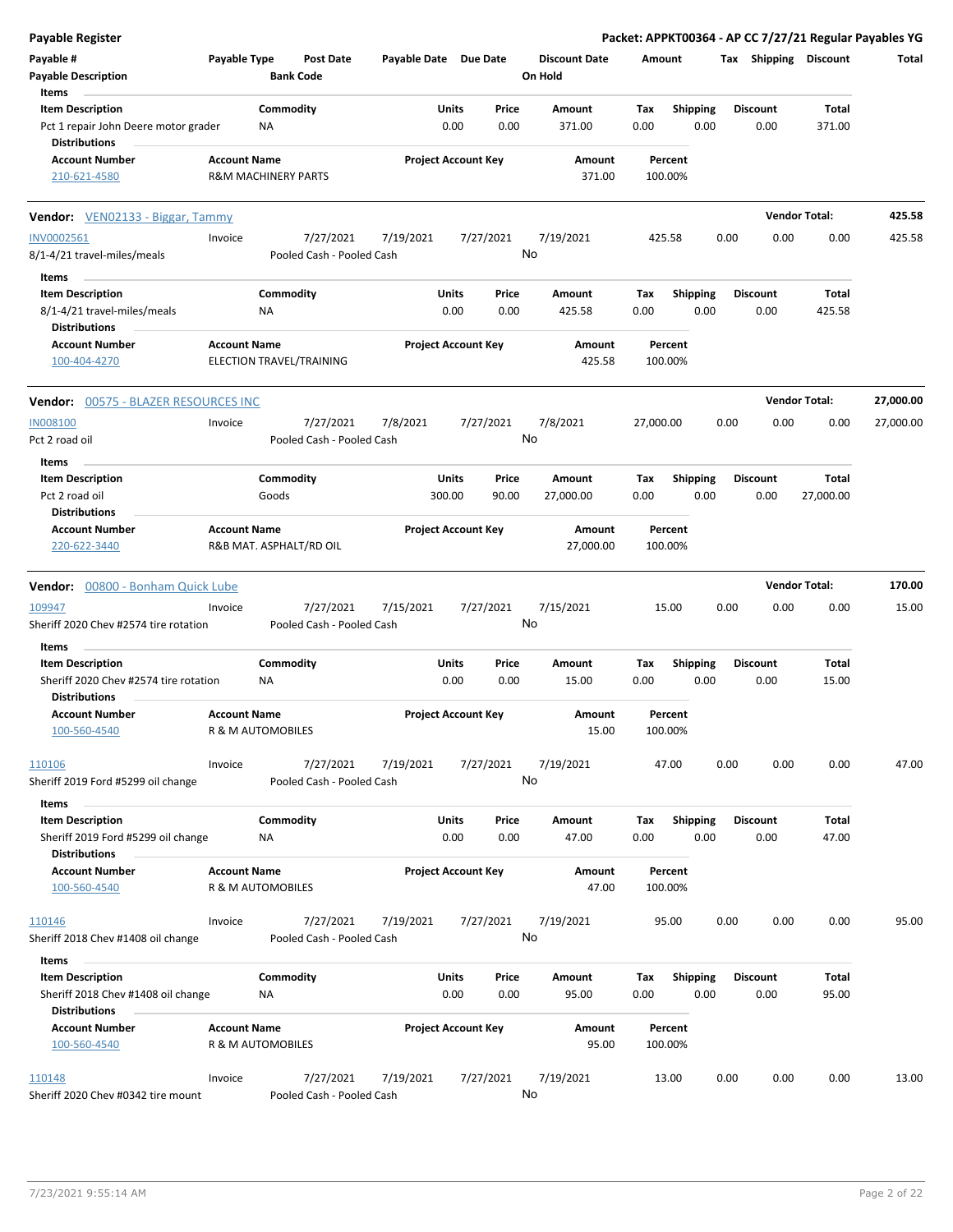| <b>Payable Register</b>                                                              |                                             |                        |                                        |                            |               |               |                                 |             |                         |      |                         |                      | Packet: APPKT00364 - AP CC 7/27/21 Regular Payables YG |
|--------------------------------------------------------------------------------------|---------------------------------------------|------------------------|----------------------------------------|----------------------------|---------------|---------------|---------------------------------|-------------|-------------------------|------|-------------------------|----------------------|--------------------------------------------------------|
| Payable #<br><b>Payable Description</b>                                              | Payable Type                                |                        | <b>Post Date</b><br><b>Bank Code</b>   | Payable Date Due Date      |               |               | <b>Discount Date</b><br>On Hold | Amount      |                         |      | Tax Shipping Discount   |                      | Total                                                  |
| Items                                                                                |                                             |                        |                                        |                            |               |               |                                 |             |                         |      |                         |                      |                                                        |
| <b>Item Description</b><br>Sheriff 2020 Chev #0342 tire mount                        |                                             | Commodity<br>ΝA        |                                        |                            | Units<br>0.00 | Price<br>0.00 | Amount<br>13.00                 | Tax<br>0.00 | <b>Shipping</b><br>0.00 |      | <b>Discount</b><br>0.00 | Total<br>13.00       |                                                        |
| <b>Distributions</b><br><b>Account Number</b>                                        | <b>Account Name</b>                         |                        |                                        | <b>Project Account Key</b> |               |               | Amount                          |             | Percent                 |      |                         |                      |                                                        |
| 100-560-4540                                                                         | R & M AUTOMOBILES                           |                        |                                        |                            |               |               | 13.00                           | 100.00%     |                         |      |                         |                      |                                                        |
| <b>Vendor:</b> 00046 - BONHAM, CITY OF                                               |                                             |                        |                                        |                            |               |               |                                 |             |                         |      |                         | <b>Vendor Total:</b> | 61,666.67                                              |
| <b>INV0002557</b>                                                                    | Invoice                                     |                        | 7/27/2021                              | 7/15/2021                  |               | 7/27/2021     | 7/15/2021                       | 61,666.67   |                         | 0.00 | 0.00                    | 0.00                 | 61,666.67                                              |
| July 2021 EMS services                                                               |                                             |                        | Pooled Cash - Pooled Cash              |                            |               |               | No                              |             |                         |      |                         |                      |                                                        |
| Items                                                                                |                                             |                        |                                        |                            |               |               |                                 |             |                         |      |                         |                      |                                                        |
| <b>Item Description</b>                                                              |                                             | Commodity              |                                        |                            | Units         | Price         | Amount                          | Tax         | Shipping                |      | <b>Discount</b>         | Total                |                                                        |
| July 2021 EMS services<br><b>Distributions</b>                                       |                                             | ΝA                     |                                        |                            | 0.00          | 0.00          | 61,666.67                       | 0.00        | 0.00                    |      | 0.00                    | 61,666.67            |                                                        |
| <b>Account Number</b><br>100-540-4170                                                | <b>Account Name</b><br><b>EMS SERVICE</b>   |                        |                                        | <b>Project Account Key</b> |               |               | Amount<br>61,666.67             | 100.00%     | Percent                 |      |                         |                      |                                                        |
| Vendor: 00443 - BORSERINE LAW                                                        |                                             |                        |                                        |                            |               |               |                                 |             |                         |      |                         | <b>Vendor Total:</b> | 2,975.00                                               |
| 1090                                                                                 | Invoice                                     |                        | 7/27/2021                              | 1/9/2021                   |               | 7/27/2021     | 1/9/2021                        | 130.00      |                         | 0.00 | 0.00                    | 0.00                 | 130.00                                                 |
| FA-20-44915 KE Dst Ct 12/1-30/20                                                     |                                             |                        | Pooled Cash - Pooled Cash              |                            |               |               | No                              |             |                         |      |                         |                      |                                                        |
| Items                                                                                |                                             |                        |                                        |                            |               |               |                                 |             |                         |      |                         |                      |                                                        |
| <b>Item Description</b><br>FA-20-44915 KE Dst Ct 12/1-30/20                          |                                             | Commodity<br>ΝA        |                                        |                            | Units<br>0.00 | Price<br>0.00 | Amount<br>130.00                | Tax<br>0.00 | <b>Shipping</b><br>0.00 |      | <b>Discount</b><br>0.00 | Total<br>130.00      |                                                        |
| <b>Distributions</b>                                                                 |                                             |                        |                                        |                            |               |               |                                 |             |                         |      |                         |                      |                                                        |
| <b>Account Number</b>                                                                | <b>Account Name</b>                         |                        |                                        | <b>Project Account Key</b> |               |               | Amount                          |             | Percent                 |      |                         |                      |                                                        |
| 100-435-4360                                                                         |                                             |                        | ATTORNEY FEES- CPS CASES               |                            |               |               | 130.00                          | 100.00%     |                         |      |                         |                      |                                                        |
| 1264                                                                                 | Invoice                                     |                        | 7/27/2021                              | 4/23/2021                  |               | 7/27/2021     | 4/23/2021                       | 1,505.00    |                         | 0.00 | 0.00                    | 0.00                 | 1,505.00                                               |
| FA-20-44569 RW Dst Ct 1/1-3/31/21                                                    |                                             |                        | Pooled Cash - Pooled Cash              |                            |               |               | No                              |             |                         |      |                         |                      |                                                        |
| Items                                                                                |                                             |                        |                                        |                            |               |               |                                 |             |                         |      |                         |                      |                                                        |
| <b>Item Description</b><br>FA-20-44569 RW Dst Ct 1/1-3/31/21<br><b>Distributions</b> |                                             | Commodity<br><b>NA</b> |                                        |                            | Units<br>0.00 | Price<br>0.00 | Amount<br>1,505.00              | Tax<br>0.00 | <b>Shipping</b><br>0.00 |      | <b>Discount</b><br>0.00 | Total<br>1,505.00    |                                                        |
| <b>Account Number</b>                                                                | <b>Account Name</b>                         |                        |                                        | <b>Project Account Key</b> |               |               | Amount                          |             | Percent                 |      |                         |                      |                                                        |
| 100-435-4360                                                                         |                                             |                        | <b>ATTORNEY FEES- CPS CASES</b>        |                            |               |               | 1,505.00                        | 100.00%     |                         |      |                         |                      |                                                        |
| 1370                                                                                 | Invoice                                     |                        | 7/27/2021                              | 6/26/2021                  |               | 7/27/2021     | 6/26/2021                       | 1,340.00    |                         | 0.00 | 0.00                    | 0.00                 | 1,340.00                                               |
| FA-19-43988 DJM-L Dst Ct 1/1-5/31/21                                                 |                                             |                        | Pooled Cash - Pooled Cash              |                            |               |               | No                              |             |                         |      |                         |                      |                                                        |
| Items                                                                                |                                             |                        |                                        |                            |               |               |                                 |             |                         |      |                         |                      |                                                        |
| <b>Item Description</b><br>FA-19-43988 DJM-L Dst Ct 1/1-5/31/21                      |                                             | Commodity<br>NA        |                                        |                            | Units<br>0.00 | Price<br>0.00 | Amount<br>1,340.00              | Tax<br>0.00 | Shipping<br>0.00        |      | <b>Discount</b><br>0.00 | Total<br>1,340.00    |                                                        |
| <b>Distributions</b>                                                                 |                                             |                        |                                        |                            |               |               |                                 |             |                         |      |                         |                      |                                                        |
| <b>Account Number</b><br>100-435-4360                                                | <b>Account Name</b>                         |                        | ATTORNEY FEES- CPS CASES               | <b>Project Account Key</b> |               |               | Amount<br>1,340.00              | 100.00%     | Percent                 |      |                         |                      |                                                        |
| <b>Vendor: 00725 - BRANNAN, QUIENCY SMITH</b>                                        |                                             |                        |                                        |                            |               |               |                                 |             |                         |      |                         | <b>Vendor Total:</b> | 1,952.00                                               |
| INV0002517                                                                           | Invoice                                     |                        | 7/27/2021                              | 5/23/2021                  |               | 7/27/2021     | 5/23/2021                       | 320.00      |                         | 0.00 | 0.00                    | 0.00                 | 320.00                                                 |
| CR-21-27928 Greene Dst Ct 3/2-5/18/21                                                |                                             |                        | Pooled Cash - Pooled Cash              |                            |               | No            |                                 |             |                         |      |                         |                      |                                                        |
| Items                                                                                |                                             |                        |                                        |                            |               |               |                                 |             |                         |      |                         |                      |                                                        |
| <b>Item Description</b><br>CR-21-27928 Greene Dst Ct 3/2-5/18/21                     |                                             | Commodity<br>ΝA        |                                        |                            | Units<br>0.00 | Price<br>0.00 | Amount<br>320.00                | Tax<br>0.00 | <b>Shipping</b><br>0.00 |      | <b>Discount</b><br>0.00 | Total<br>320.00      |                                                        |
| <b>Distributions</b>                                                                 |                                             |                        |                                        |                            |               |               |                                 |             |                         |      |                         |                      |                                                        |
| <b>Account Number</b><br>100-435-4370                                                | <b>Account Name</b><br><b>ATTORNEY FEES</b> |                        |                                        | <b>Project Account Key</b> |               |               | Amount<br>320.00                | 100.00%     | Percent                 |      |                         |                      |                                                        |
| <b>INV0002518</b><br>FA-20-45001 MN Dst Ct 4/6-6/10/21                               | Invoice                                     |                        | 7/27/2021<br>Pooled Cash - Pooled Cash | 6/10/2021                  |               | 7/27/2021     | 6/10/2021<br>No                 | 816.00      |                         | 0.00 | 0.00                    | 0.00                 | 816.00                                                 |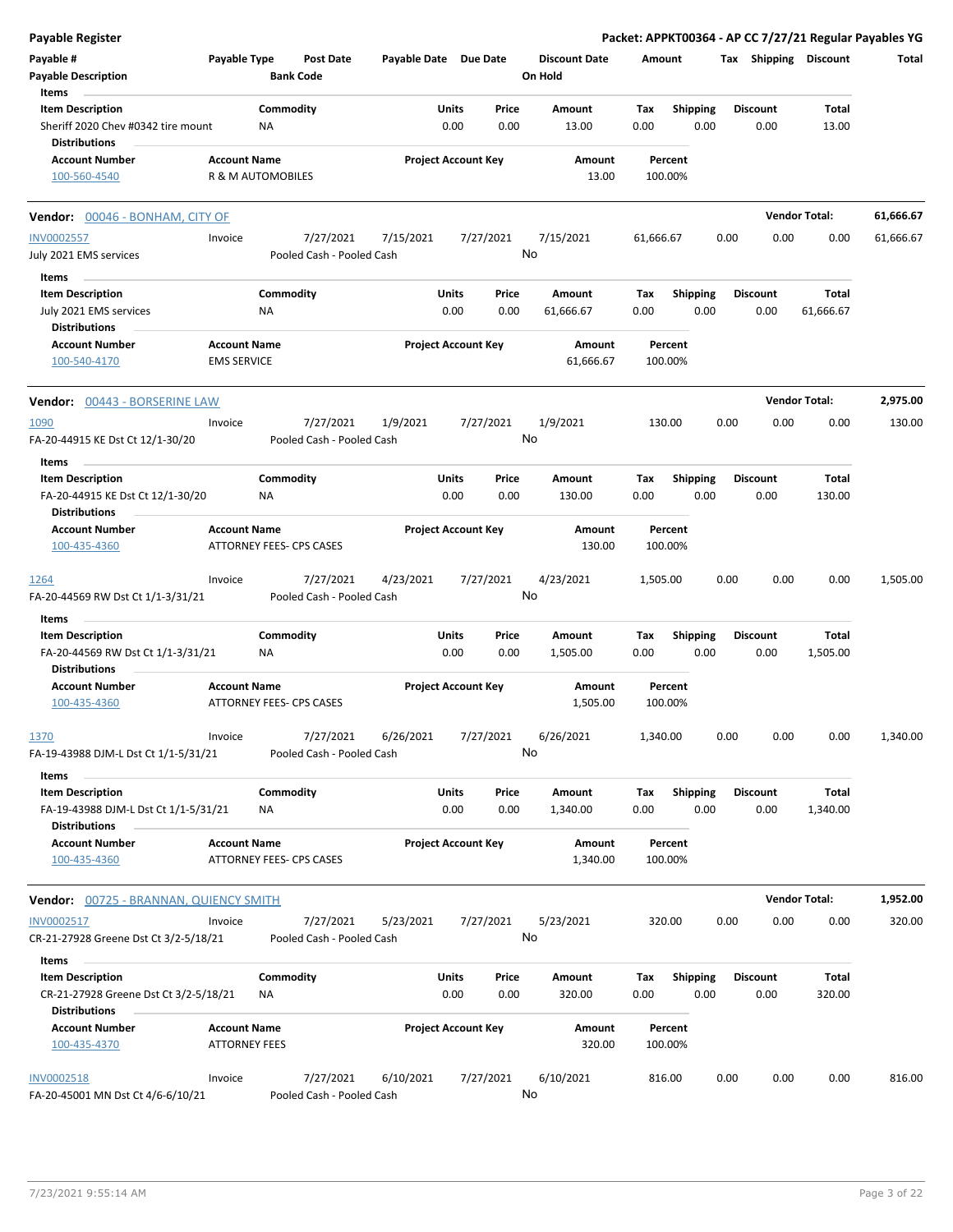| <b>Payable Register</b>                                          |                                             |                                        |                            |               |                 |                                 |                    |                         |      |                         | Packet: APPKT00364 - AP CC 7/27/21 Regular Payables YG |          |
|------------------------------------------------------------------|---------------------------------------------|----------------------------------------|----------------------------|---------------|-----------------|---------------------------------|--------------------|-------------------------|------|-------------------------|--------------------------------------------------------|----------|
| Payable #<br><b>Payable Description</b>                          | Payable Type                                | <b>Post Date</b><br><b>Bank Code</b>   | Payable Date Due Date      |               |                 | <b>Discount Date</b><br>On Hold | Amount             |                         |      | Tax Shipping Discount   |                                                        | Total    |
| Items<br><b>Item Description</b>                                 |                                             | Commodity                              |                            | Units         | Price           | Amount                          | Tax                | <b>Shipping</b>         |      | <b>Discount</b>         | Total                                                  |          |
| FA-20-45001 MN Dst Ct 4/6-6/10/21<br><b>Distributions</b>        |                                             | NA                                     |                            | 0.00          | 0.00            | 816.00                          | 0.00               | 0.00                    |      | 0.00                    | 816.00                                                 |          |
| <b>Account Number</b>                                            | <b>Account Name</b>                         |                                        | <b>Project Account Key</b> |               |                 | Amount                          | Percent            |                         |      |                         |                                                        |          |
| 100-435-4360                                                     |                                             | <b>ATTORNEY FEES- CPS CASES</b>        |                            |               |                 | 816.00                          | 100.00%            |                         |      |                         |                                                        |          |
| INV0002519                                                       | Invoice                                     | 7/27/2021<br>Pooled Cash - Pooled Cash | 6/25/2021                  |               | 7/27/2021<br>No | 6/25/2021                       | 280.50             |                         | 0.00 | 0.00                    | 0.00                                                   | 280.50   |
| FA-19-44526 JT/JT Dst Ct 6/21-25/21                              |                                             |                                        |                            |               |                 |                                 |                    |                         |      |                         |                                                        |          |
| Items<br><b>Item Description</b>                                 |                                             | Commodity                              |                            | Units         | Price           | Amount                          | Tax                | <b>Shipping</b>         |      | <b>Discount</b>         | Total                                                  |          |
| FA-19-44526 JT/JT Dst Ct 6/21-25/21<br><b>Distributions</b>      |                                             | NA                                     |                            | 0.00          | 0.00            | 280.50                          | 0.00               | 0.00                    |      | 0.00                    | 280.50                                                 |          |
| <b>Account Number</b><br>100-435-4360                            | <b>Account Name</b>                         | ATTORNEY FEES- CPS CASES               | <b>Project Account Key</b> |               |                 | Amount<br>280.50                | Percent<br>100.00% |                         |      |                         |                                                        |          |
|                                                                  |                                             |                                        |                            |               |                 |                                 |                    |                         |      |                         |                                                        |          |
| <b>INV0002520</b><br>CR-21-27928 Greene Dst Ct 5/27-6/4/21       | Invoice                                     | 7/27/2021<br>Pooled Cash - Pooled Cash | 6/6/2021                   |               | 7/27/2021<br>No | 6/6/2021                        | 170.00             |                         | 0.00 | 0.00                    | 0.00                                                   | 170.00   |
| Items                                                            |                                             |                                        |                            |               |                 |                                 |                    |                         |      |                         |                                                        |          |
| <b>Item Description</b><br>CR-21-27928 Greene Dst Ct 5/27-6/4/21 |                                             | Commodity<br>ΝA                        |                            | Units<br>0.00 | Price<br>0.00   | Amount<br>170.00                | Tax<br>0.00        | Shipping<br>0.00        |      | <b>Discount</b><br>0.00 | Total<br>170.00                                        |          |
| <b>Distributions</b><br><b>Account Number</b>                    | <b>Account Name</b>                         |                                        | <b>Project Account Key</b> |               |                 | Amount                          | Percent            |                         |      |                         |                                                        |          |
| 100-435-4370                                                     | <b>ATTORNEY FEES</b>                        |                                        |                            |               |                 | 170.00                          | 100.00%            |                         |      |                         |                                                        |          |
| INV0002567<br>CR-20-27787 House Dst Ct 6/22-23/21                | Invoice                                     | 7/27/2021<br>Pooled Cash - Pooled Cash | 6/27/2021                  |               | 7/27/2021<br>No | 6/27/2021                       | 365.50             |                         | 0.00 | 0.00                    | 0.00                                                   | 365.50   |
| Items                                                            |                                             |                                        |                            |               |                 |                                 |                    |                         |      |                         |                                                        |          |
| <b>Item Description</b>                                          |                                             | Commodity                              |                            | Units         | Price           | Amount                          | Tax                | Shipping                |      | <b>Discount</b>         | Total                                                  |          |
| CR-20-27787 House Dst Ct 6/22-23/21<br><b>Distributions</b>      |                                             | ΝA                                     |                            | 0.00          | 0.00            | 365.50                          | 0.00               | 0.00                    |      | 0.00                    | 365.50                                                 |          |
| <b>Account Number</b><br>100-435-4370                            | <b>Account Name</b><br><b>ATTORNEY FEES</b> |                                        | <b>Project Account Key</b> |               |                 | Amount<br>365.50                | Percent<br>100.00% |                         |      |                         |                                                        |          |
| Vendor: 00406 - BRAZOS TRAILER MANUFACTURING LLC                 |                                             |                                        |                            |               |                 |                                 |                    |                         |      | <b>Vendor Total:</b>    |                                                        | 3,000.00 |
| 10011587<br>Pct 2 2021 Brazos #4597 3 mo lease                   | Invoice                                     | 7/27/2021<br>Pooled Cash - Pooled Cash | 6/25/2021                  |               | 7/27/2021<br>No | 6/25/2021                       | 1,500.00           |                         | 0.00 | 0.00                    | 0.00                                                   | 1,500.00 |
| Items                                                            |                                             |                                        |                            |               |                 |                                 |                    |                         |      |                         |                                                        |          |
| <b>Item Description</b><br>Pct 2 2021 Brazos #4597 3 mo lease    |                                             | Commodity<br>ΝA                        |                            | Units<br>0.00 | Price<br>0.00   | Amount<br>1,500.00              | Tax<br>0.00        | <b>Shipping</b><br>0.00 |      | <b>Discount</b><br>0.00 | Total<br>1,500.00                                      |          |
| <b>Distributions</b>                                             |                                             |                                        |                            |               |                 |                                 |                    |                         |      |                         |                                                        |          |
| <b>Account Number</b><br>220-622-4600                            | <b>Account Name</b>                         | EQUIPMENT RENTAL/LEASE                 | <b>Project Account Key</b> |               |                 | Amount<br>1,500.00              | Percent<br>100.00% |                         |      |                         |                                                        |          |
| 10011588                                                         | Invoice                                     | 7/27/2021                              | 6/25/2021                  |               | 7/27/2021       | 6/25/2021                       | 1,500.00           |                         | 0.00 | 0.00                    | 0.00                                                   | 1,500.00 |
| Pct 3 2021 Brazos #4602 3 mo lease                               |                                             | Pooled Cash - Pooled Cash              |                            |               | No              |                                 |                    |                         |      |                         |                                                        |          |
| Items<br><b>Item Description</b>                                 |                                             | Commodity                              |                            | Units         | Price           | Amount                          | Tax                | Shipping                |      | <b>Discount</b>         | Total                                                  |          |
| Pct 3 2021 Brazos #4602 3 mo lease<br><b>Distributions</b>       |                                             | NA                                     |                            | 0.00          | 0.00            | 1,500.00                        | 0.00               | 0.00                    |      | 0.00                    | 1,500.00                                               |          |
| <b>Account Number</b><br>230-623-4600                            | <b>Account Name</b>                         | EQUIPMENT RENTAL/LEASE                 | <b>Project Account Key</b> |               |                 | Amount<br>1,500.00              | Percent<br>100.00% |                         |      |                         |                                                        |          |
| Vendor: 00449 - BRESE-LEBRON LAW, PLLC                           |                                             |                                        |                            |               |                 |                                 |                    |                         |      |                         | <b>Vendor Total:</b>                                   | 1,861.50 |
| 350                                                              | Invoice                                     | 7/27/2021                              | 6/30/2021                  |               | 7/27/2021       | 6/30/2021                       | 357.00             |                         | 0.00 | 0.00                    | 0.00                                                   | 357.00   |
| CR-21-28019 Asselin Dst Ct 1/21-6/29/21                          |                                             | Pooled Cash - Pooled Cash              |                            |               | No              |                                 |                    |                         |      |                         |                                                        |          |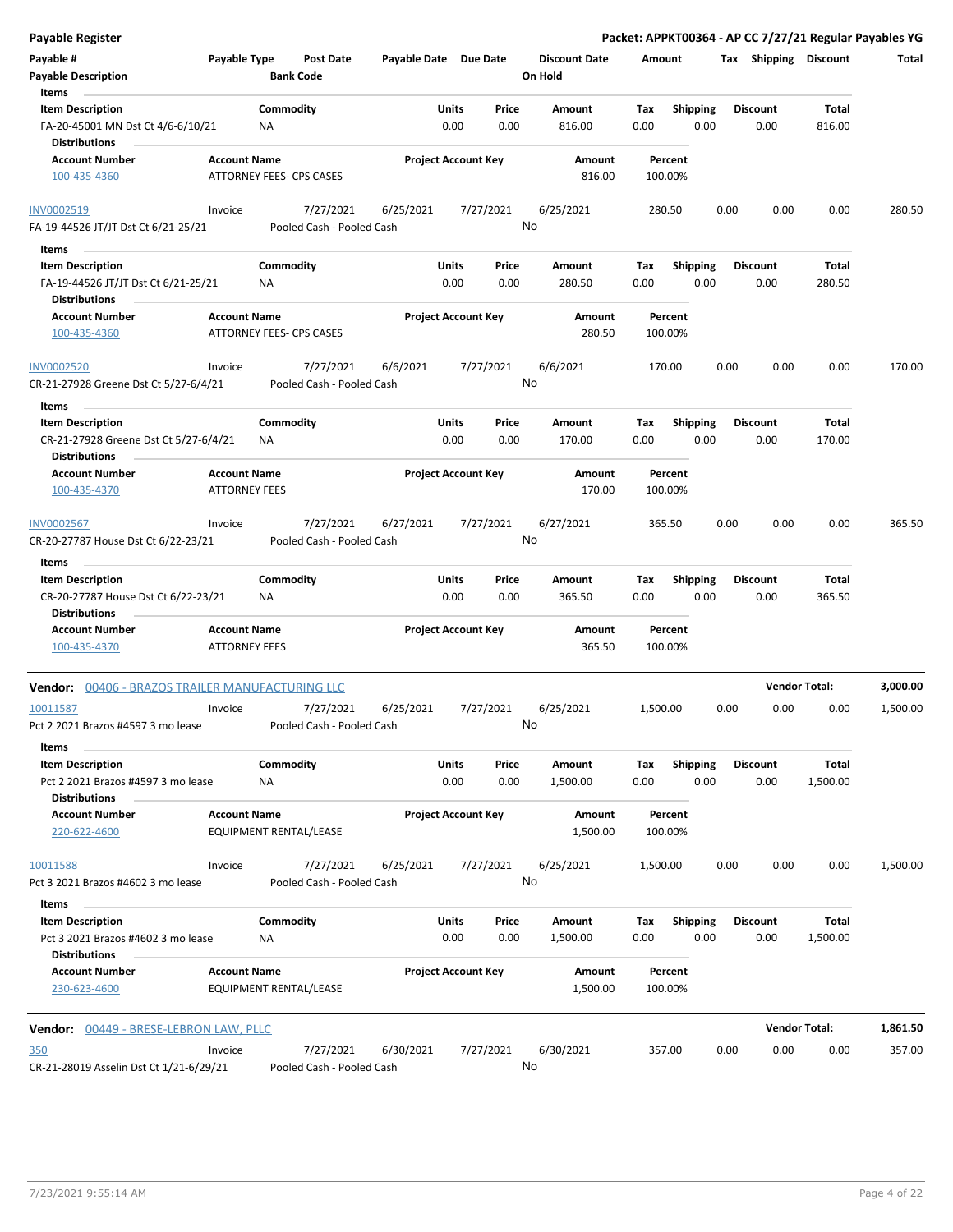| <b>Payable Register</b>                                             |                                                      |                       |                                |                                 | Packet: APPKT00364 - AP CC 7/27/21 Regular Payables YG |      |                         |                      |           |
|---------------------------------------------------------------------|------------------------------------------------------|-----------------------|--------------------------------|---------------------------------|--------------------------------------------------------|------|-------------------------|----------------------|-----------|
| Payable #<br><b>Payable Description</b>                             | Payable Type<br><b>Post Date</b><br><b>Bank Code</b> | Payable Date Due Date |                                | <b>Discount Date</b><br>On Hold | Amount                                                 |      | Tax Shipping Discount   |                      | Total     |
| Items                                                               |                                                      |                       |                                |                                 |                                                        |      |                         |                      |           |
| <b>Item Description</b><br>CR-21-28019 Asselin Dst Ct 1/21-6/29/21  | Commodity<br>ΝA                                      |                       | Units<br>Price<br>0.00<br>0.00 | Amount<br>357.00                | <b>Shipping</b><br>Tax<br>0.00                         | 0.00 | <b>Discount</b><br>0.00 | Total<br>357.00      |           |
| <b>Distributions</b>                                                |                                                      |                       |                                |                                 |                                                        |      |                         |                      |           |
| <b>Account Number</b><br>100-435-4370                               | <b>Account Name</b><br><b>ATTORNEY FEES</b>          |                       | <b>Project Account Key</b>     | Amount<br>357.00                | Percent<br>100.00%                                     |      |                         |                      |           |
| 353                                                                 | 7/27/2021<br>Invoice                                 | 7/2/2021              | 7/27/2021                      | 7/2/2021                        | 1,504.50                                               | 0.00 | 0.00                    | 0.00                 | 1,504.50  |
| CR-19-27228 Allen Dst Ct 10/1/20-7/1/21<br>Items                    | Pooled Cash - Pooled Cash                            |                       |                                | No                              |                                                        |      |                         |                      |           |
| <b>Item Description</b>                                             | Commodity                                            |                       | Units<br>Price                 | Amount                          | <b>Shipping</b><br>Tax                                 |      | <b>Discount</b>         | Total                |           |
| CR-19-27228 Allen Dst Ct 10/1/20-7/1/21<br><b>Distributions</b>     | ΝA                                                   |                       | 0.00<br>0.00                   | 1,504.50                        | 0.00                                                   | 0.00 | 0.00                    | 1,504.50             |           |
| <b>Account Number</b>                                               | <b>Account Name</b>                                  |                       | <b>Project Account Key</b>     | Amount                          | Percent                                                |      |                         |                      |           |
| 100-435-4370                                                        | <b>ATTORNEY FEES</b>                                 |                       |                                | 1,504.50                        | 100.00%                                                |      |                         |                      |           |
| <b>Vendor:</b> 00508 - Bryco-Bryant Co                              |                                                      |                       |                                |                                 |                                                        |      |                         | <b>Vendor Total:</b> | 57,008.33 |
| 24                                                                  | 7/27/2021<br>Invoice                                 | 7/21/2021             | 7/27/2021                      | 7/21/2021                       | 57,008.33                                              | 0.00 | 0.00                    | 0.00                 | 57,008.33 |
| Courthouse masonry                                                  | Pooled Cash - Pooled Cash                            |                       |                                | No                              |                                                        |      |                         |                      |           |
| Items                                                               |                                                      |                       |                                |                                 |                                                        |      |                         |                      |           |
| <b>Item Description</b>                                             | Commodity                                            |                       | Units<br>Price                 | Amount                          | Shipping<br>Tax                                        |      | <b>Discount</b>         | Total                |           |
| Courthouse masonry                                                  | ΝA                                                   |                       | 0.00<br>0.00                   | 57,008.33                       | 0.00                                                   | 0.00 | 0.00                    | 57,008.33            |           |
| <b>Distributions</b>                                                |                                                      |                       |                                |                                 |                                                        |      |                         |                      |           |
| <b>Account Number</b><br>690-669-1680                               | <b>Account Name</b><br><b>MASONRY AND STONE</b>      |                       | <b>Project Account Key</b>     | Amount<br>57,008.33             | Percent<br>100.00%                                     |      |                         |                      |           |
| <b>Vendor:</b> VEN02614 - C & A General Contracting LLC             |                                                      |                       |                                |                                 |                                                        |      |                         | <b>Vendor Total:</b> | 30.00     |
| <b>INV0002548</b>                                                   | 7/27/2021<br>Invoice                                 | 7/22/2021             | 7/27/2021                      | 7/22/2021                       | 30.00                                                  | 0.00 | 0.00                    | 0.00                 | 30.00     |
| Development Permit refund-565 CR 2979 Win Pooled Cash - Pooled Cash |                                                      |                       |                                | No                              |                                                        |      |                         |                      |           |
| Items<br><b>Item Description</b>                                    | Commodity                                            |                       | Units<br>Price                 | Amount                          | Tax                                                    |      | <b>Discount</b>         | Total                |           |
| Development Permit refund-565 CR 2979 NA<br><b>Distributions</b>    |                                                      |                       | 0.00<br>0.00                   | 30.00                           | <b>Shipping</b><br>0.00                                | 0.00 | 0.00                    | 30.00                |           |
| <b>Account Number</b>                                               | <b>Account Name</b>                                  |                       | <b>Project Account Key</b>     | <b>Amount</b>                   | Percent                                                |      |                         |                      |           |
| 100-409-6540                                                        | DEVELOPMENT PERMIT                                   |                       |                                | 30.00                           | 100.00%                                                |      |                         |                      |           |
| <b>Vendor:</b> VEN02089 - Cirro Energy                              |                                                      |                       |                                |                                 |                                                        |      |                         | <b>Vendor Total:</b> | 476.28    |
| 303002653189<br>EMS electric 6/10-7/9/21                            | 7/27/2021<br>Invoice<br>Pooled Cash - Pooled Cash    | 7/12/2021             | 7/27/2021                      | 7/12/2021<br>No                 | 476.28                                                 | 0.00 | 0.00                    | 0.00                 | 476.28    |
| Items<br><b>Item Description</b>                                    | Commodity                                            |                       | Units<br>Price                 | Amount                          | <b>Shipping</b><br>Tax                                 |      | <b>Discount</b>         | Total                |           |
| EMS electric 6/10-7/9/21<br><b>Distributions</b>                    | ΝA                                                   |                       | 0.00<br>0.00                   | 476.28                          | 0.00                                                   | 0.00 | 0.00                    | 476.28               |           |
| <b>Account Number</b>                                               | <b>Account Name</b>                                  |                       | <b>Project Account Key</b>     | Amount                          | Percent                                                |      |                         |                      |           |
| 100-540-4400                                                        | UTILITIES ELECTRICITY                                |                       |                                | 476.28                          | 100.00%                                                |      |                         |                      |           |
| Vendor: 00163 - COOPER-SORRELLS FUNERAL HOME                        |                                                      |                       |                                |                                 |                                                        |      |                         | <b>Vendor Total:</b> | 500.00    |
| B21-58                                                              | 7/27/2021<br>Invoice                                 | 7/7/2021              | 7/27/2021                      | 7/7/2021                        | 500.00                                                 | 0.00 | 0.00                    | 0.00                 | 500.00    |
| Dunn - Indigent burial                                              | Pooled Cash - Pooled Cash                            |                       |                                | No                              |                                                        |      |                         |                      |           |
| Items                                                               |                                                      |                       |                                |                                 |                                                        |      |                         |                      |           |
| <b>Item Description</b>                                             | Commodity                                            |                       | Units<br>Price                 | Amount                          | Shipping<br>Tax                                        |      | <b>Discount</b>         | Total                |           |
| Dunn - Indigent burial<br><b>Distributions</b>                      | NA                                                   |                       | 0.00<br>0.00                   | 500.00                          | 0.00                                                   | 0.00 | 0.00                    | 500.00               |           |
| <b>Account Number</b><br>100-696-4920                               | <b>Account Name</b><br><b>INDIGENT BURIAL</b>        |                       | <b>Project Account Key</b>     | Amount<br>500.00                | Percent<br>100.00%                                     |      |                         |                      |           |

**Vendor:** VEN02278 - Deater, Frank **Vendor Total: 64.00**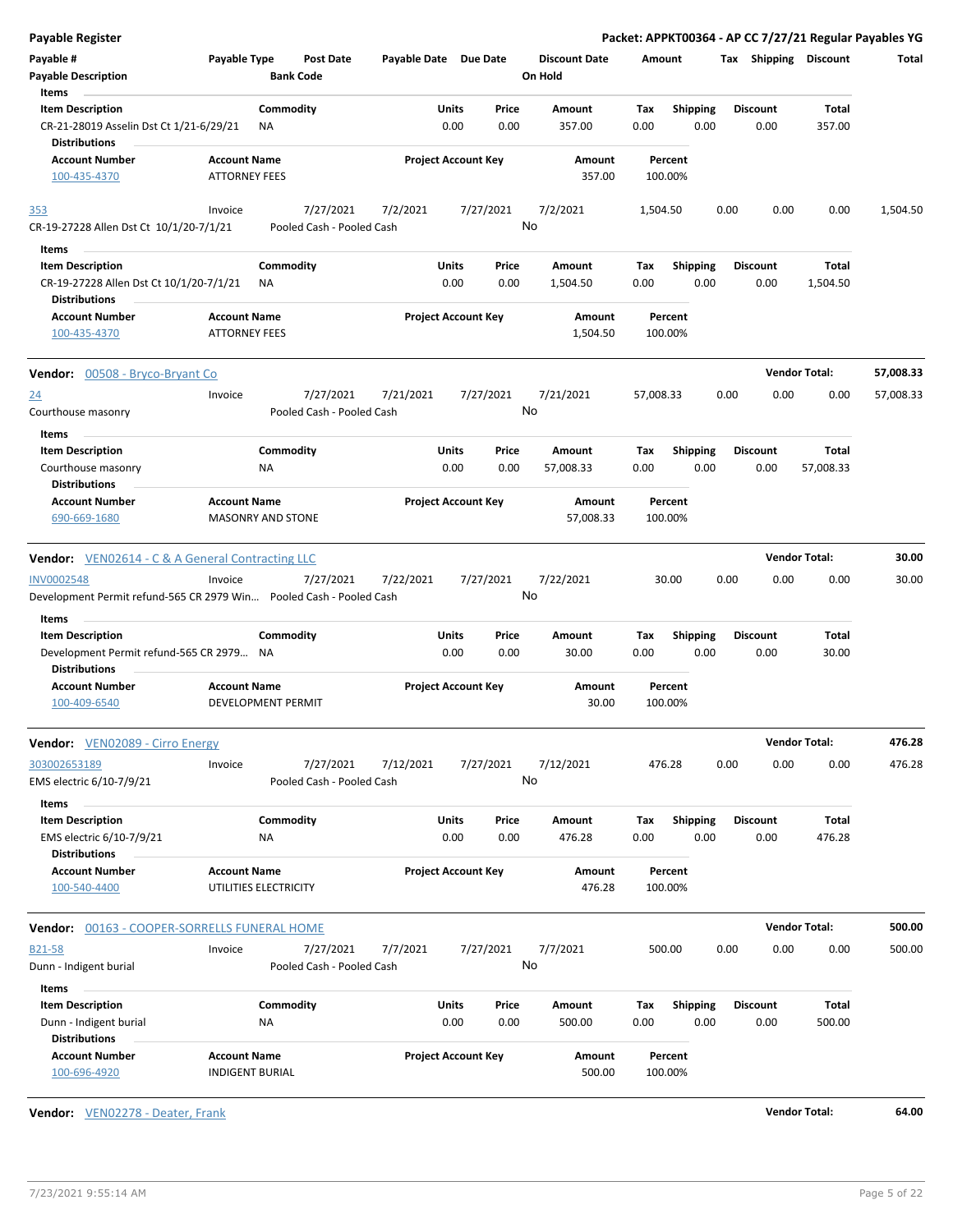| Payable #<br>Payable Type<br><b>Post Date</b><br>Payable Date Due Date<br><b>Discount Date</b><br>Tax Shipping Discount<br>Amount<br><b>Payable Description</b><br><b>Bank Code</b><br>On Hold<br>0.00<br>0.00<br>0.00<br>INV0002569<br>7/27/2021<br>7/19/2021<br>7/27/2021<br>7/19/2021<br>40.00<br>Invoice<br>No<br>Pooled Cash - Pooled Cash<br>7/12-15/21 transport meals<br>Items<br><b>Item Description</b><br>Commodity<br>Units<br>Price<br>Amount<br>Tax<br><b>Shipping</b><br><b>Discount</b><br>Total<br>0.00<br>0.00<br>0.00<br>7/12-15/21 transport meals<br><b>NA</b><br>0.00<br>40.00<br>0.00<br>40.00<br><b>Distributions</b><br><b>Account Number</b><br><b>Account Name</b><br><b>Project Account Key</b><br>Amount<br>Percent<br>PRISONER TRANSPORT<br>40.00<br>100.00%<br>100-560-4280<br>7/27/2021<br>7/23/2021<br>7/27/2021<br>7/23/2021<br>24.00<br>0.00<br>0.00<br>0.00<br><b>INV0002573</b><br>Invoice<br>No<br>Pooled Cash - Pooled Cash<br>7/21/21 transport meals<br>Items<br><b>Item Description</b><br>Commodity<br>Units<br>Price<br><b>Shipping</b><br><b>Discount</b><br>Total<br>Amount<br>Tax<br>0.00<br>0.00<br>24.00<br>0.00<br>0.00<br>0.00<br>24.00<br>7/21/21 transport meals<br>ΝA<br><b>Distributions</b><br><b>Account Number</b><br><b>Project Account Key</b><br><b>Account Name</b><br>Amount<br>Percent<br>PRISONER TRANSPORT<br>24.00<br>100.00%<br>100-560-4280<br><b>Vendor Total:</b><br><b>Vendor:</b> VEN02615 - Dusty Underwood Plumbing & Septic Inc<br><b>INV0002546</b><br>Invoice<br>7/27/2021<br>7/22/2021<br>7/27/2021<br>7/22/2021<br>30.00<br>0.00<br>0.00<br>0.00<br>No<br>Development Permit refund-1512 CR 4145 Bo Pooled Cash - Pooled Cash<br>Items<br>Commodity<br>Units<br>Price<br><b>Shipping</b><br>Total<br><b>Item Description</b><br>Amount<br>Tax<br><b>Discount</b><br>0.00<br>0.00<br>0.00<br>0.00<br>30.00<br>Development Permit refund-1512 CR 4145 NA<br>0.00<br>30.00<br><b>Distributions</b><br><b>Account Number</b><br><b>Project Account Key</b><br><b>Account Name</b><br>Amount<br>Percent<br>100-409-6540<br>DEVELOPMENT PERMIT<br>30.00<br>100.00%<br>7/27/2021<br>7/27/2021<br>7/22/2021<br>0.00<br>0.00<br>0.00<br><b>INV0002547</b><br>7/22/2021<br>30.00<br>Invoice<br>No<br>Development Permit refund-15179 Hwy 11 Wh Pooled Cash - Pooled Cash<br>Items<br><b>Item Description</b><br>Commodity<br>Units<br>Price<br>Total<br>Amount<br>Tax<br>Shipping<br><b>Discount</b><br>Development Permit refund-15179 Hwy 1 NA<br>0.00<br>0.00<br>30.00<br>0.00<br>0.00<br>0.00<br>30.00<br><b>Distributions</b><br><b>Account Number</b><br><b>Account Name</b><br><b>Project Account Key</b><br>Amount<br>Percent<br>100-409-6540<br>DEVELOPMENT PERMIT<br>30.00<br>100.00%<br><b>Vendor Total:</b><br><b>Vendor:</b> VEN02315 - Fannin County Adult Probation<br>INV0002551<br>Invoice<br>7/27/2021<br>7/22/2021<br>7/27/2021<br>7/22/2021<br>3,803.00<br>0.00<br>0.00<br>0.00<br>3,803.00<br>No<br>July 2021 Bond supervision<br>Pooled Cash - Pooled Cash<br>Items<br><b>Item Description</b><br>Commodity<br>Units<br>Price<br>Amount<br><b>Shipping</b><br><b>Discount</b><br>Total<br>Tax<br>0.00<br>0.00<br>3,803.00<br>0.00<br>0.00<br>0.00<br>3,803.00<br>July 2021 Bond supervision<br>ΝA<br><b>Distributions</b><br><b>Account Number</b><br><b>Account Name</b><br><b>Project Account Key</b><br>Amount<br>Percent<br><b>FUNDING CSCD</b><br>3,803.00<br>100.00%<br>100-573-4811<br><b>Vendor Total:</b><br>Vendor: VEN02618 - Fife, Sally<br>46.00<br>0.00<br>0.00<br>0.00<br><b>INV0002565</b><br>7/27/2021<br>7/16/2021<br>7/27/2021<br>7/16/2021<br>Invoice<br>No<br>7/22-23/21 travel-meals/registration<br>Pooled Cash - Pooled Cash<br>Items<br>Commodity<br><b>Item Description</b><br>Units<br>Amount<br><b>Shipping</b><br><b>Discount</b><br>Total<br>Price<br>Tax<br>0.00<br>0.00<br>0.00<br>7/22-23/21 travel-meals/registration<br><b>NA</b><br>0.00<br>46.00<br>0.00<br>46.00 | <b>Payable Register</b> |  |  |  |  |  | Packet: APPKT00364 - AP CC 7/27/21 Regular Payables YG |          |
|----------------------------------------------------------------------------------------------------------------------------------------------------------------------------------------------------------------------------------------------------------------------------------------------------------------------------------------------------------------------------------------------------------------------------------------------------------------------------------------------------------------------------------------------------------------------------------------------------------------------------------------------------------------------------------------------------------------------------------------------------------------------------------------------------------------------------------------------------------------------------------------------------------------------------------------------------------------------------------------------------------------------------------------------------------------------------------------------------------------------------------------------------------------------------------------------------------------------------------------------------------------------------------------------------------------------------------------------------------------------------------------------------------------------------------------------------------------------------------------------------------------------------------------------------------------------------------------------------------------------------------------------------------------------------------------------------------------------------------------------------------------------------------------------------------------------------------------------------------------------------------------------------------------------------------------------------------------------------------------------------------------------------------------------------------------------------------------------------------------------------------------------------------------------------------------------------------------------------------------------------------------------------------------------------------------------------------------------------------------------------------------------------------------------------------------------------------------------------------------------------------------------------------------------------------------------------------------------------------------------------------------------------------------------------------------------------------------------------------------------------------------------------------------------------------------------------------------------------------------------------------------------------------------------------------------------------------------------------------------------------------------------------------------------------------------------------------------------------------------------------------------------------------------------------------------------------------------------------------------------------------------------------------------------------------------------------------------------------------------------------------------------------------------------------------------------------------------------------------------------------------------------------------------------------------------------------------------------------------------------------------------------------------------------------------------------------------------------------------------------------------------------------------------------------------------------------------------------------------------------------------------------------------------------------------------------------------------------------------------------------|-------------------------|--|--|--|--|--|--------------------------------------------------------|----------|
|                                                                                                                                                                                                                                                                                                                                                                                                                                                                                                                                                                                                                                                                                                                                                                                                                                                                                                                                                                                                                                                                                                                                                                                                                                                                                                                                                                                                                                                                                                                                                                                                                                                                                                                                                                                                                                                                                                                                                                                                                                                                                                                                                                                                                                                                                                                                                                                                                                                                                                                                                                                                                                                                                                                                                                                                                                                                                                                                                                                                                                                                                                                                                                                                                                                                                                                                                                                                                                                                                                                                                                                                                                                                                                                                                                                                                                                                                                                                                                                                    |                         |  |  |  |  |  |                                                        | Total    |
|                                                                                                                                                                                                                                                                                                                                                                                                                                                                                                                                                                                                                                                                                                                                                                                                                                                                                                                                                                                                                                                                                                                                                                                                                                                                                                                                                                                                                                                                                                                                                                                                                                                                                                                                                                                                                                                                                                                                                                                                                                                                                                                                                                                                                                                                                                                                                                                                                                                                                                                                                                                                                                                                                                                                                                                                                                                                                                                                                                                                                                                                                                                                                                                                                                                                                                                                                                                                                                                                                                                                                                                                                                                                                                                                                                                                                                                                                                                                                                                                    |                         |  |  |  |  |  |                                                        | 40.00    |
|                                                                                                                                                                                                                                                                                                                                                                                                                                                                                                                                                                                                                                                                                                                                                                                                                                                                                                                                                                                                                                                                                                                                                                                                                                                                                                                                                                                                                                                                                                                                                                                                                                                                                                                                                                                                                                                                                                                                                                                                                                                                                                                                                                                                                                                                                                                                                                                                                                                                                                                                                                                                                                                                                                                                                                                                                                                                                                                                                                                                                                                                                                                                                                                                                                                                                                                                                                                                                                                                                                                                                                                                                                                                                                                                                                                                                                                                                                                                                                                                    |                         |  |  |  |  |  |                                                        |          |
|                                                                                                                                                                                                                                                                                                                                                                                                                                                                                                                                                                                                                                                                                                                                                                                                                                                                                                                                                                                                                                                                                                                                                                                                                                                                                                                                                                                                                                                                                                                                                                                                                                                                                                                                                                                                                                                                                                                                                                                                                                                                                                                                                                                                                                                                                                                                                                                                                                                                                                                                                                                                                                                                                                                                                                                                                                                                                                                                                                                                                                                                                                                                                                                                                                                                                                                                                                                                                                                                                                                                                                                                                                                                                                                                                                                                                                                                                                                                                                                                    |                         |  |  |  |  |  |                                                        |          |
|                                                                                                                                                                                                                                                                                                                                                                                                                                                                                                                                                                                                                                                                                                                                                                                                                                                                                                                                                                                                                                                                                                                                                                                                                                                                                                                                                                                                                                                                                                                                                                                                                                                                                                                                                                                                                                                                                                                                                                                                                                                                                                                                                                                                                                                                                                                                                                                                                                                                                                                                                                                                                                                                                                                                                                                                                                                                                                                                                                                                                                                                                                                                                                                                                                                                                                                                                                                                                                                                                                                                                                                                                                                                                                                                                                                                                                                                                                                                                                                                    |                         |  |  |  |  |  |                                                        |          |
|                                                                                                                                                                                                                                                                                                                                                                                                                                                                                                                                                                                                                                                                                                                                                                                                                                                                                                                                                                                                                                                                                                                                                                                                                                                                                                                                                                                                                                                                                                                                                                                                                                                                                                                                                                                                                                                                                                                                                                                                                                                                                                                                                                                                                                                                                                                                                                                                                                                                                                                                                                                                                                                                                                                                                                                                                                                                                                                                                                                                                                                                                                                                                                                                                                                                                                                                                                                                                                                                                                                                                                                                                                                                                                                                                                                                                                                                                                                                                                                                    |                         |  |  |  |  |  |                                                        |          |
|                                                                                                                                                                                                                                                                                                                                                                                                                                                                                                                                                                                                                                                                                                                                                                                                                                                                                                                                                                                                                                                                                                                                                                                                                                                                                                                                                                                                                                                                                                                                                                                                                                                                                                                                                                                                                                                                                                                                                                                                                                                                                                                                                                                                                                                                                                                                                                                                                                                                                                                                                                                                                                                                                                                                                                                                                                                                                                                                                                                                                                                                                                                                                                                                                                                                                                                                                                                                                                                                                                                                                                                                                                                                                                                                                                                                                                                                                                                                                                                                    |                         |  |  |  |  |  |                                                        |          |
|                                                                                                                                                                                                                                                                                                                                                                                                                                                                                                                                                                                                                                                                                                                                                                                                                                                                                                                                                                                                                                                                                                                                                                                                                                                                                                                                                                                                                                                                                                                                                                                                                                                                                                                                                                                                                                                                                                                                                                                                                                                                                                                                                                                                                                                                                                                                                                                                                                                                                                                                                                                                                                                                                                                                                                                                                                                                                                                                                                                                                                                                                                                                                                                                                                                                                                                                                                                                                                                                                                                                                                                                                                                                                                                                                                                                                                                                                                                                                                                                    |                         |  |  |  |  |  |                                                        | 24.00    |
|                                                                                                                                                                                                                                                                                                                                                                                                                                                                                                                                                                                                                                                                                                                                                                                                                                                                                                                                                                                                                                                                                                                                                                                                                                                                                                                                                                                                                                                                                                                                                                                                                                                                                                                                                                                                                                                                                                                                                                                                                                                                                                                                                                                                                                                                                                                                                                                                                                                                                                                                                                                                                                                                                                                                                                                                                                                                                                                                                                                                                                                                                                                                                                                                                                                                                                                                                                                                                                                                                                                                                                                                                                                                                                                                                                                                                                                                                                                                                                                                    |                         |  |  |  |  |  |                                                        |          |
|                                                                                                                                                                                                                                                                                                                                                                                                                                                                                                                                                                                                                                                                                                                                                                                                                                                                                                                                                                                                                                                                                                                                                                                                                                                                                                                                                                                                                                                                                                                                                                                                                                                                                                                                                                                                                                                                                                                                                                                                                                                                                                                                                                                                                                                                                                                                                                                                                                                                                                                                                                                                                                                                                                                                                                                                                                                                                                                                                                                                                                                                                                                                                                                                                                                                                                                                                                                                                                                                                                                                                                                                                                                                                                                                                                                                                                                                                                                                                                                                    |                         |  |  |  |  |  |                                                        |          |
|                                                                                                                                                                                                                                                                                                                                                                                                                                                                                                                                                                                                                                                                                                                                                                                                                                                                                                                                                                                                                                                                                                                                                                                                                                                                                                                                                                                                                                                                                                                                                                                                                                                                                                                                                                                                                                                                                                                                                                                                                                                                                                                                                                                                                                                                                                                                                                                                                                                                                                                                                                                                                                                                                                                                                                                                                                                                                                                                                                                                                                                                                                                                                                                                                                                                                                                                                                                                                                                                                                                                                                                                                                                                                                                                                                                                                                                                                                                                                                                                    |                         |  |  |  |  |  |                                                        |          |
|                                                                                                                                                                                                                                                                                                                                                                                                                                                                                                                                                                                                                                                                                                                                                                                                                                                                                                                                                                                                                                                                                                                                                                                                                                                                                                                                                                                                                                                                                                                                                                                                                                                                                                                                                                                                                                                                                                                                                                                                                                                                                                                                                                                                                                                                                                                                                                                                                                                                                                                                                                                                                                                                                                                                                                                                                                                                                                                                                                                                                                                                                                                                                                                                                                                                                                                                                                                                                                                                                                                                                                                                                                                                                                                                                                                                                                                                                                                                                                                                    |                         |  |  |  |  |  |                                                        |          |
|                                                                                                                                                                                                                                                                                                                                                                                                                                                                                                                                                                                                                                                                                                                                                                                                                                                                                                                                                                                                                                                                                                                                                                                                                                                                                                                                                                                                                                                                                                                                                                                                                                                                                                                                                                                                                                                                                                                                                                                                                                                                                                                                                                                                                                                                                                                                                                                                                                                                                                                                                                                                                                                                                                                                                                                                                                                                                                                                                                                                                                                                                                                                                                                                                                                                                                                                                                                                                                                                                                                                                                                                                                                                                                                                                                                                                                                                                                                                                                                                    |                         |  |  |  |  |  |                                                        | 60.00    |
|                                                                                                                                                                                                                                                                                                                                                                                                                                                                                                                                                                                                                                                                                                                                                                                                                                                                                                                                                                                                                                                                                                                                                                                                                                                                                                                                                                                                                                                                                                                                                                                                                                                                                                                                                                                                                                                                                                                                                                                                                                                                                                                                                                                                                                                                                                                                                                                                                                                                                                                                                                                                                                                                                                                                                                                                                                                                                                                                                                                                                                                                                                                                                                                                                                                                                                                                                                                                                                                                                                                                                                                                                                                                                                                                                                                                                                                                                                                                                                                                    |                         |  |  |  |  |  |                                                        | 30.00    |
|                                                                                                                                                                                                                                                                                                                                                                                                                                                                                                                                                                                                                                                                                                                                                                                                                                                                                                                                                                                                                                                                                                                                                                                                                                                                                                                                                                                                                                                                                                                                                                                                                                                                                                                                                                                                                                                                                                                                                                                                                                                                                                                                                                                                                                                                                                                                                                                                                                                                                                                                                                                                                                                                                                                                                                                                                                                                                                                                                                                                                                                                                                                                                                                                                                                                                                                                                                                                                                                                                                                                                                                                                                                                                                                                                                                                                                                                                                                                                                                                    |                         |  |  |  |  |  |                                                        |          |
|                                                                                                                                                                                                                                                                                                                                                                                                                                                                                                                                                                                                                                                                                                                                                                                                                                                                                                                                                                                                                                                                                                                                                                                                                                                                                                                                                                                                                                                                                                                                                                                                                                                                                                                                                                                                                                                                                                                                                                                                                                                                                                                                                                                                                                                                                                                                                                                                                                                                                                                                                                                                                                                                                                                                                                                                                                                                                                                                                                                                                                                                                                                                                                                                                                                                                                                                                                                                                                                                                                                                                                                                                                                                                                                                                                                                                                                                                                                                                                                                    |                         |  |  |  |  |  |                                                        |          |
|                                                                                                                                                                                                                                                                                                                                                                                                                                                                                                                                                                                                                                                                                                                                                                                                                                                                                                                                                                                                                                                                                                                                                                                                                                                                                                                                                                                                                                                                                                                                                                                                                                                                                                                                                                                                                                                                                                                                                                                                                                                                                                                                                                                                                                                                                                                                                                                                                                                                                                                                                                                                                                                                                                                                                                                                                                                                                                                                                                                                                                                                                                                                                                                                                                                                                                                                                                                                                                                                                                                                                                                                                                                                                                                                                                                                                                                                                                                                                                                                    |                         |  |  |  |  |  |                                                        |          |
|                                                                                                                                                                                                                                                                                                                                                                                                                                                                                                                                                                                                                                                                                                                                                                                                                                                                                                                                                                                                                                                                                                                                                                                                                                                                                                                                                                                                                                                                                                                                                                                                                                                                                                                                                                                                                                                                                                                                                                                                                                                                                                                                                                                                                                                                                                                                                                                                                                                                                                                                                                                                                                                                                                                                                                                                                                                                                                                                                                                                                                                                                                                                                                                                                                                                                                                                                                                                                                                                                                                                                                                                                                                                                                                                                                                                                                                                                                                                                                                                    |                         |  |  |  |  |  |                                                        |          |
|                                                                                                                                                                                                                                                                                                                                                                                                                                                                                                                                                                                                                                                                                                                                                                                                                                                                                                                                                                                                                                                                                                                                                                                                                                                                                                                                                                                                                                                                                                                                                                                                                                                                                                                                                                                                                                                                                                                                                                                                                                                                                                                                                                                                                                                                                                                                                                                                                                                                                                                                                                                                                                                                                                                                                                                                                                                                                                                                                                                                                                                                                                                                                                                                                                                                                                                                                                                                                                                                                                                                                                                                                                                                                                                                                                                                                                                                                                                                                                                                    |                         |  |  |  |  |  |                                                        |          |
|                                                                                                                                                                                                                                                                                                                                                                                                                                                                                                                                                                                                                                                                                                                                                                                                                                                                                                                                                                                                                                                                                                                                                                                                                                                                                                                                                                                                                                                                                                                                                                                                                                                                                                                                                                                                                                                                                                                                                                                                                                                                                                                                                                                                                                                                                                                                                                                                                                                                                                                                                                                                                                                                                                                                                                                                                                                                                                                                                                                                                                                                                                                                                                                                                                                                                                                                                                                                                                                                                                                                                                                                                                                                                                                                                                                                                                                                                                                                                                                                    |                         |  |  |  |  |  |                                                        |          |
|                                                                                                                                                                                                                                                                                                                                                                                                                                                                                                                                                                                                                                                                                                                                                                                                                                                                                                                                                                                                                                                                                                                                                                                                                                                                                                                                                                                                                                                                                                                                                                                                                                                                                                                                                                                                                                                                                                                                                                                                                                                                                                                                                                                                                                                                                                                                                                                                                                                                                                                                                                                                                                                                                                                                                                                                                                                                                                                                                                                                                                                                                                                                                                                                                                                                                                                                                                                                                                                                                                                                                                                                                                                                                                                                                                                                                                                                                                                                                                                                    |                         |  |  |  |  |  |                                                        | 30.00    |
|                                                                                                                                                                                                                                                                                                                                                                                                                                                                                                                                                                                                                                                                                                                                                                                                                                                                                                                                                                                                                                                                                                                                                                                                                                                                                                                                                                                                                                                                                                                                                                                                                                                                                                                                                                                                                                                                                                                                                                                                                                                                                                                                                                                                                                                                                                                                                                                                                                                                                                                                                                                                                                                                                                                                                                                                                                                                                                                                                                                                                                                                                                                                                                                                                                                                                                                                                                                                                                                                                                                                                                                                                                                                                                                                                                                                                                                                                                                                                                                                    |                         |  |  |  |  |  |                                                        |          |
|                                                                                                                                                                                                                                                                                                                                                                                                                                                                                                                                                                                                                                                                                                                                                                                                                                                                                                                                                                                                                                                                                                                                                                                                                                                                                                                                                                                                                                                                                                                                                                                                                                                                                                                                                                                                                                                                                                                                                                                                                                                                                                                                                                                                                                                                                                                                                                                                                                                                                                                                                                                                                                                                                                                                                                                                                                                                                                                                                                                                                                                                                                                                                                                                                                                                                                                                                                                                                                                                                                                                                                                                                                                                                                                                                                                                                                                                                                                                                                                                    |                         |  |  |  |  |  |                                                        |          |
|                                                                                                                                                                                                                                                                                                                                                                                                                                                                                                                                                                                                                                                                                                                                                                                                                                                                                                                                                                                                                                                                                                                                                                                                                                                                                                                                                                                                                                                                                                                                                                                                                                                                                                                                                                                                                                                                                                                                                                                                                                                                                                                                                                                                                                                                                                                                                                                                                                                                                                                                                                                                                                                                                                                                                                                                                                                                                                                                                                                                                                                                                                                                                                                                                                                                                                                                                                                                                                                                                                                                                                                                                                                                                                                                                                                                                                                                                                                                                                                                    |                         |  |  |  |  |  |                                                        |          |
|                                                                                                                                                                                                                                                                                                                                                                                                                                                                                                                                                                                                                                                                                                                                                                                                                                                                                                                                                                                                                                                                                                                                                                                                                                                                                                                                                                                                                                                                                                                                                                                                                                                                                                                                                                                                                                                                                                                                                                                                                                                                                                                                                                                                                                                                                                                                                                                                                                                                                                                                                                                                                                                                                                                                                                                                                                                                                                                                                                                                                                                                                                                                                                                                                                                                                                                                                                                                                                                                                                                                                                                                                                                                                                                                                                                                                                                                                                                                                                                                    |                         |  |  |  |  |  |                                                        | 3,803.00 |
|                                                                                                                                                                                                                                                                                                                                                                                                                                                                                                                                                                                                                                                                                                                                                                                                                                                                                                                                                                                                                                                                                                                                                                                                                                                                                                                                                                                                                                                                                                                                                                                                                                                                                                                                                                                                                                                                                                                                                                                                                                                                                                                                                                                                                                                                                                                                                                                                                                                                                                                                                                                                                                                                                                                                                                                                                                                                                                                                                                                                                                                                                                                                                                                                                                                                                                                                                                                                                                                                                                                                                                                                                                                                                                                                                                                                                                                                                                                                                                                                    |                         |  |  |  |  |  |                                                        |          |
|                                                                                                                                                                                                                                                                                                                                                                                                                                                                                                                                                                                                                                                                                                                                                                                                                                                                                                                                                                                                                                                                                                                                                                                                                                                                                                                                                                                                                                                                                                                                                                                                                                                                                                                                                                                                                                                                                                                                                                                                                                                                                                                                                                                                                                                                                                                                                                                                                                                                                                                                                                                                                                                                                                                                                                                                                                                                                                                                                                                                                                                                                                                                                                                                                                                                                                                                                                                                                                                                                                                                                                                                                                                                                                                                                                                                                                                                                                                                                                                                    |                         |  |  |  |  |  |                                                        |          |
|                                                                                                                                                                                                                                                                                                                                                                                                                                                                                                                                                                                                                                                                                                                                                                                                                                                                                                                                                                                                                                                                                                                                                                                                                                                                                                                                                                                                                                                                                                                                                                                                                                                                                                                                                                                                                                                                                                                                                                                                                                                                                                                                                                                                                                                                                                                                                                                                                                                                                                                                                                                                                                                                                                                                                                                                                                                                                                                                                                                                                                                                                                                                                                                                                                                                                                                                                                                                                                                                                                                                                                                                                                                                                                                                                                                                                                                                                                                                                                                                    |                         |  |  |  |  |  |                                                        |          |
|                                                                                                                                                                                                                                                                                                                                                                                                                                                                                                                                                                                                                                                                                                                                                                                                                                                                                                                                                                                                                                                                                                                                                                                                                                                                                                                                                                                                                                                                                                                                                                                                                                                                                                                                                                                                                                                                                                                                                                                                                                                                                                                                                                                                                                                                                                                                                                                                                                                                                                                                                                                                                                                                                                                                                                                                                                                                                                                                                                                                                                                                                                                                                                                                                                                                                                                                                                                                                                                                                                                                                                                                                                                                                                                                                                                                                                                                                                                                                                                                    |                         |  |  |  |  |  |                                                        |          |
|                                                                                                                                                                                                                                                                                                                                                                                                                                                                                                                                                                                                                                                                                                                                                                                                                                                                                                                                                                                                                                                                                                                                                                                                                                                                                                                                                                                                                                                                                                                                                                                                                                                                                                                                                                                                                                                                                                                                                                                                                                                                                                                                                                                                                                                                                                                                                                                                                                                                                                                                                                                                                                                                                                                                                                                                                                                                                                                                                                                                                                                                                                                                                                                                                                                                                                                                                                                                                                                                                                                                                                                                                                                                                                                                                                                                                                                                                                                                                                                                    |                         |  |  |  |  |  |                                                        |          |
|                                                                                                                                                                                                                                                                                                                                                                                                                                                                                                                                                                                                                                                                                                                                                                                                                                                                                                                                                                                                                                                                                                                                                                                                                                                                                                                                                                                                                                                                                                                                                                                                                                                                                                                                                                                                                                                                                                                                                                                                                                                                                                                                                                                                                                                                                                                                                                                                                                                                                                                                                                                                                                                                                                                                                                                                                                                                                                                                                                                                                                                                                                                                                                                                                                                                                                                                                                                                                                                                                                                                                                                                                                                                                                                                                                                                                                                                                                                                                                                                    |                         |  |  |  |  |  |                                                        |          |
|                                                                                                                                                                                                                                                                                                                                                                                                                                                                                                                                                                                                                                                                                                                                                                                                                                                                                                                                                                                                                                                                                                                                                                                                                                                                                                                                                                                                                                                                                                                                                                                                                                                                                                                                                                                                                                                                                                                                                                                                                                                                                                                                                                                                                                                                                                                                                                                                                                                                                                                                                                                                                                                                                                                                                                                                                                                                                                                                                                                                                                                                                                                                                                                                                                                                                                                                                                                                                                                                                                                                                                                                                                                                                                                                                                                                                                                                                                                                                                                                    |                         |  |  |  |  |  |                                                        |          |
|                                                                                                                                                                                                                                                                                                                                                                                                                                                                                                                                                                                                                                                                                                                                                                                                                                                                                                                                                                                                                                                                                                                                                                                                                                                                                                                                                                                                                                                                                                                                                                                                                                                                                                                                                                                                                                                                                                                                                                                                                                                                                                                                                                                                                                                                                                                                                                                                                                                                                                                                                                                                                                                                                                                                                                                                                                                                                                                                                                                                                                                                                                                                                                                                                                                                                                                                                                                                                                                                                                                                                                                                                                                                                                                                                                                                                                                                                                                                                                                                    |                         |  |  |  |  |  |                                                        | 46.00    |
|                                                                                                                                                                                                                                                                                                                                                                                                                                                                                                                                                                                                                                                                                                                                                                                                                                                                                                                                                                                                                                                                                                                                                                                                                                                                                                                                                                                                                                                                                                                                                                                                                                                                                                                                                                                                                                                                                                                                                                                                                                                                                                                                                                                                                                                                                                                                                                                                                                                                                                                                                                                                                                                                                                                                                                                                                                                                                                                                                                                                                                                                                                                                                                                                                                                                                                                                                                                                                                                                                                                                                                                                                                                                                                                                                                                                                                                                                                                                                                                                    |                         |  |  |  |  |  |                                                        | 46.00    |
|                                                                                                                                                                                                                                                                                                                                                                                                                                                                                                                                                                                                                                                                                                                                                                                                                                                                                                                                                                                                                                                                                                                                                                                                                                                                                                                                                                                                                                                                                                                                                                                                                                                                                                                                                                                                                                                                                                                                                                                                                                                                                                                                                                                                                                                                                                                                                                                                                                                                                                                                                                                                                                                                                                                                                                                                                                                                                                                                                                                                                                                                                                                                                                                                                                                                                                                                                                                                                                                                                                                                                                                                                                                                                                                                                                                                                                                                                                                                                                                                    |                         |  |  |  |  |  |                                                        |          |
|                                                                                                                                                                                                                                                                                                                                                                                                                                                                                                                                                                                                                                                                                                                                                                                                                                                                                                                                                                                                                                                                                                                                                                                                                                                                                                                                                                                                                                                                                                                                                                                                                                                                                                                                                                                                                                                                                                                                                                                                                                                                                                                                                                                                                                                                                                                                                                                                                                                                                                                                                                                                                                                                                                                                                                                                                                                                                                                                                                                                                                                                                                                                                                                                                                                                                                                                                                                                                                                                                                                                                                                                                                                                                                                                                                                                                                                                                                                                                                                                    |                         |  |  |  |  |  |                                                        |          |
|                                                                                                                                                                                                                                                                                                                                                                                                                                                                                                                                                                                                                                                                                                                                                                                                                                                                                                                                                                                                                                                                                                                                                                                                                                                                                                                                                                                                                                                                                                                                                                                                                                                                                                                                                                                                                                                                                                                                                                                                                                                                                                                                                                                                                                                                                                                                                                                                                                                                                                                                                                                                                                                                                                                                                                                                                                                                                                                                                                                                                                                                                                                                                                                                                                                                                                                                                                                                                                                                                                                                                                                                                                                                                                                                                                                                                                                                                                                                                                                                    |                         |  |  |  |  |  |                                                        |          |
|                                                                                                                                                                                                                                                                                                                                                                                                                                                                                                                                                                                                                                                                                                                                                                                                                                                                                                                                                                                                                                                                                                                                                                                                                                                                                                                                                                                                                                                                                                                                                                                                                                                                                                                                                                                                                                                                                                                                                                                                                                                                                                                                                                                                                                                                                                                                                                                                                                                                                                                                                                                                                                                                                                                                                                                                                                                                                                                                                                                                                                                                                                                                                                                                                                                                                                                                                                                                                                                                                                                                                                                                                                                                                                                                                                                                                                                                                                                                                                                                    | <b>Distributions</b>    |  |  |  |  |  |                                                        |          |
| <b>Account Number</b><br><b>Account Name</b><br><b>Project Account Key</b><br>Amount<br>Percent<br>OUT OF COUNTY TRAVEL/TRAINING<br>46.00<br>100.00%<br>100-450-4270                                                                                                                                                                                                                                                                                                                                                                                                                                                                                                                                                                                                                                                                                                                                                                                                                                                                                                                                                                                                                                                                                                                                                                                                                                                                                                                                                                                                                                                                                                                                                                                                                                                                                                                                                                                                                                                                                                                                                                                                                                                                                                                                                                                                                                                                                                                                                                                                                                                                                                                                                                                                                                                                                                                                                                                                                                                                                                                                                                                                                                                                                                                                                                                                                                                                                                                                                                                                                                                                                                                                                                                                                                                                                                                                                                                                                               |                         |  |  |  |  |  |                                                        |          |

**Vendor:** VEN02622 - Fry, James **Vendor Total: 38.08**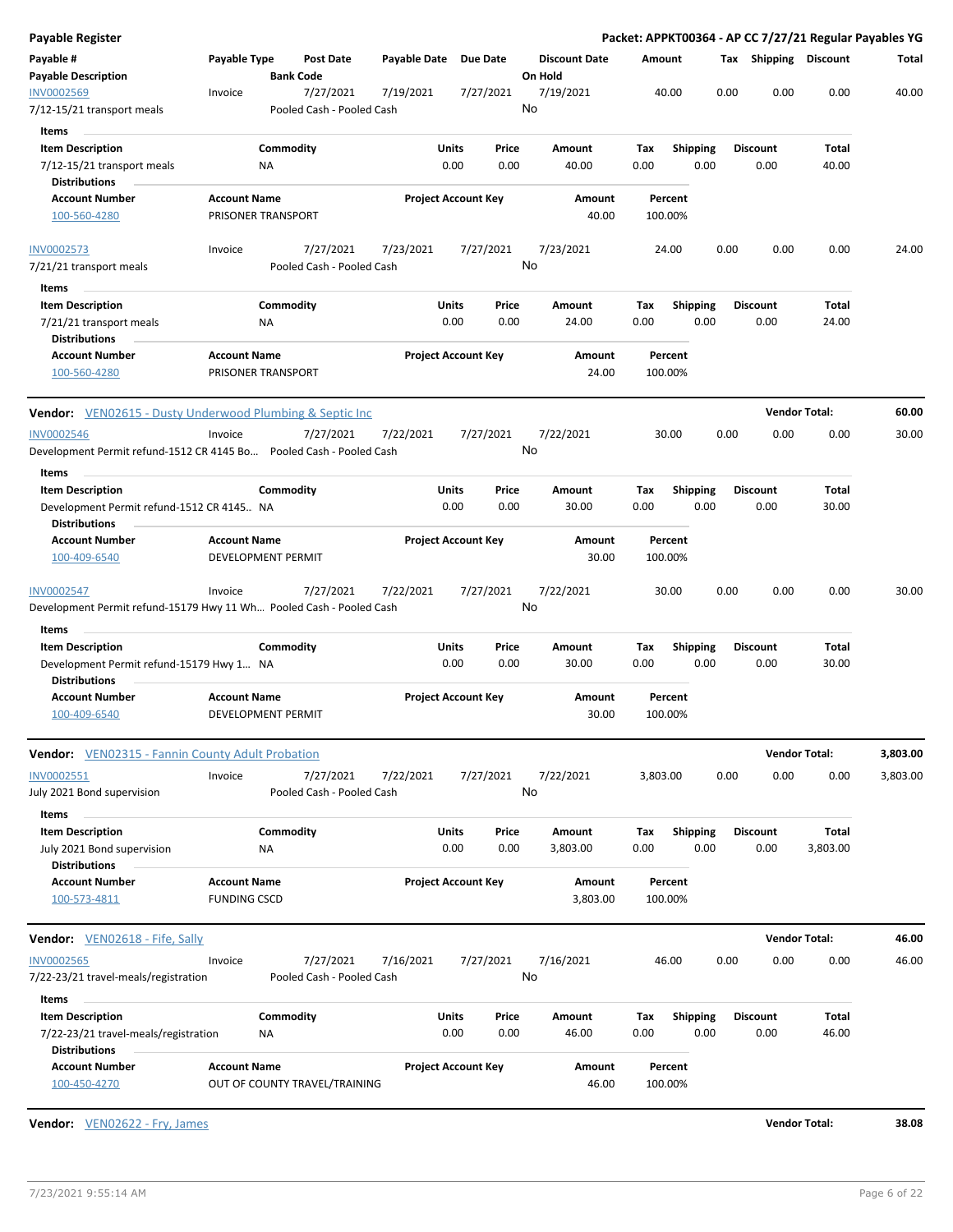| Payable Register                                                                              |                                                      |                 |                                        |                       |               |                            |                |                      |             |                 |      |                         |                      |                 | Packet: APPKT00364 - AP CC 7/27/21 Regular Payables YG |
|-----------------------------------------------------------------------------------------------|------------------------------------------------------|-----------------|----------------------------------------|-----------------------|---------------|----------------------------|----------------|----------------------|-------------|-----------------|------|-------------------------|----------------------|-----------------|--------------------------------------------------------|
| Payable #<br><b>Payable Description</b>                                                       | Payable Type                                         |                 | <b>Post Date</b><br><b>Bank Code</b>   | Payable Date Due Date |               |                            | On Hold        | <b>Discount Date</b> | Amount      |                 |      | Tax Shipping Discount   |                      |                 | Total                                                  |
| <b>INV0002572</b><br>336th court-visiting judge 3/19/21                                       | Invoice                                              |                 | 7/27/2021<br>Pooled Cash - Pooled Cash | 7/13/2021             |               | 7/27/2021                  | No             | 7/13/2021            |             | 38.08           | 0.00 | 0.00                    |                      | 0.00            | 38.08                                                  |
| Items                                                                                         |                                                      |                 |                                        |                       |               |                            |                |                      |             |                 |      |                         |                      |                 |                                                        |
| <b>Item Description</b><br>336th court-visiting judge 3/19/21<br><b>Distributions</b>         |                                                      | Commodity<br>ΝA |                                        |                       | Units<br>0.00 | Price<br>0.00              |                | Amount<br>38.08      | Тах<br>0.00 | <b>Shipping</b> | 0.00 | <b>Discount</b><br>0.00 |                      | Total<br>38.08  |                                                        |
| <b>Account Number</b><br>100-435-4670                                                         | <b>Account Name</b><br><b>VISITING JUDGE</b>         |                 |                                        |                       |               | <b>Project Account Key</b> |                | Amount<br>38.08      | 100.00%     | Percent         |      |                         |                      |                 |                                                        |
| Vendor: 00236 - FUNCTION 4, LLC                                                               |                                                      |                 |                                        |                       |               |                            |                |                      |             |                 |      |                         | <b>Vendor Total:</b> |                 | 40.00                                                  |
| <b>INV874804</b><br>Turner copies 6/27-7/26/21                                                | Invoice                                              |                 | 7/27/2021<br>Pooled Cash - Pooled Cash | 7/20/2021             |               | 7/27/2021                  | No             | 7/20/2021            |             | 40.00           | 0.00 | 0.00                    |                      | 0.00            | 40.00                                                  |
| Items                                                                                         |                                                      |                 |                                        |                       |               |                            |                |                      |             |                 |      |                         |                      |                 |                                                        |
| <b>Item Description</b><br>Turner copies 6/27-7/26/21<br><b>Distributions</b>                 |                                                      | Commodity<br>ΝA |                                        |                       | Units<br>0.00 | Price<br>0.00              |                | Amount<br>40.00      | Tax<br>0.00 | <b>Shipping</b> | 0.00 | <b>Discount</b><br>0.00 |                      | Total<br>40.00  |                                                        |
| <b>Account Number</b><br>100-510-3150                                                         | <b>Account Name</b><br><b>COPIER RENTAL</b>          |                 |                                        |                       |               | <b>Project Account Key</b> |                | Amount<br>40.00      | 100.00%     | Percent         |      |                         |                      |                 |                                                        |
| Vendor: 00512 - GAYLON P. RIDDELS LAW FIRM, PC                                                |                                                      |                 |                                        |                       |               |                            |                |                      |             |                 |      |                         | <b>Vendor Total:</b> |                 | 5,393.15                                               |
| <b>INV0002549</b><br>CR-19-27057 Martin Dst Ct                                                | Invoice                                              |                 | 7/27/2021<br>Pooled Cash - Pooled Cash | 6/9/2021              |               | 7/27/2021                  | 6/9/2021<br>No |                      | 4,647.40    |                 | 0.00 | 0.00                    |                      | 0.00            | 4,647.40                                               |
| Items                                                                                         |                                                      |                 |                                        |                       |               |                            |                |                      |             |                 |      |                         |                      |                 |                                                        |
| <b>Item Description</b>                                                                       |                                                      | Commodity       |                                        |                       | Units         | Price                      |                | Amount               | Tax         | <b>Shipping</b> |      | <b>Discount</b>         |                      | Total           |                                                        |
| CR-19-27057 Martin Dst Ct<br><b>Distributions</b>                                             |                                                      | ΝA              |                                        |                       | 0.00          | 0.00                       |                | 4,647.40             | 0.00        |                 | 0.00 | 0.00                    |                      | 4,647.40        |                                                        |
| <b>Account Number</b><br>100-435-4370                                                         | <b>Account Name</b><br><b>ATTORNEY FEES</b>          |                 |                                        |                       |               | <b>Project Account Key</b> |                | Amount<br>4,647.40   | 100.00%     | Percent         |      |                         |                      |                 |                                                        |
| <b>INV0002568</b><br>CR-21-28020 Bateman Dst Ct 2/10-6/16/21                                  | Invoice                                              |                 | 7/27/2021<br>Pooled Cash - Pooled Cash | 6/22/2021             |               | 7/27/2021                  | No             | 6/22/2021            | 745.75      |                 | 0.00 | 0.00                    |                      | 0.00            | 745.75                                                 |
| Items                                                                                         |                                                      |                 |                                        |                       |               |                            |                |                      |             |                 |      |                         |                      |                 |                                                        |
| <b>Item Description</b><br>CR-21-28020 Bateman Dst Ct 2/10-6/16/21 NA<br><b>Distributions</b> |                                                      | Commodity       |                                        |                       | Units<br>0.00 | Price<br>0.00              |                | Amount<br>745.75     | Tax<br>0.00 | <b>Shipping</b> | 0.00 | <b>Discount</b><br>0.00 |                      | Total<br>745.75 |                                                        |
| <b>Account Number</b><br>100-435-4370                                                         | <b>Account Name</b><br><b>ATTORNEY FEES</b>          |                 |                                        |                       |               | <b>Project Account Key</b> |                | Amount<br>745.75     | 100.00%     | Percent         |      |                         |                      |                 |                                                        |
| Vendor: VEN02148 - Grayson College Center for Workplace Learning                              |                                                      |                 |                                        |                       |               |                            |                |                      |             |                 |      |                         | <b>Vendor Total:</b> |                 | 175.00                                                 |
| <b>CWL 1299</b><br>M Johnson Crisis Intervention training 7/19-23 Pooled Cash - Pooled Cash   | Invoice                                              |                 | 7/27/2021                              | 7/20/2021             |               | 7/27/2021                  | No             | 7/20/2021            | 175.00      |                 | 0.00 | 0.00                    |                      | 0.00            | 175.00                                                 |
| Items                                                                                         |                                                      |                 |                                        |                       |               |                            |                |                      |             |                 |      |                         |                      |                 |                                                        |
| <b>Item Description</b><br>M Johnson Crisis Intervention training 7/1 NA                      |                                                      | Commodity       |                                        |                       | Units<br>0.00 | Price<br>0.00              |                | Amount<br>175.00     | Тах<br>0.00 | Shipping        | 0.00 | <b>Discount</b><br>0.00 |                      | Total<br>175.00 |                                                        |
| <b>Distributions</b><br><b>Account Number</b><br>310-560-4270                                 | <b>Account Name</b>                                  |                 | OUT OF COUNTY TRAVEL/TRAINING          |                       |               | <b>Project Account Key</b> |                | Amount<br>175.00     | 100.00%     | Percent         |      |                         |                      |                 |                                                        |
| Vendor: 00010 - HOLLAND, JORDAN PLLC                                                          |                                                      |                 |                                        |                       |               |                            |                |                      |             |                 |      |                         | <b>Vendor Total:</b> |                 | 1,971.00                                               |
| <b>INV0002552</b><br>50531 Moya Co Ct@Law                                                     | Invoice                                              |                 | 7/27/2021<br>Pooled Cash - Pooled Cash | 7/15/2021             |               | 7/27/2021                  | No             | 7/15/2021            | 175.00      |                 | 0.00 | 0.00                    |                      | 0.00            | 175.00                                                 |
| Items                                                                                         |                                                      |                 |                                        |                       |               |                            |                |                      |             |                 |      |                         |                      |                 |                                                        |
| <b>Item Description</b><br>50531 Moya Co Ct@Law                                               |                                                      | Commodity<br>ΝA |                                        |                       | Units<br>0.00 | Price<br>0.00              |                | Amount<br>175.00     | Тах<br>0.00 | <b>Shipping</b> | 0.00 | <b>Discount</b><br>0.00 |                      | Total<br>175.00 |                                                        |
| <b>Distributions</b><br><b>Account Number</b><br>100-410-4240                                 | <b>Account Name</b><br><b>INDIGENT ATTORNEY FEES</b> |                 |                                        |                       |               | <b>Project Account Key</b> |                | Amount<br>175.00     | 100.00%     | Percent         |      |                         |                      |                 |                                                        |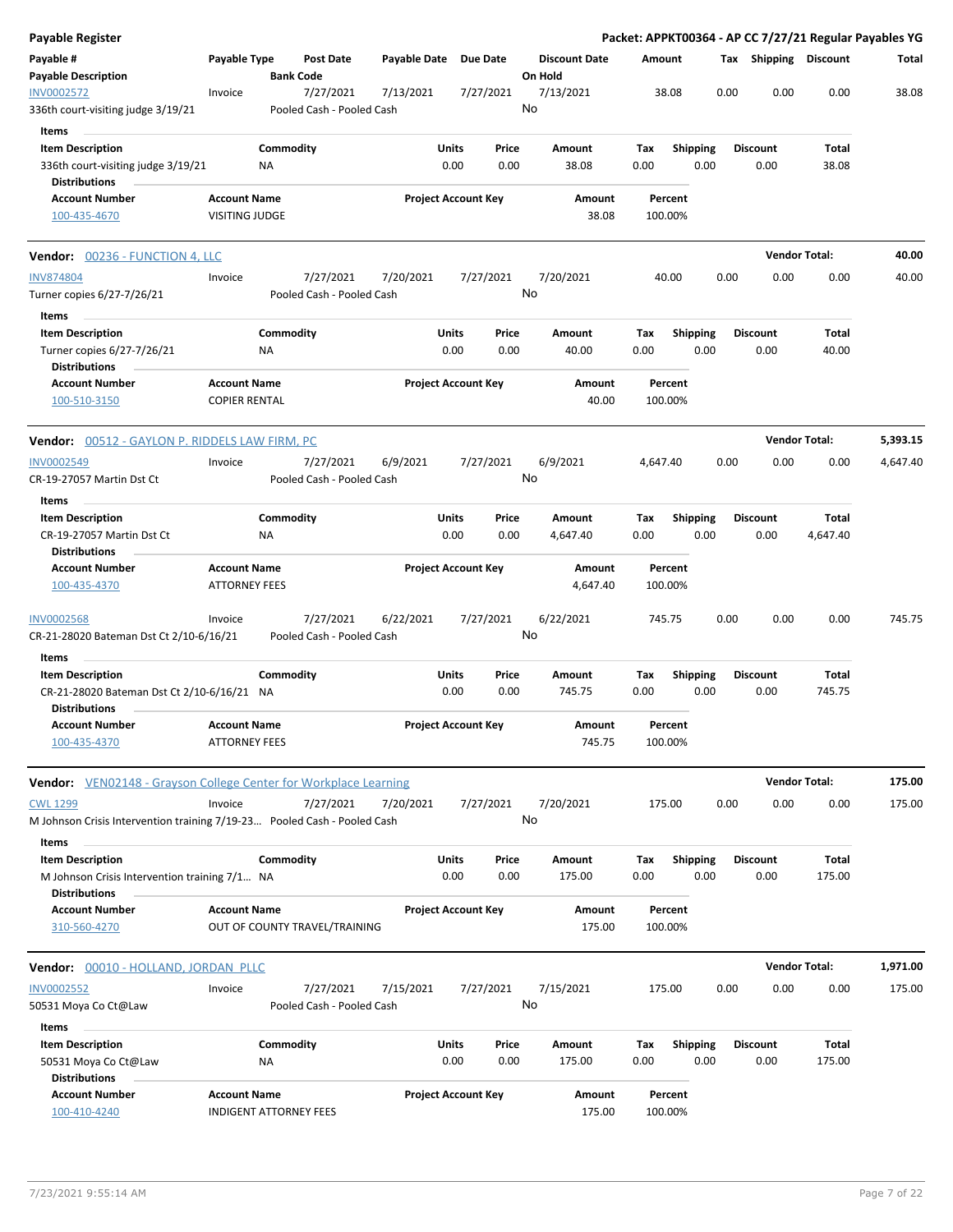| Payable Type<br>Payable Date Due Date<br><b>Discount Date</b><br>Tax Shipping Discount<br><b>Post Date</b><br>Amount<br>Total<br><b>Bank Code</b><br>On Hold<br>0.00<br>7/15/2021<br>300.00<br>0.00<br>0.00<br>300.00<br>7/27/2021<br>7/15/2021<br>7/27/2021<br>Invoice<br>No<br>Pooled Cash - Pooled Cash<br><b>Items</b><br>Commodity<br>Units<br>Price<br><b>Shipping</b><br>Total<br><b>Item Description</b><br>Amount<br>Tax<br><b>Discount</b><br>50490 Autry Co Ct@Law<br>0.00<br>0.00<br>300.00<br>0.00<br>0.00<br>0.00<br>300.00<br>ΝA<br><b>Distributions</b><br><b>Account Name</b><br><b>Project Account Key</b><br><b>Account Number</b><br>Amount<br>Percent<br>300.00<br>100-410-4240<br><b>INDIGENT ATTORNEY FEES</b><br>100.00%<br>7/27/2021<br>7/16/2021<br>7/27/2021<br>7/16/2021<br>892.50<br>0.00<br>0.00<br>0.00<br>892.50<br>Invoice<br>No<br>April 26 - July 12 2021 drug court<br>Pooled Cash - Pooled Cash<br>Items<br><b>Item Description</b><br>Commodity<br>Units<br>Price<br>Tax<br><b>Shipping</b><br><b>Discount</b><br>Total<br>Amount<br>0.00<br>0.00<br>April 26 - July 12 2021 drug court<br>NA<br>0.00<br>892.50<br>0.00<br>0.00<br>892.50<br><b>Distributions</b><br><b>Project Account Key</b><br><b>Account Number</b><br><b>Account Name</b><br><b>Amount</b><br>Percent<br>ATTORNEY FEES DRUG COURT<br>892.50<br>590-436-4370<br>100.00%<br>7/27/2021<br>7/2/2021<br>7/27/2021<br>7/2/2021<br>603.50<br>0.00<br>0.00<br>0.00<br>603.50<br>Invoice<br>No<br>CR-20-27819 Watson Dst Ct 10/1/20-7/2/21<br>Pooled Cash - Pooled Cash<br>Items<br>Commodity<br>Units<br><b>Shipping</b><br><b>Discount</b><br><b>Item Description</b><br>Price<br>Amount<br>Tax<br>Total<br>0.00<br>0.00<br>603.50<br>CR-20-27819 Watson Dst Ct 10/1/20-7/2/ NA<br>0.00<br>603.50<br>0.00<br>0.00<br><b>Distributions</b><br><b>Project Account Key</b><br><b>Account Number</b><br><b>Account Name</b><br>Amount<br>Percent<br><b>ATTORNEY FEES</b><br>603.50<br>100.00%<br>100-435-4370<br><b>Vendor Total:</b><br>8,545.41<br><b>Vendor:</b> 00405 - IHS PHARMACY<br>6/21/2021<br>Credit Memo<br>7/27/2021<br>6/21/2021<br>6/21/2021<br>0.00<br>0.00<br>0.00<br>$-103.18$<br>$-103.18$<br>No<br>Pooled Cash - Pooled Cash<br>Items<br>Commodity<br>Units<br><b>Shipping</b><br>Total<br><b>Item Description</b><br>Price<br>Tax<br><b>Discount</b><br>Amount<br>0.00<br>0.00<br>0.00<br>0.00<br>0.00<br>$-103.18$<br>April & May 2021 returned meds<br>ΝA<br>$-103.18$<br><b>Distributions</b><br><b>Project Account Key</b><br><b>Account Number</b><br><b>Account Name</b><br>Amount<br>Percent<br>100-565-4050<br>PRISONER MEDICAL<br>$-103.18$<br>100.00%<br>74112<br>Credit Memo<br>7/27/2021<br>6/23/2021<br>6/23/2021<br>6/23/2021<br>0.00<br>0.00<br>$-6.77$<br>0.00<br>$-6.77$<br>No<br>Pooled Cash - Pooled Cash<br>Items<br><b>Item Description</b><br>Commodity<br>Units<br><b>Shipping</b><br><b>Discount</b><br>Price<br>Amount<br>Tax<br>Total<br>$-6.77$<br>0.00<br>0.00<br>$-6.77$<br>0.00<br>0.00<br>0.00<br>May 2021 returned meds<br>ΝA<br><b>Distributions</b><br><b>Account Number</b><br><b>Account Name</b><br><b>Project Account Key</b><br>Percent<br>Amount<br>100-565-4050<br>PRISONER MEDICAL<br>$-6.77$<br>100.00%<br>0.00<br>0.00<br>0.00<br>$-20.17$<br>Credit Memo<br>7/27/2021<br>6/24/2021<br>6/24/2021<br>6/24/2021<br>$-20.17$<br>No<br>April 2021 returned meds<br>Pooled Cash - Pooled Cash<br>Items<br><b>Item Description</b><br>Commodity<br>Units<br>Total<br>Price<br>Amount<br>Tax<br><b>Shipping</b><br><b>Discount</b><br>April 2021 returned meds<br>0.00<br>0.00<br>$-20.17$<br>0.00<br>0.00<br>0.00<br>$-20.17$<br>ΝA<br><b>Distributions</b><br><b>Account Name</b><br><b>Project Account Key</b><br><b>Account Number</b><br>Amount<br>Percent<br>100-565-4050<br>$-20.17$<br>PRISONER MEDICAL<br>100.00%<br>7/27/2021<br>6/30/2021<br>7/27/2021<br>6/30/2021<br>0.00<br>0.00<br>8,675.53<br>Invoice<br>8,675.53<br>0.00<br>No<br>June 2021 Prisoner prescriptions<br>Pooled Cash - Pooled Cash | Payable Register                           |  |  |  |  |  |  | Packet: APPKT00364 - AP CC 7/27/21 Regular Payables YG |
|-----------------------------------------------------------------------------------------------------------------------------------------------------------------------------------------------------------------------------------------------------------------------------------------------------------------------------------------------------------------------------------------------------------------------------------------------------------------------------------------------------------------------------------------------------------------------------------------------------------------------------------------------------------------------------------------------------------------------------------------------------------------------------------------------------------------------------------------------------------------------------------------------------------------------------------------------------------------------------------------------------------------------------------------------------------------------------------------------------------------------------------------------------------------------------------------------------------------------------------------------------------------------------------------------------------------------------------------------------------------------------------------------------------------------------------------------------------------------------------------------------------------------------------------------------------------------------------------------------------------------------------------------------------------------------------------------------------------------------------------------------------------------------------------------------------------------------------------------------------------------------------------------------------------------------------------------------------------------------------------------------------------------------------------------------------------------------------------------------------------------------------------------------------------------------------------------------------------------------------------------------------------------------------------------------------------------------------------------------------------------------------------------------------------------------------------------------------------------------------------------------------------------------------------------------------------------------------------------------------------------------------------------------------------------------------------------------------------------------------------------------------------------------------------------------------------------------------------------------------------------------------------------------------------------------------------------------------------------------------------------------------------------------------------------------------------------------------------------------------------------------------------------------------------------------------------------------------------------------------------------------------------------------------------------------------------------------------------------------------------------------------------------------------------------------------------------------------------------------------------------------------------------------------------------------------------------------------------------------------------------------------------------------------------------------------------------------------------------------------------------------------------------------------------------------------------------------------------------------------------------------------------------------------------------------------------------------------------------------------------------------------------------------------------------------------------------------|--------------------------------------------|--|--|--|--|--|--|--------------------------------------------------------|
|                                                                                                                                                                                                                                                                                                                                                                                                                                                                                                                                                                                                                                                                                                                                                                                                                                                                                                                                                                                                                                                                                                                                                                                                                                                                                                                                                                                                                                                                                                                                                                                                                                                                                                                                                                                                                                                                                                                                                                                                                                                                                                                                                                                                                                                                                                                                                                                                                                                                                                                                                                                                                                                                                                                                                                                                                                                                                                                                                                                                                                                                                                                                                                                                                                                                                                                                                                                                                                                                                                                                                                                                                                                                                                                                                                                                                                                                                                                                                                                                                                                                             | Payable #<br><b>Payable Description</b>    |  |  |  |  |  |  |                                                        |
|                                                                                                                                                                                                                                                                                                                                                                                                                                                                                                                                                                                                                                                                                                                                                                                                                                                                                                                                                                                                                                                                                                                                                                                                                                                                                                                                                                                                                                                                                                                                                                                                                                                                                                                                                                                                                                                                                                                                                                                                                                                                                                                                                                                                                                                                                                                                                                                                                                                                                                                                                                                                                                                                                                                                                                                                                                                                                                                                                                                                                                                                                                                                                                                                                                                                                                                                                                                                                                                                                                                                                                                                                                                                                                                                                                                                                                                                                                                                                                                                                                                                             | <b>INV0002554</b><br>50490 Autry Co Ct@Law |  |  |  |  |  |  |                                                        |
|                                                                                                                                                                                                                                                                                                                                                                                                                                                                                                                                                                                                                                                                                                                                                                                                                                                                                                                                                                                                                                                                                                                                                                                                                                                                                                                                                                                                                                                                                                                                                                                                                                                                                                                                                                                                                                                                                                                                                                                                                                                                                                                                                                                                                                                                                                                                                                                                                                                                                                                                                                                                                                                                                                                                                                                                                                                                                                                                                                                                                                                                                                                                                                                                                                                                                                                                                                                                                                                                                                                                                                                                                                                                                                                                                                                                                                                                                                                                                                                                                                                                             |                                            |  |  |  |  |  |  |                                                        |
|                                                                                                                                                                                                                                                                                                                                                                                                                                                                                                                                                                                                                                                                                                                                                                                                                                                                                                                                                                                                                                                                                                                                                                                                                                                                                                                                                                                                                                                                                                                                                                                                                                                                                                                                                                                                                                                                                                                                                                                                                                                                                                                                                                                                                                                                                                                                                                                                                                                                                                                                                                                                                                                                                                                                                                                                                                                                                                                                                                                                                                                                                                                                                                                                                                                                                                                                                                                                                                                                                                                                                                                                                                                                                                                                                                                                                                                                                                                                                                                                                                                                             |                                            |  |  |  |  |  |  |                                                        |
|                                                                                                                                                                                                                                                                                                                                                                                                                                                                                                                                                                                                                                                                                                                                                                                                                                                                                                                                                                                                                                                                                                                                                                                                                                                                                                                                                                                                                                                                                                                                                                                                                                                                                                                                                                                                                                                                                                                                                                                                                                                                                                                                                                                                                                                                                                                                                                                                                                                                                                                                                                                                                                                                                                                                                                                                                                                                                                                                                                                                                                                                                                                                                                                                                                                                                                                                                                                                                                                                                                                                                                                                                                                                                                                                                                                                                                                                                                                                                                                                                                                                             |                                            |  |  |  |  |  |  |                                                        |
|                                                                                                                                                                                                                                                                                                                                                                                                                                                                                                                                                                                                                                                                                                                                                                                                                                                                                                                                                                                                                                                                                                                                                                                                                                                                                                                                                                                                                                                                                                                                                                                                                                                                                                                                                                                                                                                                                                                                                                                                                                                                                                                                                                                                                                                                                                                                                                                                                                                                                                                                                                                                                                                                                                                                                                                                                                                                                                                                                                                                                                                                                                                                                                                                                                                                                                                                                                                                                                                                                                                                                                                                                                                                                                                                                                                                                                                                                                                                                                                                                                                                             |                                            |  |  |  |  |  |  |                                                        |
|                                                                                                                                                                                                                                                                                                                                                                                                                                                                                                                                                                                                                                                                                                                                                                                                                                                                                                                                                                                                                                                                                                                                                                                                                                                                                                                                                                                                                                                                                                                                                                                                                                                                                                                                                                                                                                                                                                                                                                                                                                                                                                                                                                                                                                                                                                                                                                                                                                                                                                                                                                                                                                                                                                                                                                                                                                                                                                                                                                                                                                                                                                                                                                                                                                                                                                                                                                                                                                                                                                                                                                                                                                                                                                                                                                                                                                                                                                                                                                                                                                                                             |                                            |  |  |  |  |  |  |                                                        |
|                                                                                                                                                                                                                                                                                                                                                                                                                                                                                                                                                                                                                                                                                                                                                                                                                                                                                                                                                                                                                                                                                                                                                                                                                                                                                                                                                                                                                                                                                                                                                                                                                                                                                                                                                                                                                                                                                                                                                                                                                                                                                                                                                                                                                                                                                                                                                                                                                                                                                                                                                                                                                                                                                                                                                                                                                                                                                                                                                                                                                                                                                                                                                                                                                                                                                                                                                                                                                                                                                                                                                                                                                                                                                                                                                                                                                                                                                                                                                                                                                                                                             |                                            |  |  |  |  |  |  |                                                        |
|                                                                                                                                                                                                                                                                                                                                                                                                                                                                                                                                                                                                                                                                                                                                                                                                                                                                                                                                                                                                                                                                                                                                                                                                                                                                                                                                                                                                                                                                                                                                                                                                                                                                                                                                                                                                                                                                                                                                                                                                                                                                                                                                                                                                                                                                                                                                                                                                                                                                                                                                                                                                                                                                                                                                                                                                                                                                                                                                                                                                                                                                                                                                                                                                                                                                                                                                                                                                                                                                                                                                                                                                                                                                                                                                                                                                                                                                                                                                                                                                                                                                             | <b>INV0002555</b>                          |  |  |  |  |  |  |                                                        |
|                                                                                                                                                                                                                                                                                                                                                                                                                                                                                                                                                                                                                                                                                                                                                                                                                                                                                                                                                                                                                                                                                                                                                                                                                                                                                                                                                                                                                                                                                                                                                                                                                                                                                                                                                                                                                                                                                                                                                                                                                                                                                                                                                                                                                                                                                                                                                                                                                                                                                                                                                                                                                                                                                                                                                                                                                                                                                                                                                                                                                                                                                                                                                                                                                                                                                                                                                                                                                                                                                                                                                                                                                                                                                                                                                                                                                                                                                                                                                                                                                                                                             |                                            |  |  |  |  |  |  |                                                        |
|                                                                                                                                                                                                                                                                                                                                                                                                                                                                                                                                                                                                                                                                                                                                                                                                                                                                                                                                                                                                                                                                                                                                                                                                                                                                                                                                                                                                                                                                                                                                                                                                                                                                                                                                                                                                                                                                                                                                                                                                                                                                                                                                                                                                                                                                                                                                                                                                                                                                                                                                                                                                                                                                                                                                                                                                                                                                                                                                                                                                                                                                                                                                                                                                                                                                                                                                                                                                                                                                                                                                                                                                                                                                                                                                                                                                                                                                                                                                                                                                                                                                             |                                            |  |  |  |  |  |  |                                                        |
|                                                                                                                                                                                                                                                                                                                                                                                                                                                                                                                                                                                                                                                                                                                                                                                                                                                                                                                                                                                                                                                                                                                                                                                                                                                                                                                                                                                                                                                                                                                                                                                                                                                                                                                                                                                                                                                                                                                                                                                                                                                                                                                                                                                                                                                                                                                                                                                                                                                                                                                                                                                                                                                                                                                                                                                                                                                                                                                                                                                                                                                                                                                                                                                                                                                                                                                                                                                                                                                                                                                                                                                                                                                                                                                                                                                                                                                                                                                                                                                                                                                                             |                                            |  |  |  |  |  |  |                                                        |
|                                                                                                                                                                                                                                                                                                                                                                                                                                                                                                                                                                                                                                                                                                                                                                                                                                                                                                                                                                                                                                                                                                                                                                                                                                                                                                                                                                                                                                                                                                                                                                                                                                                                                                                                                                                                                                                                                                                                                                                                                                                                                                                                                                                                                                                                                                                                                                                                                                                                                                                                                                                                                                                                                                                                                                                                                                                                                                                                                                                                                                                                                                                                                                                                                                                                                                                                                                                                                                                                                                                                                                                                                                                                                                                                                                                                                                                                                                                                                                                                                                                                             |                                            |  |  |  |  |  |  |                                                        |
|                                                                                                                                                                                                                                                                                                                                                                                                                                                                                                                                                                                                                                                                                                                                                                                                                                                                                                                                                                                                                                                                                                                                                                                                                                                                                                                                                                                                                                                                                                                                                                                                                                                                                                                                                                                                                                                                                                                                                                                                                                                                                                                                                                                                                                                                                                                                                                                                                                                                                                                                                                                                                                                                                                                                                                                                                                                                                                                                                                                                                                                                                                                                                                                                                                                                                                                                                                                                                                                                                                                                                                                                                                                                                                                                                                                                                                                                                                                                                                                                                                                                             |                                            |  |  |  |  |  |  |                                                        |
|                                                                                                                                                                                                                                                                                                                                                                                                                                                                                                                                                                                                                                                                                                                                                                                                                                                                                                                                                                                                                                                                                                                                                                                                                                                                                                                                                                                                                                                                                                                                                                                                                                                                                                                                                                                                                                                                                                                                                                                                                                                                                                                                                                                                                                                                                                                                                                                                                                                                                                                                                                                                                                                                                                                                                                                                                                                                                                                                                                                                                                                                                                                                                                                                                                                                                                                                                                                                                                                                                                                                                                                                                                                                                                                                                                                                                                                                                                                                                                                                                                                                             | <b>INV0002566</b>                          |  |  |  |  |  |  |                                                        |
|                                                                                                                                                                                                                                                                                                                                                                                                                                                                                                                                                                                                                                                                                                                                                                                                                                                                                                                                                                                                                                                                                                                                                                                                                                                                                                                                                                                                                                                                                                                                                                                                                                                                                                                                                                                                                                                                                                                                                                                                                                                                                                                                                                                                                                                                                                                                                                                                                                                                                                                                                                                                                                                                                                                                                                                                                                                                                                                                                                                                                                                                                                                                                                                                                                                                                                                                                                                                                                                                                                                                                                                                                                                                                                                                                                                                                                                                                                                                                                                                                                                                             |                                            |  |  |  |  |  |  |                                                        |
|                                                                                                                                                                                                                                                                                                                                                                                                                                                                                                                                                                                                                                                                                                                                                                                                                                                                                                                                                                                                                                                                                                                                                                                                                                                                                                                                                                                                                                                                                                                                                                                                                                                                                                                                                                                                                                                                                                                                                                                                                                                                                                                                                                                                                                                                                                                                                                                                                                                                                                                                                                                                                                                                                                                                                                                                                                                                                                                                                                                                                                                                                                                                                                                                                                                                                                                                                                                                                                                                                                                                                                                                                                                                                                                                                                                                                                                                                                                                                                                                                                                                             |                                            |  |  |  |  |  |  |                                                        |
|                                                                                                                                                                                                                                                                                                                                                                                                                                                                                                                                                                                                                                                                                                                                                                                                                                                                                                                                                                                                                                                                                                                                                                                                                                                                                                                                                                                                                                                                                                                                                                                                                                                                                                                                                                                                                                                                                                                                                                                                                                                                                                                                                                                                                                                                                                                                                                                                                                                                                                                                                                                                                                                                                                                                                                                                                                                                                                                                                                                                                                                                                                                                                                                                                                                                                                                                                                                                                                                                                                                                                                                                                                                                                                                                                                                                                                                                                                                                                                                                                                                                             |                                            |  |  |  |  |  |  |                                                        |
|                                                                                                                                                                                                                                                                                                                                                                                                                                                                                                                                                                                                                                                                                                                                                                                                                                                                                                                                                                                                                                                                                                                                                                                                                                                                                                                                                                                                                                                                                                                                                                                                                                                                                                                                                                                                                                                                                                                                                                                                                                                                                                                                                                                                                                                                                                                                                                                                                                                                                                                                                                                                                                                                                                                                                                                                                                                                                                                                                                                                                                                                                                                                                                                                                                                                                                                                                                                                                                                                                                                                                                                                                                                                                                                                                                                                                                                                                                                                                                                                                                                                             |                                            |  |  |  |  |  |  |                                                        |
|                                                                                                                                                                                                                                                                                                                                                                                                                                                                                                                                                                                                                                                                                                                                                                                                                                                                                                                                                                                                                                                                                                                                                                                                                                                                                                                                                                                                                                                                                                                                                                                                                                                                                                                                                                                                                                                                                                                                                                                                                                                                                                                                                                                                                                                                                                                                                                                                                                                                                                                                                                                                                                                                                                                                                                                                                                                                                                                                                                                                                                                                                                                                                                                                                                                                                                                                                                                                                                                                                                                                                                                                                                                                                                                                                                                                                                                                                                                                                                                                                                                                             |                                            |  |  |  |  |  |  |                                                        |
|                                                                                                                                                                                                                                                                                                                                                                                                                                                                                                                                                                                                                                                                                                                                                                                                                                                                                                                                                                                                                                                                                                                                                                                                                                                                                                                                                                                                                                                                                                                                                                                                                                                                                                                                                                                                                                                                                                                                                                                                                                                                                                                                                                                                                                                                                                                                                                                                                                                                                                                                                                                                                                                                                                                                                                                                                                                                                                                                                                                                                                                                                                                                                                                                                                                                                                                                                                                                                                                                                                                                                                                                                                                                                                                                                                                                                                                                                                                                                                                                                                                                             |                                            |  |  |  |  |  |  |                                                        |
|                                                                                                                                                                                                                                                                                                                                                                                                                                                                                                                                                                                                                                                                                                                                                                                                                                                                                                                                                                                                                                                                                                                                                                                                                                                                                                                                                                                                                                                                                                                                                                                                                                                                                                                                                                                                                                                                                                                                                                                                                                                                                                                                                                                                                                                                                                                                                                                                                                                                                                                                                                                                                                                                                                                                                                                                                                                                                                                                                                                                                                                                                                                                                                                                                                                                                                                                                                                                                                                                                                                                                                                                                                                                                                                                                                                                                                                                                                                                                                                                                                                                             | <u>74098</u>                               |  |  |  |  |  |  |                                                        |
|                                                                                                                                                                                                                                                                                                                                                                                                                                                                                                                                                                                                                                                                                                                                                                                                                                                                                                                                                                                                                                                                                                                                                                                                                                                                                                                                                                                                                                                                                                                                                                                                                                                                                                                                                                                                                                                                                                                                                                                                                                                                                                                                                                                                                                                                                                                                                                                                                                                                                                                                                                                                                                                                                                                                                                                                                                                                                                                                                                                                                                                                                                                                                                                                                                                                                                                                                                                                                                                                                                                                                                                                                                                                                                                                                                                                                                                                                                                                                                                                                                                                             | April & May 2021 returned meds             |  |  |  |  |  |  |                                                        |
|                                                                                                                                                                                                                                                                                                                                                                                                                                                                                                                                                                                                                                                                                                                                                                                                                                                                                                                                                                                                                                                                                                                                                                                                                                                                                                                                                                                                                                                                                                                                                                                                                                                                                                                                                                                                                                                                                                                                                                                                                                                                                                                                                                                                                                                                                                                                                                                                                                                                                                                                                                                                                                                                                                                                                                                                                                                                                                                                                                                                                                                                                                                                                                                                                                                                                                                                                                                                                                                                                                                                                                                                                                                                                                                                                                                                                                                                                                                                                                                                                                                                             |                                            |  |  |  |  |  |  |                                                        |
|                                                                                                                                                                                                                                                                                                                                                                                                                                                                                                                                                                                                                                                                                                                                                                                                                                                                                                                                                                                                                                                                                                                                                                                                                                                                                                                                                                                                                                                                                                                                                                                                                                                                                                                                                                                                                                                                                                                                                                                                                                                                                                                                                                                                                                                                                                                                                                                                                                                                                                                                                                                                                                                                                                                                                                                                                                                                                                                                                                                                                                                                                                                                                                                                                                                                                                                                                                                                                                                                                                                                                                                                                                                                                                                                                                                                                                                                                                                                                                                                                                                                             |                                            |  |  |  |  |  |  |                                                        |
|                                                                                                                                                                                                                                                                                                                                                                                                                                                                                                                                                                                                                                                                                                                                                                                                                                                                                                                                                                                                                                                                                                                                                                                                                                                                                                                                                                                                                                                                                                                                                                                                                                                                                                                                                                                                                                                                                                                                                                                                                                                                                                                                                                                                                                                                                                                                                                                                                                                                                                                                                                                                                                                                                                                                                                                                                                                                                                                                                                                                                                                                                                                                                                                                                                                                                                                                                                                                                                                                                                                                                                                                                                                                                                                                                                                                                                                                                                                                                                                                                                                                             |                                            |  |  |  |  |  |  |                                                        |
|                                                                                                                                                                                                                                                                                                                                                                                                                                                                                                                                                                                                                                                                                                                                                                                                                                                                                                                                                                                                                                                                                                                                                                                                                                                                                                                                                                                                                                                                                                                                                                                                                                                                                                                                                                                                                                                                                                                                                                                                                                                                                                                                                                                                                                                                                                                                                                                                                                                                                                                                                                                                                                                                                                                                                                                                                                                                                                                                                                                                                                                                                                                                                                                                                                                                                                                                                                                                                                                                                                                                                                                                                                                                                                                                                                                                                                                                                                                                                                                                                                                                             |                                            |  |  |  |  |  |  |                                                        |
|                                                                                                                                                                                                                                                                                                                                                                                                                                                                                                                                                                                                                                                                                                                                                                                                                                                                                                                                                                                                                                                                                                                                                                                                                                                                                                                                                                                                                                                                                                                                                                                                                                                                                                                                                                                                                                                                                                                                                                                                                                                                                                                                                                                                                                                                                                                                                                                                                                                                                                                                                                                                                                                                                                                                                                                                                                                                                                                                                                                                                                                                                                                                                                                                                                                                                                                                                                                                                                                                                                                                                                                                                                                                                                                                                                                                                                                                                                                                                                                                                                                                             |                                            |  |  |  |  |  |  |                                                        |
|                                                                                                                                                                                                                                                                                                                                                                                                                                                                                                                                                                                                                                                                                                                                                                                                                                                                                                                                                                                                                                                                                                                                                                                                                                                                                                                                                                                                                                                                                                                                                                                                                                                                                                                                                                                                                                                                                                                                                                                                                                                                                                                                                                                                                                                                                                                                                                                                                                                                                                                                                                                                                                                                                                                                                                                                                                                                                                                                                                                                                                                                                                                                                                                                                                                                                                                                                                                                                                                                                                                                                                                                                                                                                                                                                                                                                                                                                                                                                                                                                                                                             | May 2021 returned meds                     |  |  |  |  |  |  |                                                        |
|                                                                                                                                                                                                                                                                                                                                                                                                                                                                                                                                                                                                                                                                                                                                                                                                                                                                                                                                                                                                                                                                                                                                                                                                                                                                                                                                                                                                                                                                                                                                                                                                                                                                                                                                                                                                                                                                                                                                                                                                                                                                                                                                                                                                                                                                                                                                                                                                                                                                                                                                                                                                                                                                                                                                                                                                                                                                                                                                                                                                                                                                                                                                                                                                                                                                                                                                                                                                                                                                                                                                                                                                                                                                                                                                                                                                                                                                                                                                                                                                                                                                             |                                            |  |  |  |  |  |  |                                                        |
|                                                                                                                                                                                                                                                                                                                                                                                                                                                                                                                                                                                                                                                                                                                                                                                                                                                                                                                                                                                                                                                                                                                                                                                                                                                                                                                                                                                                                                                                                                                                                                                                                                                                                                                                                                                                                                                                                                                                                                                                                                                                                                                                                                                                                                                                                                                                                                                                                                                                                                                                                                                                                                                                                                                                                                                                                                                                                                                                                                                                                                                                                                                                                                                                                                                                                                                                                                                                                                                                                                                                                                                                                                                                                                                                                                                                                                                                                                                                                                                                                                                                             |                                            |  |  |  |  |  |  |                                                        |
|                                                                                                                                                                                                                                                                                                                                                                                                                                                                                                                                                                                                                                                                                                                                                                                                                                                                                                                                                                                                                                                                                                                                                                                                                                                                                                                                                                                                                                                                                                                                                                                                                                                                                                                                                                                                                                                                                                                                                                                                                                                                                                                                                                                                                                                                                                                                                                                                                                                                                                                                                                                                                                                                                                                                                                                                                                                                                                                                                                                                                                                                                                                                                                                                                                                                                                                                                                                                                                                                                                                                                                                                                                                                                                                                                                                                                                                                                                                                                                                                                                                                             |                                            |  |  |  |  |  |  |                                                        |
|                                                                                                                                                                                                                                                                                                                                                                                                                                                                                                                                                                                                                                                                                                                                                                                                                                                                                                                                                                                                                                                                                                                                                                                                                                                                                                                                                                                                                                                                                                                                                                                                                                                                                                                                                                                                                                                                                                                                                                                                                                                                                                                                                                                                                                                                                                                                                                                                                                                                                                                                                                                                                                                                                                                                                                                                                                                                                                                                                                                                                                                                                                                                                                                                                                                                                                                                                                                                                                                                                                                                                                                                                                                                                                                                                                                                                                                                                                                                                                                                                                                                             |                                            |  |  |  |  |  |  |                                                        |
|                                                                                                                                                                                                                                                                                                                                                                                                                                                                                                                                                                                                                                                                                                                                                                                                                                                                                                                                                                                                                                                                                                                                                                                                                                                                                                                                                                                                                                                                                                                                                                                                                                                                                                                                                                                                                                                                                                                                                                                                                                                                                                                                                                                                                                                                                                                                                                                                                                                                                                                                                                                                                                                                                                                                                                                                                                                                                                                                                                                                                                                                                                                                                                                                                                                                                                                                                                                                                                                                                                                                                                                                                                                                                                                                                                                                                                                                                                                                                                                                                                                                             | 74116                                      |  |  |  |  |  |  |                                                        |
|                                                                                                                                                                                                                                                                                                                                                                                                                                                                                                                                                                                                                                                                                                                                                                                                                                                                                                                                                                                                                                                                                                                                                                                                                                                                                                                                                                                                                                                                                                                                                                                                                                                                                                                                                                                                                                                                                                                                                                                                                                                                                                                                                                                                                                                                                                                                                                                                                                                                                                                                                                                                                                                                                                                                                                                                                                                                                                                                                                                                                                                                                                                                                                                                                                                                                                                                                                                                                                                                                                                                                                                                                                                                                                                                                                                                                                                                                                                                                                                                                                                                             |                                            |  |  |  |  |  |  |                                                        |
|                                                                                                                                                                                                                                                                                                                                                                                                                                                                                                                                                                                                                                                                                                                                                                                                                                                                                                                                                                                                                                                                                                                                                                                                                                                                                                                                                                                                                                                                                                                                                                                                                                                                                                                                                                                                                                                                                                                                                                                                                                                                                                                                                                                                                                                                                                                                                                                                                                                                                                                                                                                                                                                                                                                                                                                                                                                                                                                                                                                                                                                                                                                                                                                                                                                                                                                                                                                                                                                                                                                                                                                                                                                                                                                                                                                                                                                                                                                                                                                                                                                                             |                                            |  |  |  |  |  |  |                                                        |
|                                                                                                                                                                                                                                                                                                                                                                                                                                                                                                                                                                                                                                                                                                                                                                                                                                                                                                                                                                                                                                                                                                                                                                                                                                                                                                                                                                                                                                                                                                                                                                                                                                                                                                                                                                                                                                                                                                                                                                                                                                                                                                                                                                                                                                                                                                                                                                                                                                                                                                                                                                                                                                                                                                                                                                                                                                                                                                                                                                                                                                                                                                                                                                                                                                                                                                                                                                                                                                                                                                                                                                                                                                                                                                                                                                                                                                                                                                                                                                                                                                                                             |                                            |  |  |  |  |  |  |                                                        |
|                                                                                                                                                                                                                                                                                                                                                                                                                                                                                                                                                                                                                                                                                                                                                                                                                                                                                                                                                                                                                                                                                                                                                                                                                                                                                                                                                                                                                                                                                                                                                                                                                                                                                                                                                                                                                                                                                                                                                                                                                                                                                                                                                                                                                                                                                                                                                                                                                                                                                                                                                                                                                                                                                                                                                                                                                                                                                                                                                                                                                                                                                                                                                                                                                                                                                                                                                                                                                                                                                                                                                                                                                                                                                                                                                                                                                                                                                                                                                                                                                                                                             |                                            |  |  |  |  |  |  |                                                        |
|                                                                                                                                                                                                                                                                                                                                                                                                                                                                                                                                                                                                                                                                                                                                                                                                                                                                                                                                                                                                                                                                                                                                                                                                                                                                                                                                                                                                                                                                                                                                                                                                                                                                                                                                                                                                                                                                                                                                                                                                                                                                                                                                                                                                                                                                                                                                                                                                                                                                                                                                                                                                                                                                                                                                                                                                                                                                                                                                                                                                                                                                                                                                                                                                                                                                                                                                                                                                                                                                                                                                                                                                                                                                                                                                                                                                                                                                                                                                                                                                                                                                             |                                            |  |  |  |  |  |  |                                                        |
|                                                                                                                                                                                                                                                                                                                                                                                                                                                                                                                                                                                                                                                                                                                                                                                                                                                                                                                                                                                                                                                                                                                                                                                                                                                                                                                                                                                                                                                                                                                                                                                                                                                                                                                                                                                                                                                                                                                                                                                                                                                                                                                                                                                                                                                                                                                                                                                                                                                                                                                                                                                                                                                                                                                                                                                                                                                                                                                                                                                                                                                                                                                                                                                                                                                                                                                                                                                                                                                                                                                                                                                                                                                                                                                                                                                                                                                                                                                                                                                                                                                                             | 74465                                      |  |  |  |  |  |  |                                                        |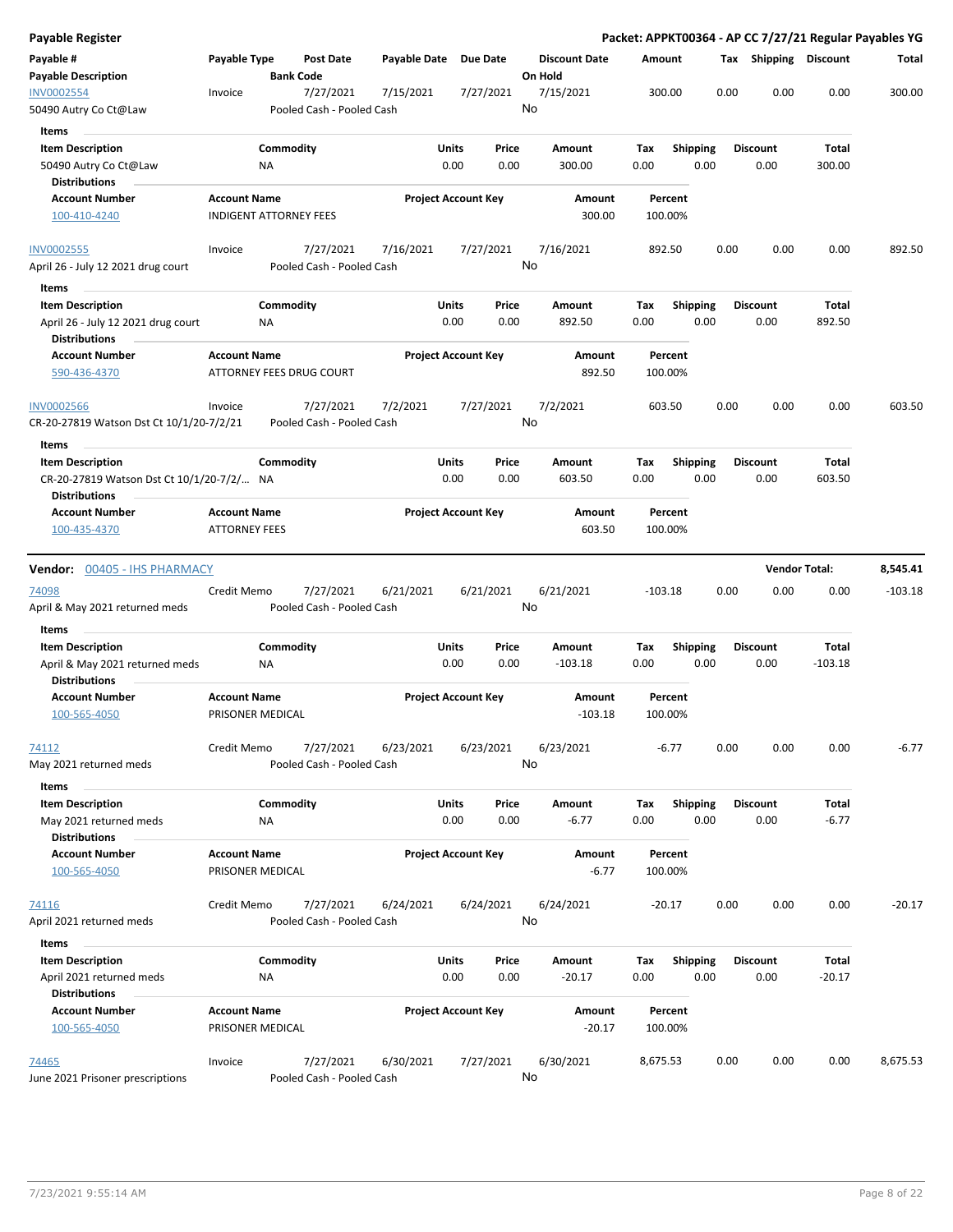| <b>Payable Register</b>                                                  |                      |                                |                       |                            |               |                      |             |                         |      |                 |                       | Packet: APPKT00364 - AP CC 7/27/21 Regular Payables YG |
|--------------------------------------------------------------------------|----------------------|--------------------------------|-----------------------|----------------------------|---------------|----------------------|-------------|-------------------------|------|-----------------|-----------------------|--------------------------------------------------------|
| Payable #                                                                | Payable Type         | <b>Post Date</b>               | Payable Date Due Date |                            |               | <b>Discount Date</b> | Amount      |                         |      |                 | Tax Shipping Discount | Total                                                  |
| <b>Payable Description</b>                                               |                      | <b>Bank Code</b>               |                       |                            |               | On Hold              |             |                         |      |                 |                       |                                                        |
| Items                                                                    |                      |                                |                       |                            |               |                      |             |                         |      |                 |                       |                                                        |
| <b>Item Description</b>                                                  |                      | Commodity                      |                       | Units                      | Price         | Amount               | Tax         | <b>Shipping</b>         |      | <b>Discount</b> | Total                 |                                                        |
| June 2021 Prisoner prescriptions                                         |                      | NA                             |                       | 0.00                       | 0.00          | 8,675.53             | 0.00        | 0.00                    |      | 0.00            | 8,675.53              |                                                        |
| <b>Distributions</b>                                                     |                      |                                |                       |                            |               |                      |             |                         |      |                 |                       |                                                        |
| <b>Account Number</b>                                                    | <b>Account Name</b>  |                                |                       | <b>Project Account Key</b> |               | Amount               |             | Percent                 |      |                 |                       |                                                        |
| 100-565-4050                                                             |                      | PRISONER MEDICAL               |                       |                            |               | 8,675.53             |             | 100.00%                 |      |                 |                       |                                                        |
| Vendor: 00378 - JPMORGAN CHASE BANK NA                                   |                      |                                |                       |                            |               |                      |             |                         |      |                 | <b>Vendor Total:</b>  | 5,511.03                                               |
| <b>INV0002512</b>                                                        | Invoice              | 7/27/2021                      | 7/5/2021              | 7/27/2021                  |               | 7/5/2021             | 5,511.03    |                         | 0.00 | 0.00            | 0.00                  | 5,511.03                                               |
| July 2021 credit card                                                    |                      | Pooled Cash - Pooled Cash      |                       |                            |               | No                   |             |                         |      |                 |                       |                                                        |
| Items                                                                    |                      |                                |                       |                            |               |                      |             |                         |      |                 |                       |                                                        |
| <b>Item Description</b>                                                  |                      | Commodity                      |                       | Units                      | Price         | Amount               | Tax         | <b>Shipping</b>         |      | <b>Discount</b> | Total                 |                                                        |
| July 2021 credit card- prisoner transport e NA<br><b>Distributions</b>   |                      |                                |                       | 0.00                       | 0.00          | 56.08                | 0.00        | 0.00                    |      | 0.00            | 56.08                 |                                                        |
| <b>Account Number</b>                                                    | <b>Account Name</b>  |                                |                       | <b>Project Account Key</b> |               | Amount               |             | Percent                 |      |                 |                       |                                                        |
| 100-560-4280                                                             |                      | PRISONER TRANSPORT             |                       |                            |               | 56.08                |             | 100.00%                 |      |                 |                       |                                                        |
|                                                                          |                      |                                |                       |                            |               |                      |             |                         |      |                 |                       |                                                        |
| Items                                                                    |                      |                                |                       |                            |               | Amount               |             |                         |      | <b>Discount</b> |                       |                                                        |
| <b>Item Description</b><br>July 2021 credit card-Pct 3 R&M parts         |                      | Commodity<br>ΝA                |                       | Units<br>0.00              | Price<br>0.00 | 63.96                | Tax<br>0.00 | <b>Shipping</b><br>0.00 |      | 0.00            | Total<br>63.96        |                                                        |
| <b>Distributions</b>                                                     |                      |                                |                       |                            |               |                      |             |                         |      |                 |                       |                                                        |
| <b>Account Number</b>                                                    | <b>Account Name</b>  |                                |                       | <b>Project Account Key</b> |               | Amount               |             | Percent                 |      |                 |                       |                                                        |
| 230-623-4580                                                             |                      | <b>R&amp;M MACHINERY PARTS</b> |                       |                            |               | 63.96                |             | 100.00%                 |      |                 |                       |                                                        |
|                                                                          |                      |                                |                       |                            |               |                      |             |                         |      |                 |                       |                                                        |
| Items                                                                    |                      |                                |                       |                            |               |                      |             |                         |      |                 |                       |                                                        |
| <b>Item Description</b>                                                  |                      | Commodity                      |                       | Units                      | Price         | Amount               | Tax         | <b>Shipping</b>         |      | <b>Discount</b> | Total                 |                                                        |
| July 2021 credit card-Pct 4 travel-hotels<br><b>Distributions</b>        |                      | ΝA                             |                       | 0.00                       | 0.00          | 559.46               | 0.00        | 0.00                    |      | 0.00            | 559.46                |                                                        |
| <b>Account Number</b>                                                    | <b>Account Name</b>  |                                |                       | <b>Project Account Key</b> |               | Amount               |             | Percent                 |      |                 |                       |                                                        |
| 240-624-4270                                                             |                      | OUT OF COUNTY TRAVEL/TRAINING  |                       |                            |               | 559.46               |             | 100.00%                 |      |                 |                       |                                                        |
|                                                                          |                      |                                |                       |                            |               |                      |             |                         |      |                 |                       |                                                        |
| Items                                                                    |                      |                                |                       |                            |               |                      |             |                         |      |                 |                       |                                                        |
| <b>Item Description</b>                                                  |                      | Commodity                      |                       | Units                      | Price         | Amount               | Tax         | <b>Shipping</b>         |      | <b>Discount</b> | Total                 |                                                        |
| July 2021 credit card-4H agent travel-hotel<br><b>Distributions</b>      |                      | ΝA                             |                       | 0.00                       | 0.00          | 378.51               | 0.00        | 0.00                    |      | 0.00            | 378.51                |                                                        |
| <b>Account Number</b>                                                    | <b>Account Name</b>  |                                |                       | <b>Project Account Key</b> |               | Amount               |             | Percent                 |      |                 |                       |                                                        |
| 100-665-4290                                                             |                      | IN/OUT CO.TRAVEL/TRAINING-4-H  |                       |                            |               | 378.51               |             | 100.00%                 |      |                 |                       |                                                        |
|                                                                          |                      |                                |                       |                            |               |                      |             |                         |      |                 |                       |                                                        |
| Items                                                                    |                      |                                |                       |                            |               |                      |             |                         |      |                 |                       |                                                        |
| <b>Item Description</b>                                                  |                      | Commodity                      |                       | Units                      | Price         | Amount               | Tax         | <b>Shipping</b>         |      | <b>Discount</b> | Total                 |                                                        |
| July 2021 credit card-Sheriff's office traini NA<br><b>Distributions</b> |                      |                                |                       | 0.00                       | 0.00          | 604.35               | 0.00        | 0.00                    |      | 0.00            | 604.35                |                                                        |
| <b>Account Number</b>                                                    | <b>Account Name</b>  |                                |                       | <b>Project Account Key</b> |               | Amount               |             | Percent                 |      |                 |                       |                                                        |
| 310-560-4270                                                             |                      | OUT OF COUNTY TRAVEL/TRAINING  |                       |                            |               | 604.35               |             | 100.00%                 |      |                 |                       |                                                        |
|                                                                          |                      |                                |                       |                            |               |                      |             |                         |      |                 |                       |                                                        |
| Items                                                                    |                      |                                |                       |                            |               |                      |             |                         |      |                 |                       |                                                        |
| <b>Item Description</b>                                                  |                      | Commodity                      |                       | Units                      | Price         | Amount               | Tax         | <b>Shipping</b>         |      | <b>Discount</b> | Total                 |                                                        |
| July 2021 credit card-Pct 2 supply/water<br><b>Distributions</b>         |                      | ΝA                             |                       | 0.00                       | 0.00          | 40.75                | 0.00        | 0.00                    |      | 0.00            | 40.75                 |                                                        |
| <b>Account Number</b>                                                    | <b>Account Name</b>  |                                |                       | <b>Project Account Key</b> |               | Amount               |             | Percent                 |      |                 |                       |                                                        |
| 220-622-3400                                                             | <b>SHOP SUPPLIES</b> |                                |                       |                            |               | 40.75                |             | 100.00%                 |      |                 |                       |                                                        |
|                                                                          |                      |                                |                       |                            |               |                      |             |                         |      |                 |                       |                                                        |
| Items                                                                    |                      |                                |                       |                            |               |                      |             |                         |      |                 |                       |                                                        |
| <b>Item Description</b>                                                  |                      | Commodity                      |                       | <b>Units</b>               | Price         | Amount               | Tax         | <b>Shipping</b>         |      | <b>Discount</b> | Total                 |                                                        |
| July 2021 credit card-Pct 2 travel-hotel                                 |                      | ΝA                             |                       | 0.00                       | 0.00          | 837.76               | 0.00        | 0.00                    |      | 0.00            | 837.76                |                                                        |
| <b>Distributions</b>                                                     |                      |                                |                       |                            |               |                      |             |                         |      |                 |                       |                                                        |
| <b>Account Number</b><br>220-622-4270                                    | <b>Account Name</b>  | OUT OF COUNTY TRAVEL/TRAINING  |                       | <b>Project Account Key</b> |               | Amount<br>837.76     |             | Percent<br>100.00%      |      |                 |                       |                                                        |
|                                                                          |                      |                                |                       |                            |               |                      |             |                         |      |                 |                       |                                                        |
| Items                                                                    |                      |                                |                       |                            |               |                      |             |                         |      |                 |                       |                                                        |
| <b>Item Description</b>                                                  |                      | Commodity                      |                       | Units                      | Price         | Amount               | Tax         | Shipping                |      | <b>Discount</b> | Total                 |                                                        |
| July 2021 credit card-B. Todd travel-hotel<br><b>Distributions</b>       |                      | NA                             |                       | 0.00                       | 0.00          | 480.88               | 0.00        | 0.00                    |      | 0.00            | 480.88                |                                                        |
| <b>Account Number</b>                                                    | <b>Account Name</b>  |                                |                       | <b>Project Account Key</b> |               | Amount               |             | Percent                 |      |                 |                       |                                                        |
| 100-435-4270                                                             |                      | OUT OF CO TRAVEL/TRAINING      |                       |                            |               | 480.88               |             | 100.00%                 |      |                 |                       |                                                        |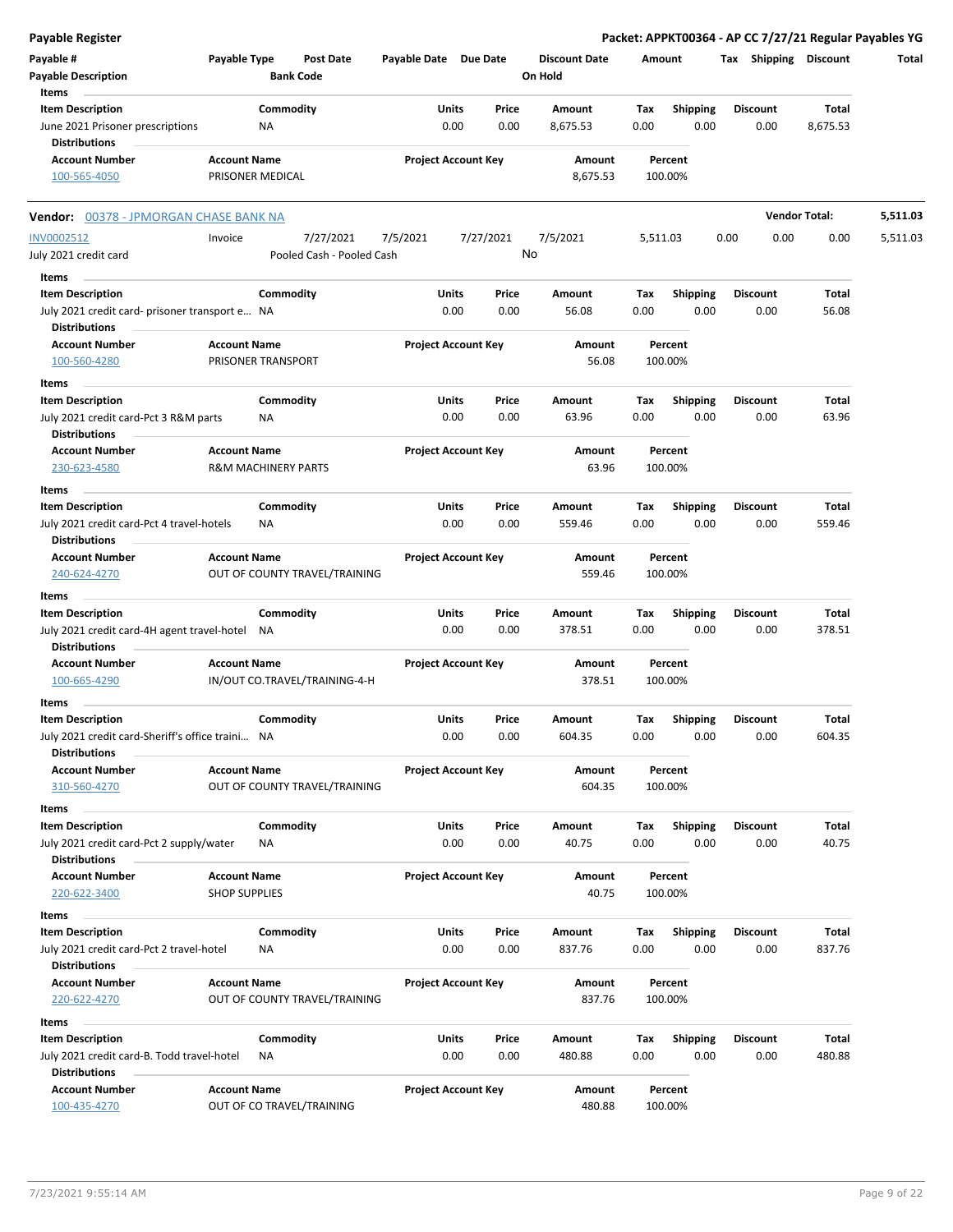|  | Payable Register |  |
|--|------------------|--|
|  |                  |  |

| Payable Register<br>Payable #                                              | Payable Type        | <b>Post Date</b>              | Payable Date Due Date |                                | <b>Discount Date</b> | Amount      |                         | Packet: APPKT00364 - AP CC 7/27/21 Regular Payables YG<br>Tax Shipping Discount |                      | Total |
|----------------------------------------------------------------------------|---------------------|-------------------------------|-----------------------|--------------------------------|----------------------|-------------|-------------------------|---------------------------------------------------------------------------------|----------------------|-------|
| <b>Payable Description</b>                                                 |                     | <b>Bank Code</b>              |                       |                                | On Hold              |             |                         |                                                                                 |                      |       |
| Items                                                                      |                     |                               |                       |                                |                      |             |                         |                                                                                 |                      |       |
| <b>Item Description</b><br>July 2021 credit card-Tax Assessor travel-      |                     | Commodity<br>NA               |                       | Units<br>Price<br>0.00<br>0.00 | Amount<br>1,370.80   | Tax<br>0.00 | <b>Shipping</b><br>0.00 | <b>Discount</b><br>0.00                                                         | Total<br>1,370.80    |       |
| <b>Distributions</b>                                                       |                     |                               |                       |                                |                      |             |                         |                                                                                 |                      |       |
| <b>Account Number</b>                                                      | <b>Account Name</b> |                               |                       | <b>Project Account Key</b>     | Amount               |             | Percent                 |                                                                                 |                      |       |
| 100-499-4270                                                               |                     | OUT OF COUNTY TRAVEL/TRAINING |                       |                                | 1,370.80             |             | 100.00%                 |                                                                                 |                      |       |
| Items                                                                      |                     |                               |                       |                                |                      |             |                         |                                                                                 |                      |       |
| <b>Item Description</b>                                                    |                     | Commodity                     |                       | Units<br>Price                 | Amount               | Tax         | <b>Shipping</b>         | <b>Discount</b>                                                                 | Total                |       |
| July 2021 credit card-Dst Clk travel-hotel<br><b>Distributions</b>         |                     | NA                            |                       | 0.00<br>0.00                   | 331.49               | 0.00        | 0.00                    | 0.00                                                                            | 331.49               |       |
| <b>Account Number</b><br>100-450-4270                                      | <b>Account Name</b> | OUT OF COUNTY TRAVEL/TRAINING |                       | <b>Project Account Key</b>     | Amount<br>331.49     |             | Percent<br>100.00%      |                                                                                 |                      |       |
| Items                                                                      |                     |                               |                       |                                |                      |             |                         |                                                                                 |                      |       |
| <b>Item Description</b>                                                    |                     | Commodity                     |                       | Units<br>Price                 | Amount               | Tax         | Shipping                | <b>Discount</b>                                                                 | Total                |       |
| July 2021 credit card-Co Judge travel-hotel NA<br><b>Distributions</b>     |                     |                               |                       | 0.00<br>0.00                   | 464.00               | 0.00        | 0.00                    | 0.00                                                                            | 464.00               |       |
| <b>Account Number</b>                                                      | <b>Account Name</b> |                               |                       | <b>Project Account Key</b>     | Amount               |             | Percent                 |                                                                                 |                      |       |
| 100-400-4270                                                               |                     | OUT OF COUNTY TRAVEL/TRAINING |                       |                                | 464.00               |             | 100.00%                 |                                                                                 |                      |       |
| <b>Items</b>                                                               |                     |                               |                       |                                |                      |             |                         |                                                                                 |                      |       |
| <b>Item Description</b><br>July 2021 credit card-Enviro Devel registrat NA |                     | Commodity                     |                       | Units<br>Price<br>0.00<br>0.00 | Amount<br>80.00      | Tax<br>0.00 | <b>Shipping</b><br>0.00 | <b>Discount</b><br>0.00                                                         | Total<br>80.00       |       |
| <b>Distributions</b>                                                       |                     |                               |                       |                                |                      |             |                         |                                                                                 |                      |       |
| <b>Account Number</b>                                                      | <b>Account Name</b> |                               |                       | <b>Project Account Key</b>     | Amount               |             | Percent                 |                                                                                 |                      |       |
| 100-590-4270                                                               |                     | OUT OF COUNTY TRAVEL/TRAINING |                       |                                | 80.00                |             | 100.00%                 |                                                                                 |                      |       |
| Items                                                                      |                     |                               |                       |                                |                      |             |                         |                                                                                 |                      |       |
| <b>Item Description</b>                                                    |                     | Commodity                     |                       | Units<br>Price                 | Amount               | Tax         | <b>Shipping</b>         | <b>Discount</b>                                                                 | Total                |       |
| July 2021 credit card-Miradore<br><b>Distributions</b>                     |                     | <b>NA</b>                     |                       | 0.00<br>0.00                   | 3.00                 | 0.00        | 0.00                    | 0.00                                                                            | 3.00                 |       |
| <b>Account Number</b>                                                      | <b>Account Name</b> |                               |                       | <b>Project Account Key</b>     | Amount               |             | Percent                 |                                                                                 |                      |       |
| 100-503-5740                                                               |                     | COMPUTER/WEB SOFTWARE         |                       |                                | 3.00                 |             | 100.00%                 |                                                                                 |                      |       |
| Items                                                                      |                     |                               |                       |                                |                      |             |                         |                                                                                 |                      |       |
| <b>Item Description</b>                                                    |                     | Commodity                     |                       | Units<br>Price                 | Amount               | Tax         | <b>Shipping</b>         | <b>Discount</b>                                                                 | Total                |       |
| July 2021 credit card-Treasurer travel-regi NA<br><b>Distributions</b>     |                     |                               |                       | 0.00<br>0.00                   | 175.00               | 0.00        | 0.00                    | 0.00                                                                            | 175.00               |       |
| <b>Account Number</b>                                                      | <b>Account Name</b> |                               |                       | <b>Project Account Key</b>     | Amount               |             | Percent                 |                                                                                 |                      |       |
| 100-497-4270                                                               |                     | OUT OF COUNTY TRAVEL/TRAINING |                       |                                | 175.00               |             | 100.00%                 |                                                                                 |                      |       |
| Items                                                                      |                     |                               |                       |                                |                      |             |                         |                                                                                 |                      |       |
| <b>Item Description</b>                                                    |                     | Commodity                     |                       | Units<br>Price                 | Amount               | Tax         | Shipping                | Discount                                                                        | Total                |       |
| July 2021 credit card-Zoom6/19-7/18/21<br><b>Distributions</b>             |                     | ΝA                            |                       | 0.00<br>0.00                   | 64.99                | 0.00        | 0.00                    | 0.00                                                                            | 64.99                |       |
| <b>Account Number</b>                                                      | <b>Account Name</b> |                               |                       | <b>Project Account Key</b>     | Amount               |             | Percent                 |                                                                                 |                      |       |
| 413-413-5740                                                               | <b>TECHNOLOGY</b>   |                               |                       |                                | 64.99                |             | 100.00%                 |                                                                                 |                      |       |
| <b>Vendor:</b> VEN02616 - Kirby's Construction                             |                     |                               |                       |                                |                      |             |                         |                                                                                 | <b>Vendor Total:</b> | 60.00 |
| INV0002543                                                                 | Invoice             | 7/27/2021                     | 7/22/2021             | 7/27/2021                      | 7/22/2021            |             | 30.00                   | 0.00<br>0.00                                                                    | 0.00                 | 30.00 |
| Development Permit refund-101 CR 4709 Leon Pooled Cash - Pooled Cash       |                     |                               |                       |                                | No                   |             |                         |                                                                                 |                      |       |
| Items                                                                      |                     |                               |                       |                                |                      |             |                         |                                                                                 |                      |       |
| <b>Item Description</b>                                                    |                     | Commodity                     |                       | Units<br>Price                 | Amount               | Tax         | <b>Shipping</b>         | <b>Discount</b>                                                                 | Total                |       |
| Development Permit refund-101 CR 4709  NA<br><b>Distributions</b>          |                     |                               |                       | 0.00<br>0.00                   | 30.00                | 0.00        | 0.00                    | 0.00                                                                            | 30.00                |       |
| <b>Account Number</b>                                                      | <b>Account Name</b> |                               |                       | <b>Project Account Key</b>     | Amount               |             | Percent                 |                                                                                 |                      |       |
| 100-409-6540                                                               |                     | DEVELOPMENT PERMIT            |                       |                                | 30.00                |             | 100.00%                 |                                                                                 |                      |       |
| <b>INV0002544</b>                                                          | Invoice             | 7/27/2021                     | 7/22/2021             | 7/27/2021                      | 7/22/2021            |             | 30.00                   | 0.00<br>0.00                                                                    | 0.00                 | 30.00 |
| Development Permit refund-3786 FM 271 Bon Pooled Cash - Pooled Cash        |                     |                               |                       |                                | No                   |             |                         |                                                                                 |                      |       |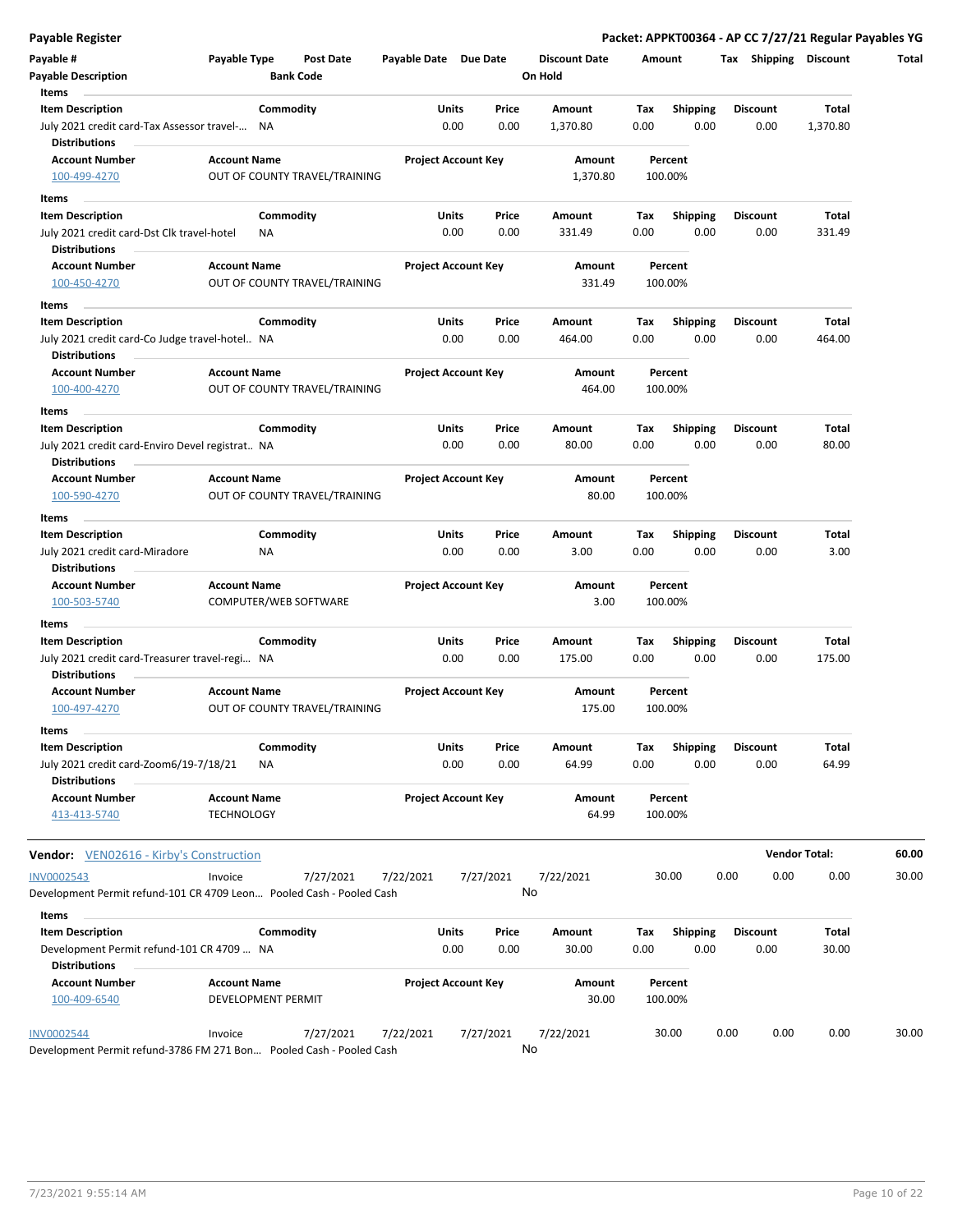| <b>Payable Register</b>                                                            |                                                        |                        |                                        |                       |               |                            |                                 |             |                         |      |                         |                      | Packet: APPKT00364 - AP CC 7/27/21 Regular Payables YG |
|------------------------------------------------------------------------------------|--------------------------------------------------------|------------------------|----------------------------------------|-----------------------|---------------|----------------------------|---------------------------------|-------------|-------------------------|------|-------------------------|----------------------|--------------------------------------------------------|
| Payable #<br><b>Payable Description</b>                                            | Payable Type                                           | <b>Bank Code</b>       | <b>Post Date</b>                       | Payable Date Due Date |               |                            | <b>Discount Date</b><br>On Hold | Amount      |                         |      | Tax Shipping Discount   |                      | Total                                                  |
| Items                                                                              |                                                        |                        |                                        |                       |               |                            |                                 |             |                         |      |                         |                      |                                                        |
| <b>Item Description</b>                                                            |                                                        | Commodity              |                                        |                       | Units         | Price                      | Amount                          | Tax         | <b>Shipping</b>         |      | <b>Discount</b>         | Total                |                                                        |
| Development Permit refund-3786 FM 271 NA                                           |                                                        |                        |                                        |                       | 0.00          | 0.00                       | 30.00                           | 0.00        | 0.00                    |      | 0.00                    | 30.00                |                                                        |
| <b>Distributions</b>                                                               |                                                        |                        |                                        |                       |               |                            |                                 |             |                         |      |                         |                      |                                                        |
| <b>Account Number</b><br>100-409-6540                                              | <b>Account Name</b><br>DEVELOPMENT PERMIT              |                        |                                        |                       |               | <b>Project Account Key</b> | Amount<br>30.00                 |             | Percent<br>100.00%      |      |                         |                      |                                                        |
| Vendor: 00567 - Kirby-Smith Machinery, Inc.                                        |                                                        |                        |                                        |                       |               |                            |                                 |             |                         |      |                         | <b>Vendor Total:</b> | 19,386.06                                              |
| 007188<br>Pct 4 Wirtgen WR200XLI rental 7/15/21                                    | Invoice                                                |                        | 7/27/2021<br>Pooled Cash - Pooled Cash | 7/15/2021             |               | 7/27/2021<br>No            | 7/15/2021                       | 19,386.06   |                         | 0.00 | 0.00                    | 0.00                 | 19,386.06                                              |
| Items                                                                              |                                                        |                        |                                        |                       |               |                            |                                 |             |                         |      |                         |                      |                                                        |
| <b>Item Description</b>                                                            |                                                        | Commodity              |                                        |                       | Units         | Price                      | Amount                          | Тах         | <b>Shipping</b>         |      | <b>Discount</b>         | Total                |                                                        |
| Pct 4 Wirtgen WR200XLI rental 7/15/21<br><b>Distributions</b>                      |                                                        | <b>NA</b>              |                                        |                       | 0.00          | 0.00                       | 19,386.06                       | 0.00        | 0.00                    |      | 0.00                    | 19,386.06            |                                                        |
| <b>Account Number</b>                                                              | <b>Account Name</b>                                    |                        |                                        |                       |               | <b>Project Account Key</b> | Amount                          |             | Percent                 |      |                         |                      |                                                        |
| 240-624-4600                                                                       | <b>EQUIPMENT RENTAL/LEASE</b>                          |                        |                                        |                       |               |                            | 19,386.06                       |             | 100.00%                 |      |                         |                      |                                                        |
| <b>Vendor:</b> VEN02440 - Law Office of Bi Hunt                                    |                                                        |                        |                                        |                       |               |                            |                                 |             |                         |      |                         | <b>Vendor Total:</b> | 1,360.00                                               |
| INV0002511                                                                         | Invoice                                                |                        | 7/27/2021                              | 5/21/2021             |               | 7/27/2021                  | 5/21/2021                       | 1,360.00    |                         | 0.00 | 0.00                    | 0.00                 | 1,360.00                                               |
| FA-20-44692 Smith Dst Ct 3/1-5/21/21                                               |                                                        |                        | Pooled Cash - Pooled Cash              |                       |               | No                         |                                 |             |                         |      |                         |                      |                                                        |
| Items                                                                              |                                                        |                        |                                        |                       |               |                            |                                 |             |                         |      |                         |                      |                                                        |
| <b>Item Description</b>                                                            |                                                        | Commodity              |                                        |                       | Units         | Price                      | Amount                          | Tax         | <b>Shipping</b>         |      | <b>Discount</b>         | Total                |                                                        |
| FA-20-44692 Smith Dst Ct 3/1-5/21/21<br><b>Distributions</b>                       |                                                        | ΝA                     |                                        |                       | 0.00          | 0.00                       | 1,360.00                        | 0.00        | 0.00                    |      | 0.00                    | 1,360.00             |                                                        |
| <b>Account Number</b><br>100-435-4360                                              | <b>Account Name</b><br><b>ATTORNEY FEES- CPS CASES</b> |                        |                                        |                       |               | <b>Project Account Key</b> | Amount<br>1,360.00              |             | Percent<br>100.00%      |      |                         |                      |                                                        |
| <b>Vendor:</b> 00649 - LAW OFFICE OF MYLES PORTER, P.C.                            |                                                        |                        |                                        |                       |               |                            |                                 |             |                         |      |                         | <b>Vendor Total:</b> | 300.00                                                 |
| <b>INV0002570</b>                                                                  | Invoice                                                |                        | 7/27/2021                              | 7/14/2021             |               | 7/27/2021                  | 7/14/2021                       |             | 300.00                  | 0.00 | 0.00                    | 0.00                 | 300.00                                                 |
| 50764 Conner Co Ct @Law                                                            |                                                        |                        | Pooled Cash - Pooled Cash              |                       |               | No                         |                                 |             |                         |      |                         |                      |                                                        |
| Items                                                                              |                                                        |                        |                                        |                       |               |                            |                                 |             |                         |      |                         |                      |                                                        |
| <b>Item Description</b>                                                            |                                                        | Commodity              |                                        |                       | Units         | Price                      | Amount                          | Тах         | <b>Shipping</b>         |      | <b>Discount</b>         | Total                |                                                        |
| 50764 Conner Co Ct @Law<br>Distributions                                           |                                                        | NA                     |                                        |                       | 0.00          | 0.00                       | 300.00                          | 0.00        | 0.00                    |      | 0.00                    | 300.00               |                                                        |
| Account Number<br>100-410-4240                                                     | <b>Account Name</b><br>INDIGENT ATTORNEY FEES          |                        |                                        |                       |               | <b>Project Account Key</b> | Amount<br>300.00                |             | Percent<br>100.00%      |      |                         |                      |                                                        |
| <b>Vendor: 00437 - MARLIN BUSINESS BANK</b>                                        |                                                        |                        |                                        |                       |               |                            |                                 |             |                         |      |                         | <b>Vendor Total:</b> | 3,516.75                                               |
| 19137106<br>Telephone system                                                       | Invoice                                                |                        | 7/27/2021<br>Pooled Cash - Pooled Cash | 7/12/2021             |               | 7/27/2021<br>No            | 7/12/2021                       | 3,516.75    |                         | 0.00 | 0.00                    | 0.00                 | 3,516.75                                               |
| Items                                                                              |                                                        |                        |                                        |                       |               |                            |                                 |             |                         |      |                         |                      |                                                        |
| <b>Item Description</b><br>Telephone system                                        |                                                        | Commodity<br>ΝA        |                                        |                       | Units<br>0.00 | Price<br>0.00              | Amount<br>3,516.75              | Tax<br>0.00 | <b>Shipping</b><br>0.00 |      | <b>Discount</b><br>0.00 | Total<br>3,516.75    |                                                        |
| <b>Distributions</b><br><b>Account Number</b>                                      |                                                        |                        |                                        |                       |               | <b>Project Account Key</b> |                                 |             |                         |      |                         |                      |                                                        |
| 100-510-4200                                                                       | <b>Account Name</b><br><b>TELEPHONE</b>                |                        |                                        |                       |               |                            | Amount<br>3,516.75              |             | Percent<br>100.00%      |      |                         |                      |                                                        |
| <b>Vendor: 00337 - MIEARS, STEVEN R.</b>                                           |                                                        |                        |                                        |                       |               |                            |                                 |             |                         |      |                         | <b>Vendor Total:</b> | 3,800.00                                               |
| <b>INV0002550</b>                                                                  | Invoice                                                |                        | 7/27/2021                              | 6/8/2021              |               | 7/27/2021                  | 6/8/2021                        |             | 800.00                  | 0.00 | 0.00                    | 0.00                 | 800.00                                                 |
| FA-20-44899 Papachristou Dst Ct                                                    |                                                        |                        | Pooled Cash - Pooled Cash              |                       |               | No                         |                                 |             |                         |      |                         |                      |                                                        |
| Items                                                                              |                                                        |                        |                                        |                       |               |                            |                                 |             |                         |      |                         |                      |                                                        |
| <b>Item Description</b><br>FA-20-44899 Papachristou Dst Ct<br><b>Distributions</b> |                                                        | Commodity<br><b>NA</b> |                                        |                       | Units<br>0.00 | Price<br>0.00              | Amount<br>800.00                | Tax<br>0.00 | <b>Shipping</b><br>0.00 |      | <b>Discount</b><br>0.00 | Total<br>800.00      |                                                        |
| <b>Account Number</b><br>100-435-4360                                              | <b>Account Name</b><br>ATTORNEY FEES- CPS CASES        |                        |                                        |                       |               | <b>Project Account Key</b> | Amount<br>800.00                |             | Percent<br>100.00%      |      |                         |                      |                                                        |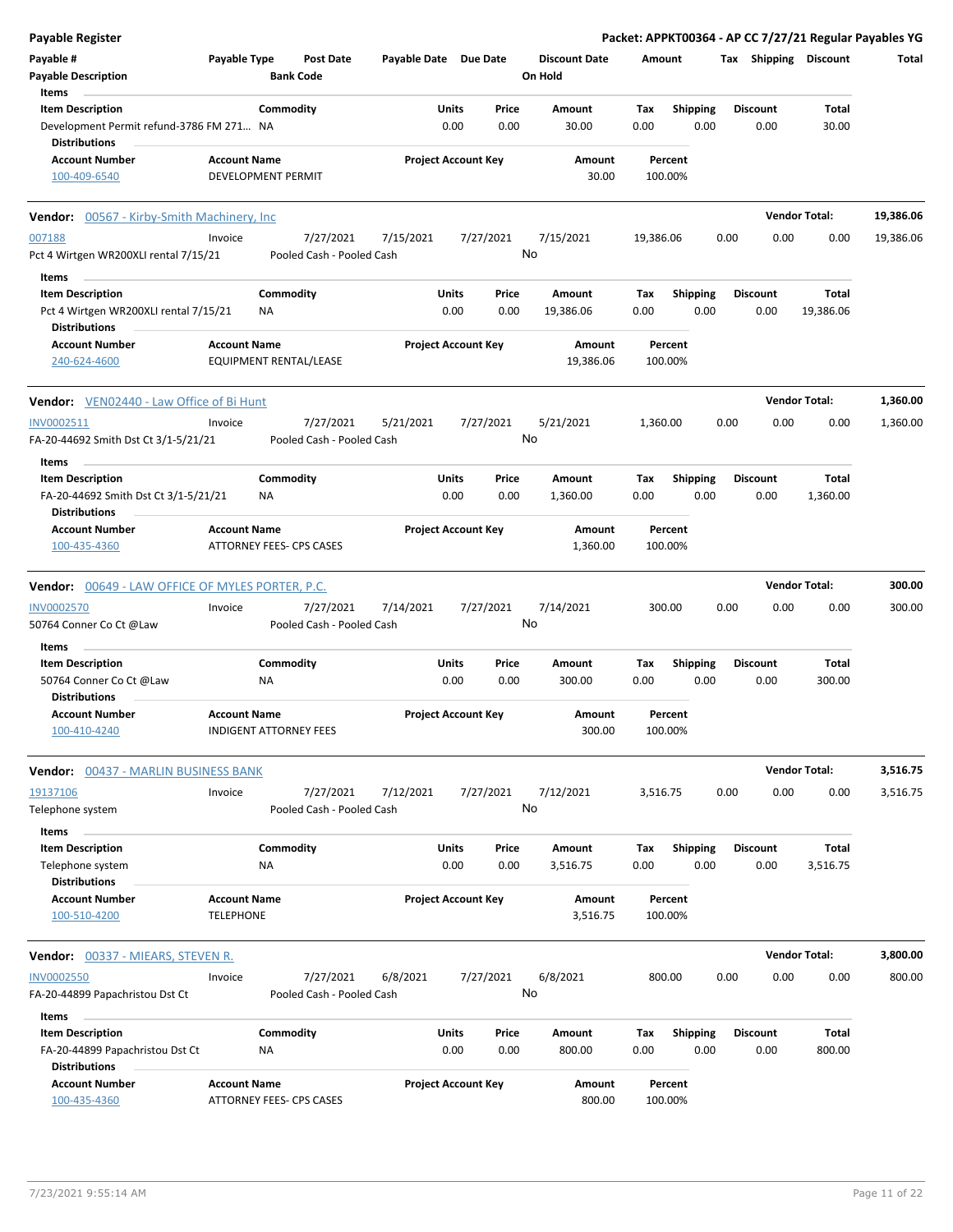| Payable Register                                                                    |                      |                                |           |              |                            |                            |         |                      |             |                 |      |      |                         |                       | Packet: APPKT00364 - AP CC 7/27/21 Regular Payables YG |
|-------------------------------------------------------------------------------------|----------------------|--------------------------------|-----------|--------------|----------------------------|----------------------------|---------|----------------------|-------------|-----------------|------|------|-------------------------|-----------------------|--------------------------------------------------------|
| Payable #<br><b>Payable Description</b>                                             | Payable Type         | <b>Bank Code</b>               | Post Date | Payable Date |                            | Due Date                   | On Hold | <b>Discount Date</b> | Amount      |                 |      |      | Tax Shipping Discount   |                       | Total                                                  |
| <b>INV0002560</b><br>FA-20-44888 HV Dst Ct 3/22-6/8/21                              | Invoice              | Pooled Cash - Pooled Cash      | 7/27/2021 | 6/8/2021     |                            | 7/27/2021                  | No      | 6/8/2021             | 3,000.00    |                 |      | 0.00 | 0.00                    | 0.00                  | 3,000.00                                               |
| Items                                                                               |                      |                                |           |              |                            |                            |         |                      |             |                 |      |      |                         |                       |                                                        |
| <b>Item Description</b><br>FA-20-44888 HV Dst Ct 3/22-6/8/21                        |                      | Commodity<br>ΝA                |           |              | Units<br>0.00              | Price<br>0.00              |         | Amount<br>3,000.00   | Tax<br>0.00 | <b>Shipping</b> | 0.00 |      | <b>Discount</b><br>0.00 | Total<br>3,000.00     |                                                        |
| <b>Distributions</b><br><b>Account Number</b>                                       | <b>Account Name</b>  |                                |           |              | <b>Project Account Key</b> |                            |         | Amount               |             | Percent         |      |      |                         |                       |                                                        |
| 100-435-4360                                                                        |                      | ATTORNEY FEES- CPS CASES       |           |              |                            |                            |         | 3,000.00             | 100.00%     |                 |      |      |                         |                       |                                                        |
| <b>Vendor:</b> VEN02620 - Moore, J. Randy                                           |                      |                                |           |              |                            |                            |         |                      |             |                 |      |      | <b>Vendor Total:</b>    |                       | 292.80                                                 |
| <b>INV0002559</b><br>7/11-14/21 travel-miles/meals                                  | Invoice              | Pooled Cash - Pooled Cash      | 7/27/2021 | 7/21/2021    |                            | 7/27/2021                  | No      | 7/21/2021            | 292.80      |                 |      | 0.00 | 0.00                    | 0.00                  | 292.80                                                 |
| Items                                                                               |                      |                                |           |              |                            |                            |         |                      |             |                 |      |      |                         |                       |                                                        |
| <b>Item Description</b><br>7/11-14/21 travel-miles/meals<br><b>Distributions</b>    |                      | Commodity<br>ΝA                |           |              | Units<br>0.00              | Price<br>0.00              |         | Amount<br>292.80     | Tax<br>0.00 | <b>Shipping</b> | 0.00 |      | <b>Discount</b><br>0.00 | Total<br>292.80       |                                                        |
| <b>Account Number</b><br>100-400-4270                                               | <b>Account Name</b>  | OUT OF COUNTY TRAVEL/TRAINING  |           |              | <b>Project Account Key</b> |                            |         | Amount<br>292.80     | 100.00%     | Percent         |      |      |                         |                       |                                                        |
| Vendor: 00440 - O'REILLY AUTOMOTIVE, INC.                                           |                      |                                |           |              |                            |                            |         |                      |             |                 |      |      | <b>Vendor Total:</b>    |                       | 109.88                                                 |
| 0361-368754                                                                         | Invoice              |                                | 7/27/2021 | 6/8/2021     |                            | 7/27/2021                  |         | 6/8/2021             |             | 29.96           |      | 0.00 | 0.00                    | 0.00                  | 29.96                                                  |
| #163525 Pct 4 fuse/lamp/blue def                                                    |                      | Pooled Cash - Pooled Cash      |           |              |                            |                            | No      |                      |             |                 |      |      |                         |                       |                                                        |
| Items                                                                               |                      |                                |           |              |                            |                            |         |                      |             |                 |      |      |                         |                       |                                                        |
| <b>Item Description</b><br>#163525 Pct 4 fuse/lamp/blue def<br><b>Distributions</b> |                      | Commodity<br>ΝA                |           |              | Units<br>0.00              | Price<br>0.00              |         | Amount<br>29.96      | Tax<br>0.00 | <b>Shipping</b> | 0.00 |      | <b>Discount</b><br>0.00 | Total<br>29.96        |                                                        |
| <b>Account Number</b><br>240-624-4580                                               | <b>Account Name</b>  | <b>R&amp;M MACHINERY PARTS</b> |           |              | <b>Project Account Key</b> |                            |         | Amount<br>29.96      | 100.00%     | Percent         |      |      |                         |                       |                                                        |
| 0361-370787<br>#163525 Pct 4 antifreeze                                             | Invoice              | Pooled Cash - Pooled Cash      | 7/27/2021 | 6/17/2021    |                            | 7/27/2021                  | No      | 6/17/2021            |             | 65.94           |      | 0.00 | 0.00                    | 0.00                  | 65.94                                                  |
| Items                                                                               |                      |                                |           |              |                            |                            |         |                      |             |                 |      |      |                         |                       |                                                        |
| <b>Item Description</b><br>#163525 Pct 4 antifreeze<br><b>Distributions</b>         |                      | Commodity<br>Goods             |           |              | Units<br>6.00              | Price<br>10.99             |         | Amount<br>65.94      | Tax<br>0.00 | <b>Shipping</b> | 0.00 |      | <b>Discount</b><br>0.00 | Total<br>65.94        |                                                        |
| <b>Account Number</b><br>240-624-4580                                               | <b>Account Name</b>  | <b>R&amp;M MACHINERY PARTS</b> |           |              |                            | <b>Project Account Key</b> |         | Amount<br>65.94      | 100.00%     | Percent         |      |      |                         |                       |                                                        |
| 0361-373172<br>#163525 Pct 4 rust penetrant                                         | Invoice              | Pooled Cash - Pooled Cash      | 7/27/2021 | 6/28/2021    |                            | 7/27/2021                  | No      | 6/28/2021            |             | 13.98           |      | 0.00 | 0.00                    | 0.00                  | 13.98                                                  |
| Items                                                                               |                      |                                |           |              |                            |                            |         |                      |             |                 |      |      |                         |                       |                                                        |
| <b>Item Description</b><br>#163525 Pct 4 rust penetrant                             |                      | Commodity<br>Goods             |           |              | Units<br>2.00              | Price<br>6.99              |         | Amount<br>13.98      | Tax<br>0.00 | <b>Shipping</b> | 0.00 |      | <b>Discount</b><br>0.00 | <b>Total</b><br>13.98 |                                                        |
| <b>Distributions</b><br><b>Account Number</b>                                       | <b>Account Name</b>  |                                |           |              | <b>Project Account Key</b> |                            |         | Amount               |             | Percent         |      |      |                         |                       |                                                        |
| 240-624-3400                                                                        | <b>SHOP SUPPLIES</b> |                                |           |              |                            |                            |         | 13.98                | 100.00%     |                 |      |      |                         |                       |                                                        |
| Vendor: VEN02329 - Parham, Denna                                                    |                      |                                |           |              |                            |                            |         |                      |             |                 |      |      | <b>Vendor Total:</b>    |                       | 136.00                                                 |
| <b>INV0002562</b><br>8/1-4/21 travel- meals                                         | Invoice              | Pooled Cash - Pooled Cash      | 7/27/2021 | 7/19/2021    |                            | 7/27/2021                  | No      | 7/19/2021            | 136.00      |                 |      | 0.00 | 0.00                    | 0.00                  | 136.00                                                 |
| Items                                                                               |                      |                                |           |              |                            |                            |         |                      |             |                 |      |      |                         |                       |                                                        |
| <b>Item Description</b>                                                             |                      | Commodity                      |           |              | <b>Units</b>               | Price                      |         | Amount               | Tax         | Shipping        |      |      | <b>Discount</b>         | Total                 |                                                        |
| 8/1-4/21 travel- meals<br><b>Distributions</b>                                      |                      | ΝA                             |           |              | 0.00                       | 0.00                       |         | 136.00               | 0.00        |                 | 0.00 |      | 0.00                    | 136.00                |                                                        |
| <b>Account Number</b><br>100-404-4270                                               | <b>Account Name</b>  | ELECTION TRAVEL/TRAINING       |           |              | <b>Project Account Key</b> |                            |         | Amount<br>136.00     | 100.00%     | Percent         |      |      |                         |                       |                                                        |

**Vendor:** 00532 - PARHAM, WILLIAM **Vendor Total: 300.00**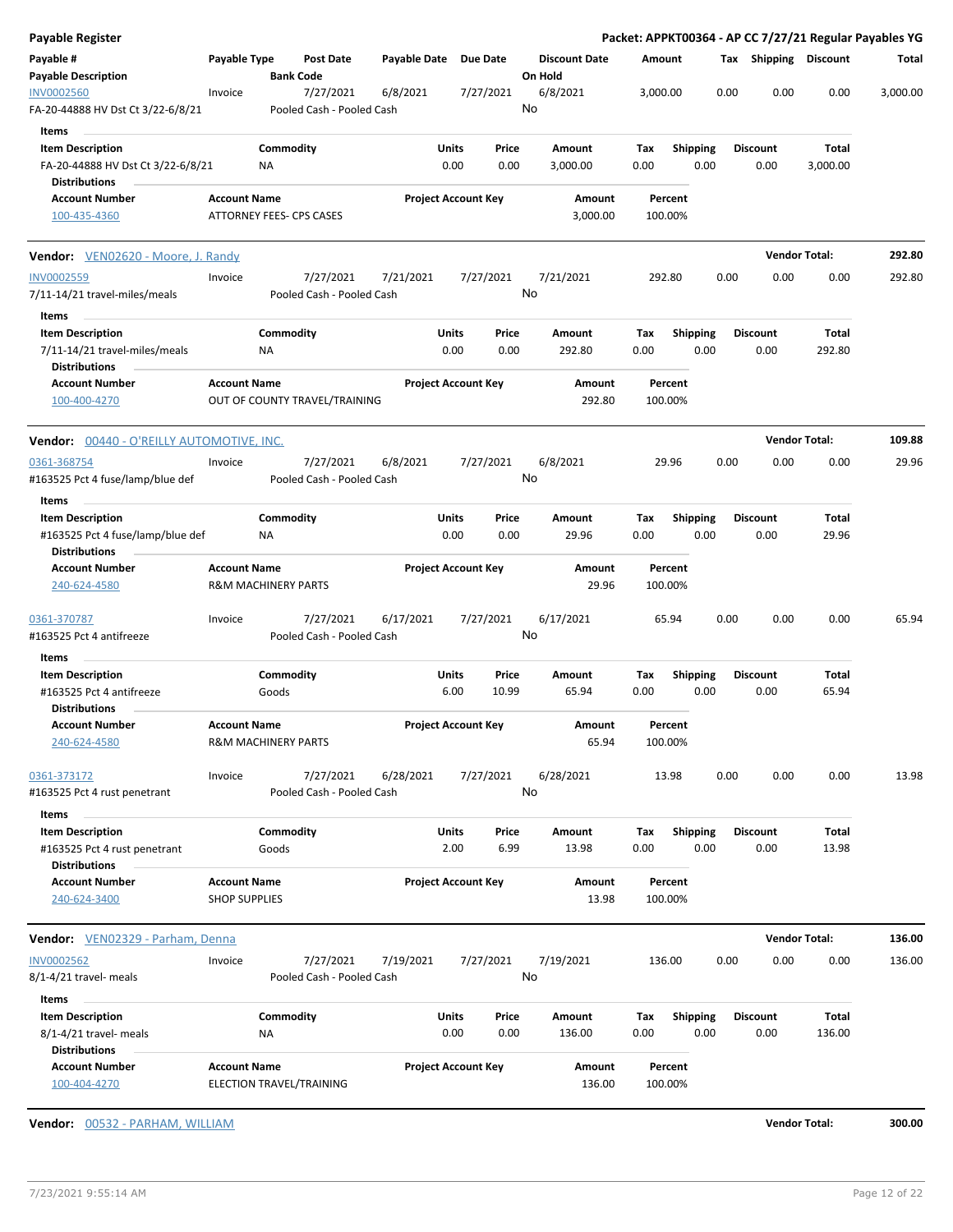| Payable Register                                                                       |                                            |                                |                                        |                       |                                |                                 |             |                         |      |                         | Packet: APPKT00364 - AP CC 7/27/21 Regular Payables YG |        |
|----------------------------------------------------------------------------------------|--------------------------------------------|--------------------------------|----------------------------------------|-----------------------|--------------------------------|---------------------------------|-------------|-------------------------|------|-------------------------|--------------------------------------------------------|--------|
| Payable #<br><b>Payable Description</b>                                                | Payable Type                               | <b>Bank Code</b>               | <b>Post Date</b>                       | Payable Date Due Date |                                | <b>Discount Date</b><br>On Hold |             | Amount                  |      | Tax Shipping Discount   |                                                        | Total  |
| <b>INV0002553</b><br>50596 Drennan Co Ct@Law                                           | Invoice                                    |                                | 7/27/2021<br>Pooled Cash - Pooled Cash | 7/15/2021             | 7/27/2021                      | 7/15/2021<br>No                 |             | 300.00                  | 0.00 | 0.00                    | 0.00                                                   | 300.00 |
| <b>Items</b>                                                                           |                                            |                                |                                        |                       |                                |                                 |             |                         |      |                         |                                                        |        |
| <b>Item Description</b><br>50596 Drennan Co Ct@Law<br><b>Distributions</b>             |                                            | Commodity<br>ΝA                |                                        |                       | Units<br>Price<br>0.00<br>0.00 | Amount<br>300.00                | Tax<br>0.00 | <b>Shipping</b><br>0.00 |      | <b>Discount</b><br>0.00 | Total<br>300.00                                        |        |
| <b>Account Number</b><br>100-410-4240                                                  | <b>Account Name</b>                        | <b>INDIGENT ATTORNEY FEES</b>  |                                        |                       | <b>Project Account Key</b>     | Amount<br>300.00                |             | Percent<br>100.00%      |      |                         |                                                        |        |
| <b>Vendor:</b> 00693 - PARIS ALTERNATOR & STARTER SERV.                                |                                            |                                |                                        |                       |                                |                                 |             |                         |      | <b>Vendor Total:</b>    |                                                        | 450.00 |
|                                                                                        |                                            |                                |                                        |                       |                                |                                 |             |                         |      |                         |                                                        |        |
| 469853<br>Pct 3 R&M parts                                                              | Invoice                                    |                                | 7/27/2021<br>Pooled Cash - Pooled Cash | 7/14/2021             | 7/27/2021                      | 7/14/2021<br>No                 |             | 450.00                  | 0.00 | 0.00                    | 0.00                                                   | 450.00 |
| Items                                                                                  |                                            |                                |                                        |                       |                                |                                 |             |                         |      |                         |                                                        |        |
| <b>Item Description</b><br>Pct 3 R&M parts                                             |                                            | Commodity<br>ΝA                |                                        |                       | Units<br>Price<br>0.00<br>0.00 | Amount<br>450.00                | Tax<br>0.00 | <b>Shipping</b><br>0.00 |      | <b>Discount</b><br>0.00 | Total<br>450.00                                        |        |
| <b>Distributions</b><br><b>Account Number</b><br>230-623-4580                          | <b>Account Name</b>                        | <b>R&amp;M MACHINERY PARTS</b> |                                        |                       | <b>Project Account Key</b>     | Amount<br>450.00                |             | Percent<br>100.00%      |      |                         |                                                        |        |
| Vendor: 00006 - PARKER TIRE                                                            |                                            |                                |                                        |                       |                                |                                 |             |                         |      | <b>Vendor Total:</b>    |                                                        | 100.00 |
| <u> 13255 </u><br>Pct 1 John Deere flat repair                                         | Invoice                                    |                                | 7/27/2021<br>Pooled Cash - Pooled Cash | 7/16/2021             | 7/27/2021                      | 7/16/2021<br>No                 |             | 100.00                  | 0.00 | 0.00                    | 0.00                                                   | 100.00 |
| Items                                                                                  |                                            |                                |                                        |                       |                                |                                 |             |                         |      |                         |                                                        |        |
| <b>Item Description</b><br>Pct 1 John Deere flat repair<br><b>Distributions</b>        |                                            | Commodity<br>ΝA                |                                        |                       | Units<br>Price<br>0.00<br>0.00 | Amount<br>100.00                | Tax<br>0.00 | <b>Shipping</b><br>0.00 |      | <b>Discount</b><br>0.00 | Total<br>100.00                                        |        |
| <b>Account Number</b><br>210-621-4590                                                  | <b>Account Name</b>                        |                                | R&M MACH. TIRES & TUBES                |                       | <b>Project Account Key</b>     | Amount<br>100.00                |             | Percent<br>100.00%      |      |                         |                                                        |        |
| <b>Vendor:</b> 00469 - PAT'S PUMP SERVICE                                              |                                            |                                |                                        |                       |                                |                                 |             |                         |      | <b>Vendor Total:</b>    |                                                        | 740.00 |
| <u> 2894</u><br>Courthouse Porta-potty service                                         | Invoice                                    |                                | 7/27/2021<br>Pooled Cash - Pooled Cash | 7/15/2021             | 7/27/2021                      | 7/15/2021<br>No                 |             | 740.00                  | 0.00 | 0.00                    | 0.00                                                   | 740.00 |
| Items<br><b>Item Description</b>                                                       |                                            | Commodity                      |                                        |                       | Units<br>Price                 | Amount                          | Tax         | <b>Shipping</b>         |      | <b>Discount</b>         | Total                                                  |        |
| Courthouse Porta-potty service<br><b>Distributions</b>                                 |                                            | ΝA                             |                                        |                       | 0.00<br>0.00                   | 740.00                          | 0.00        | 0.00                    |      | 0.00                    | 740.00                                                 |        |
| <b>Account Number</b><br>690-669-1650                                                  | <b>Account Name</b><br><b>CONSTRUCTION</b> |                                |                                        |                       | <b>Project Account Key</b>     | Amount<br>740.00                |             | Percent<br>100.00%      |      |                         |                                                        |        |
| <b>Vendor:</b> 00589 - PERKINS, J. DANIEL                                              |                                            |                                |                                        |                       |                                |                                 |             |                         |      | <b>Vendor Total:</b>    |                                                        | 864.00 |
| INV0002514<br>FA-19-44179 WMC/JJC Dst Ct 5/28-7/1/21                                   | Invoice                                    |                                | 7/27/2021<br>Pooled Cash - Pooled Cash | 7/1/2021              | 7/27/2021                      | 7/1/2021<br>No                  |             | 441.00                  | 0.00 | 0.00                    | 0.00                                                   | 441.00 |
| Items                                                                                  |                                            |                                |                                        |                       |                                |                                 |             |                         |      |                         |                                                        |        |
| <b>Item Description</b><br>FA-19-44179 WMC/JJC Dst Ct 5/28-7/1/21                      |                                            | Commodity<br>ΝA                |                                        |                       | Units<br>Price<br>0.00<br>0.00 | Amount<br>441.00                | Tax<br>0.00 | <b>Shipping</b><br>0.00 |      | Discount<br>0.00        | Total<br>441.00                                        |        |
| <b>Distributions</b>                                                                   |                                            |                                |                                        |                       |                                |                                 |             |                         |      |                         |                                                        |        |
| <b>Account Number</b><br>100-435-4360                                                  | <b>Account Name</b>                        |                                | ATTORNEY FEES- CPS CASES               |                       | <b>Project Account Key</b>     | Amount<br>441.00                |             | Percent<br>100.00%      |      |                         |                                                        |        |
| INV0002515<br>FA-20-44890 NEDA Dst Ct 3/16-5/7/21                                      | Invoice                                    |                                | 7/27/2021<br>Pooled Cash - Pooled Cash | 5/7/2021              | 7/27/2021                      | 5/7/2021<br>No                  |             | 423.00                  | 0.00 | 0.00                    | 0.00                                                   | 423.00 |
| Items                                                                                  |                                            |                                |                                        |                       |                                |                                 |             |                         |      |                         |                                                        |        |
| <b>Item Description</b><br>FA-20-44890 NEDA Dst Ct 3/16-5/7/21<br><b>Distributions</b> |                                            | Commodity<br>ΝA                |                                        |                       | Units<br>Price<br>0.00<br>0.00 | Amount<br>423.00                | Tax<br>0.00 | Shipping<br>0.00        |      | <b>Discount</b><br>0.00 | Total<br>423.00                                        |        |
| <b>Account Number</b><br>100-435-4360                                                  | <b>Account Name</b>                        | ATTORNEY FEES- CPS CASES       |                                        |                       | <b>Project Account Key</b>     | Amount<br>423.00                |             | Percent<br>100.00%      |      |                         |                                                        |        |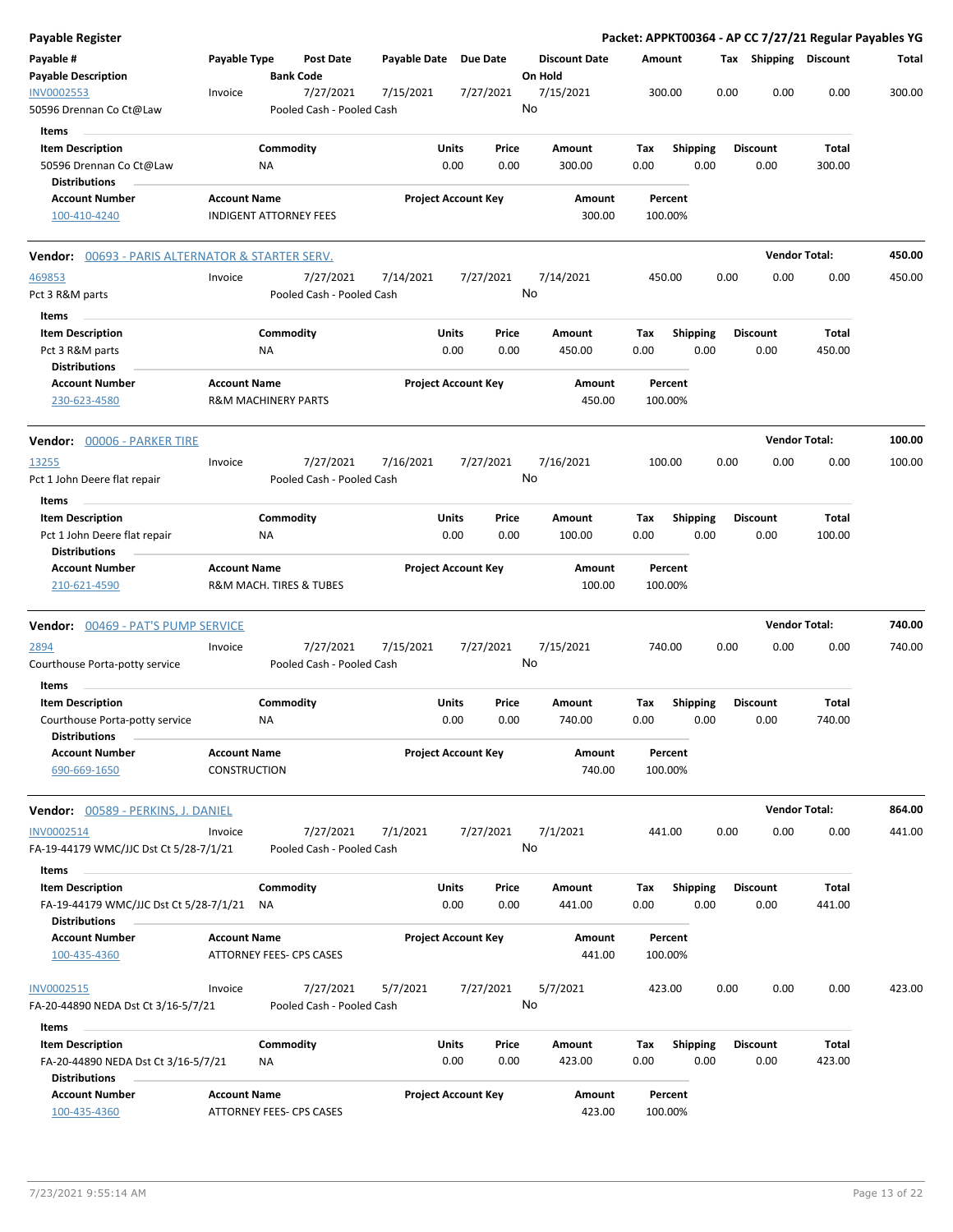| Payable Register                                             |                     |                                        |                       |                            |               |                                 |                    |                         |      |                         | Packet: APPKT00364 - AP CC 7/27/21 Regular Payables YG |          |
|--------------------------------------------------------------|---------------------|----------------------------------------|-----------------------|----------------------------|---------------|---------------------------------|--------------------|-------------------------|------|-------------------------|--------------------------------------------------------|----------|
| Payable #<br><b>Payable Description</b>                      | Payable Type        | <b>Post Date</b><br><b>Bank Code</b>   | Payable Date Due Date |                            |               | <b>Discount Date</b><br>On Hold | Amount             |                         |      |                         | Tax Shipping Discount                                  | Total    |
| <b>Vendor:</b> 00289 - RELIANT                               |                     |                                        |                       |                            |               |                                 |                    |                         |      | <b>Vendor Total:</b>    |                                                        | 3,542.57 |
| 111 033 731 024 3<br>#2 533 978-9 S Annex 6/15-7/16/21       | Invoice             | 7/27/2021<br>Pooled Cash - Pooled Cash | 7/19/2021             | 7/27/2021                  |               | 7/19/2021<br>No                 | 638.09             |                         | 0.00 | 0.00                    | 0.00                                                   | 638.09   |
| <b>Items</b>                                                 |                     |                                        |                       |                            |               |                                 |                    |                         |      |                         |                                                        |          |
| <b>Item Description</b>                                      |                     | Commodity                              |                       | Units                      | Price         | Amount                          | Tax                | <b>Shipping</b>         |      | <b>Discount</b>         | Total                                                  |          |
| #2 533 978-9 S Annex 6/15-7/16/21<br><b>Distributions</b>    |                     | ΝA                                     |                       | 0.00                       | 0.00          | 638.09                          | 0.00               | 0.00                    |      | 0.00                    | 638.09                                                 |          |
| <b>Account Number</b>                                        | <b>Account Name</b> |                                        |                       | <b>Project Account Key</b> |               | Amount                          | Percent            |                         |      |                         |                                                        |          |
| 100-513-4400                                                 |                     | UTILITIES ELECTRICITY                  |                       |                            |               | 638.09                          | 100.00%            |                         |      |                         |                                                        |          |
| 113 010 689 002 7<br>#2 533 974-8 Pct 1 6/14-7/15/21         | Invoice             | 7/27/2021<br>Pooled Cash - Pooled Cash | 7/19/2021             | 7/27/2021                  |               | 7/19/2021<br>No                 | 125.50             |                         | 0.00 | 0.00                    | 0.00                                                   | 125.50   |
| Items                                                        |                     |                                        |                       |                            |               |                                 |                    |                         |      |                         |                                                        |          |
| <b>Item Description</b>                                      |                     | Commodity                              |                       | Units                      | Price         | Amount                          | Tax                | <b>Shipping</b>         |      | <b>Discount</b>         | Total                                                  |          |
| #2 533 974-8 Pct 1 6/14-7/15/21<br><b>Distributions</b>      |                     | <b>NA</b>                              |                       | 0.00                       | 0.00          | 125.50                          | 0.00               | 0.00                    |      | 0.00                    | 125.50                                                 |          |
| <b>Account Number</b><br>210-621-4400                        | <b>Account Name</b> | UTILITY ELECTRICITY                    |                       | <b>Project Account Key</b> |               | Amount<br>125.50                | Percent<br>100.00% |                         |      |                         |                                                        |          |
| 115 008 718 124 6<br>#6 716 696-7 Co-Op 6/15-7/16/21         | Invoice             | 7/27/2021<br>Pooled Cash - Pooled Cash | 7/19/2021             | 7/27/2021                  |               | 7/19/2021<br>No                 | 76.31              |                         | 0.00 | 0.00                    | 0.00                                                   | 76.31    |
| Items                                                        |                     |                                        |                       |                            |               |                                 |                    |                         |      |                         |                                                        |          |
| <b>Item Description</b>                                      |                     | Commodity                              |                       | Units                      | Price         | Amount                          | Tax                | <b>Shipping</b>         |      | <b>Discount</b>         | Total                                                  |          |
| #6 716 696-7 Co-Op 6/15-7/16/21<br><b>Distributions</b>      |                     | ΝA                                     |                       | 0.00                       | 0.00          | 76.31                           | 0.00               | 0.00                    |      | 0.00                    | 76.31                                                  |          |
| <b>Account Number</b>                                        | <b>Account Name</b> |                                        |                       | <b>Project Account Key</b> |               | Amount                          | Percent            |                         |      |                         |                                                        |          |
| 100-512-4400                                                 |                     | UTILITIES ELECTRICITY                  |                       |                            |               | 76.31                           | 100.00%            |                         |      |                         |                                                        |          |
| 115 008 723 234 6<br>#2 533 980-5 Courthouse 6/16-7/19/21    | Invoice             | 7/27/2021<br>Pooled Cash - Pooled Cash | 7/21/2021             | 7/27/2021                  |               | 7/21/2021<br>No                 | 199.54             |                         | 0.00 | 0.00                    | 0.00                                                   | 199.54   |
| Items                                                        |                     |                                        |                       |                            |               |                                 |                    |                         |      |                         |                                                        |          |
| <b>Item Description</b>                                      |                     | Commodity                              |                       | Units                      | Price         | Amount                          | Tax                | <b>Shipping</b>         |      | <b>Discount</b>         | Total                                                  |          |
| #2 533 980-5 Courthouse 6/16-7/19/21<br><b>Distributions</b> |                     | ΝA                                     |                       | 0.00                       | 0.00          | 199.54                          | 0.00               | 0.00                    |      | 0.00                    | 199.54                                                 |          |
| <b>Account Number</b><br>100-510-4400                        | <b>Account Name</b> | UTILITIES ELECTRICITY                  |                       | <b>Project Account Key</b> |               | Amount<br>199.54                | Percent<br>100.00% |                         |      |                         |                                                        |          |
| 115 008 723 235 3                                            | Invoice             | 7/27/2021                              | 7/21/2021             | 7/27/2021                  |               | 7/21/2021                       | 653.87             |                         | 0.00 | 0.00                    | 0.00                                                   | 653.87   |
| #2 533 981-3 TDHS 6/16-7/19/21                               |                     | Pooled Cash - Pooled Cash              |                       |                            |               | No                              |                    |                         |      |                         |                                                        |          |
| Items                                                        |                     |                                        |                       |                            |               |                                 |                    |                         |      |                         |                                                        |          |
| <b>Item Description</b><br>#2 533 981-3 TDHS 6/16-7/19/21    |                     | Commodity<br>ΝA                        |                       | Units<br>0.00              | Price<br>0.00 | Amount<br>653.87                | Tax<br>0.00        | <b>Shipping</b><br>0.00 |      | <b>Discount</b><br>0.00 | Total<br>653.87                                        |          |
| <b>Distributions</b><br><b>Account Number</b>                | <b>Account Name</b> |                                        |                       | <b>Project Account Key</b> |               | Amount                          | Percent            |                         |      |                         |                                                        |          |
| 100-640-4400                                                 |                     | UTILITIES ELECTRICITY                  |                       |                            |               | 653.87                          | 100.00%            |                         |      |                         |                                                        |          |
| 115 008 723 236 1<br>#2 533 982-1 Co Bldg 6/16-7/19/21       | Invoice             | 7/27/2021<br>Pooled Cash - Pooled Cash | 7/21/2021             | 7/27/2021                  |               | 7/21/2021<br>No                 | 454.16             |                         | 0.00 | 0.00                    | 0.00                                                   | 454.16   |
| Items                                                        |                     |                                        |                       |                            |               |                                 |                    |                         |      |                         |                                                        |          |
| <b>Item Description</b><br>#2 533 982-1 Co Bldg 6/16-7/19/21 |                     | Commodity<br>ΝA                        |                       | Units<br>0.00              | Price<br>0.00 | Amount<br>454.16                | Tax<br>0.00        | <b>Shipping</b><br>0.00 |      | <b>Discount</b><br>0.00 | Total<br>454.16                                        |          |
| <b>Distributions</b>                                         |                     |                                        |                       |                            |               |                                 |                    |                         |      |                         |                                                        |          |
| <b>Account Number</b><br>100-511-4400                        | <b>Account Name</b> | UTILITIES ELECTRICITY                  |                       | <b>Project Account Key</b> |               | Amount<br>454.16                | Percent<br>100.00% |                         |      |                         |                                                        |          |
| 115 008 726 898 5                                            | Invoice             | 7/27/2021                              | 7/22/2021             | 7/27/2021                  |               | 7/22/2021                       | 131.18             |                         | 0.00 | 0.00                    | 0.00                                                   | 131.18   |
| #7 358 371-8 Pct 4 6/16-7/19/21                              |                     | Pooled Cash - Pooled Cash              |                       |                            |               | No                              |                    |                         |      |                         |                                                        |          |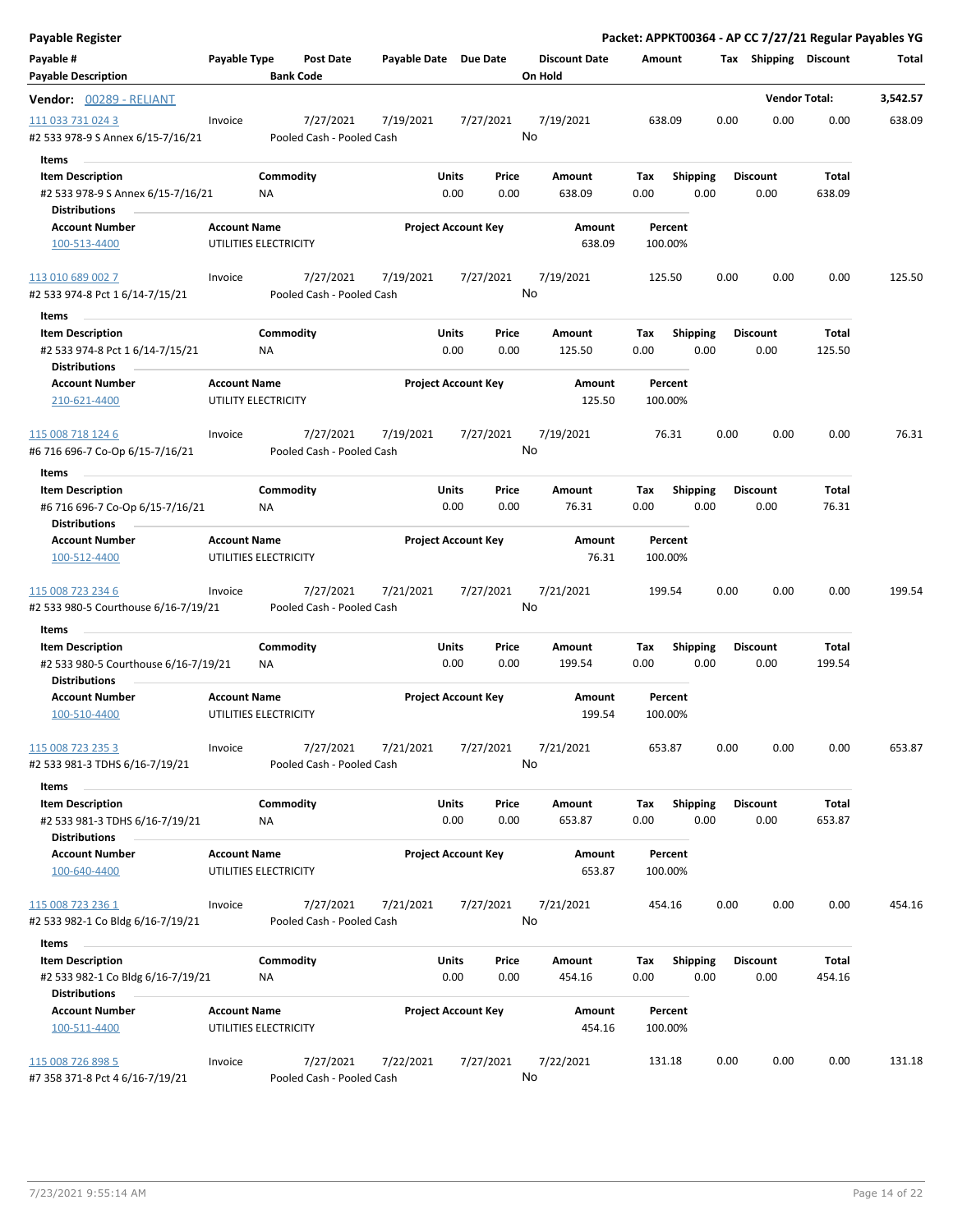| <b>Payable Register</b>                                             |                     |                       |                           |                       |                            |               |                      |             |                         |      |                         | Packet: APPKT00364 - AP CC 7/27/21 Regular Payables YG |        |
|---------------------------------------------------------------------|---------------------|-----------------------|---------------------------|-----------------------|----------------------------|---------------|----------------------|-------------|-------------------------|------|-------------------------|--------------------------------------------------------|--------|
| Payable #                                                           | Payable Type        |                       | <b>Post Date</b>          | Payable Date Due Date |                            |               | <b>Discount Date</b> | Amount      |                         |      | Tax Shipping Discount   |                                                        | Total  |
| <b>Payable Description</b>                                          |                     | <b>Bank Code</b>      |                           |                       |                            |               | On Hold              |             |                         |      |                         |                                                        |        |
| Items                                                               |                     |                       |                           |                       |                            |               |                      |             |                         |      |                         |                                                        |        |
| <b>Item Description</b>                                             |                     | Commodity             |                           |                       | Units                      | Price         | Amount               | Tax         | <b>Shipping</b>         |      | <b>Discount</b>         | Total                                                  |        |
| #7 358 371-8 Pct 4 6/16-7/19/21<br><b>Distributions</b>             |                     | <b>NA</b>             |                           |                       | 0.00                       | 0.00          | 131.18               | 0.00        | 0.00                    |      | 0.00                    | 131.18                                                 |        |
| <b>Account Number</b>                                               | <b>Account Name</b> |                       |                           |                       | <b>Project Account Key</b> |               | Amount               |             | Percent                 |      |                         |                                                        |        |
| 240-624-4400                                                        |                     | UTILITY ELECTRICITY   |                           |                       |                            |               | 131.18               |             | 100.00%                 |      |                         |                                                        |        |
| 116 008 604 414 7                                                   | Invoice             |                       | 7/27/2021                 | 7/21/2021             |                            | 7/27/2021     | 7/21/2021            |             | 329.90                  | 0.00 | 0.00                    | 0.00                                                   | 329.90 |
| #9 599 777-1 Agrilife 6/16-7/19/21                                  |                     |                       | Pooled Cash - Pooled Cash |                       |                            |               | No                   |             |                         |      |                         |                                                        |        |
| Items                                                               |                     |                       |                           |                       |                            |               |                      |             |                         |      |                         |                                                        |        |
| <b>Item Description</b><br>#9 599 777-1 Agrilife 6/16-7/19/21       |                     | Commodity<br>ΝA       |                           |                       | Units<br>0.00              | Price<br>0.00 | Amount<br>329.90     | Tax<br>0.00 | <b>Shipping</b><br>0.00 |      | <b>Discount</b><br>0.00 | Total<br>329.90                                        |        |
| <b>Distributions</b>                                                |                     |                       |                           |                       |                            |               |                      |             |                         |      |                         |                                                        |        |
| <b>Account Number</b><br>100-516-4400                               | <b>Account Name</b> | UTILITIES ELECTRICITY |                           |                       | <b>Project Account Key</b> |               | Amount<br>329.90     |             | Percent<br>100.00%      |      |                         |                                                        |        |
| 117 008 548 946 6                                                   | Invoice             |                       | 7/27/2021                 | 7/22/2021             |                            | 7/27/2021     | 7/22/2021            |             | 361.12                  | 0.00 | 0.00                    | 0.00                                                   | 361.12 |
| #6 730 596-1 Windom 6/17-7/20/21                                    |                     |                       | Pooled Cash - Pooled Cash |                       |                            |               | No                   |             |                         |      |                         |                                                        |        |
| Items                                                               |                     |                       |                           |                       |                            |               |                      |             |                         |      |                         |                                                        |        |
| <b>Item Description</b>                                             |                     | Commodity             |                           |                       | Units                      | Price         | Amount               | Tax         | <b>Shipping</b>         |      | <b>Discount</b>         | Total                                                  |        |
| #6 730 596-1 Windom 6/17-7/20/21<br><b>Distributions</b>            |                     | <b>NA</b>             |                           |                       | 0.00                       | 0.00          | 361.12               | 0.00        | 0.00                    |      | 0.00                    | 361.12                                                 |        |
| <b>Account Number</b>                                               | <b>Account Name</b> |                       |                           |                       | <b>Project Account Key</b> |               | <b>Amount</b>        |             | Percent                 |      |                         |                                                        |        |
| 100-515-4400                                                        |                     | UTILITIES ELECTRICITY |                           |                       |                            |               | 361.12               |             | 100.00%                 |      |                         |                                                        |        |
| 301 002 935 039 0                                                   | Invoice             |                       | 7/27/2021                 | 7/19/2021             |                            | 7/27/2021     | 7/19/2021            |             | 481.49                  | 0.00 | 0.00                    | 0.00                                                   | 481.49 |
| #12 832 845-7 200 1st 6/15-7/16/21                                  |                     |                       | Pooled Cash - Pooled Cash |                       |                            |               | No                   |             |                         |      |                         |                                                        |        |
| Items                                                               |                     |                       |                           |                       |                            |               |                      |             |                         |      |                         |                                                        |        |
| <b>Item Description</b>                                             |                     | Commodity             |                           |                       | Units                      | Price         | Amount               | Tax         | <b>Shipping</b>         |      | <b>Discount</b>         | Total                                                  |        |
| #12 832 845-7 200 1st 6/15-7/16/21                                  |                     | <b>NA</b>             |                           |                       | 0.00                       | 0.00          | 481.49               | 0.00        | 0.00                    |      | 0.00                    | 481.49                                                 |        |
| <b>Distributions</b>                                                |                     |                       |                           |                       |                            |               |                      |             |                         |      |                         |                                                        |        |
| <b>Account Number</b><br>100-518-4400                               | <b>Account Name</b> | UTILITIES ELECTRICITY |                           |                       | <b>Project Account Key</b> |               | Amount<br>481.49     |             | Percent<br>100.00%      |      |                         |                                                        |        |
| 301 002 935 947 4                                                   | Invoice             |                       | 7/27/2021                 | 7/20/2021             |                            | 7/27/2021     | 7/20/2021            |             | 21.25                   | 0.00 | 0.00                    | 0.00                                                   | 21.25  |
| #12 434 984-6 Rec Rd3/FM273 6/15-7/16/21                            |                     |                       | Pooled Cash - Pooled Cash |                       |                            |               | No                   |             |                         |      |                         |                                                        |        |
| Items                                                               |                     |                       |                           |                       |                            |               |                      |             |                         |      |                         |                                                        |        |
| <b>Item Description</b><br>#12 434 984-6 Rec Rd3/FM273 6/15-7/16 NA |                     | Commodity             |                           |                       | Units<br>0.00              | Price<br>0.00 | Amount<br>21.25      | Tax<br>0.00 | <b>Shipping</b><br>0.00 |      | <b>Discount</b><br>0.00 | Total<br>21.25                                         |        |
| <b>Distributions</b>                                                |                     |                       |                           |                       |                            |               |                      |             |                         |      |                         |                                                        |        |
| <b>Account Number</b><br>240-624-4400                               | <b>Account Name</b> | UTILITY ELECTRICITY   |                           |                       | <b>Project Account Key</b> |               | Amount<br>21.25      |             | Percent<br>100.00%      |      |                         |                                                        |        |
| 301 002 935 948 2                                                   | Invoice             |                       | 7/27/2021                 | 7/20/2021             |                            | 7/27/2021     | 7/20/2021            |             | 70.16                   | 0.00 | 0.00                    | 0.00                                                   | 70.16  |
| #12 434 985-3 1369 Hwy 56 6/15-7/16/21                              |                     |                       | Pooled Cash - Pooled Cash |                       |                            |               | No                   |             |                         |      |                         |                                                        |        |
| Items                                                               |                     |                       |                           |                       |                            |               |                      |             |                         |      |                         |                                                        |        |
| <b>Item Description</b>                                             |                     | Commodity             |                           |                       | Units                      | Price         | Amount               | Тах         | <b>Shipping</b>         |      | <b>Discount</b>         | Total                                                  |        |
| #12 434 985-3 1369 Hwy 56 6/15-7/16/21<br><b>Distributions</b>      |                     | NA                    |                           |                       | 0.00                       | 0.00          | 70.16                | 0.00        | 0.00                    |      | 0.00                    | 70.16                                                  |        |
| <b>Account Number</b><br>240-624-4400                               | <b>Account Name</b> | UTILITY ELECTRICITY   |                           |                       | <b>Project Account Key</b> |               | Amount<br>70.16      |             | Percent<br>100.00%      |      |                         |                                                        |        |
| <b>Vendor:</b> VEN02294 - Richards, Jessica                         |                     |                       |                           |                       |                            |               |                      |             |                         |      |                         | <b>Vendor Total:</b>                                   | 301.88 |
| <b>INV0002563</b>                                                   | Invoice             |                       | 7/27/2021                 | 7/7/2021              |                            | 7/27/2021     | 7/7/2021             |             | 301.88                  | 0.00 | 0.00                    | 0.00                                                   | 301.88 |
| 8/3-5/21 travel- miles/meals/registration                           |                     |                       | Pooled Cash - Pooled Cash |                       |                            |               | No                   |             |                         |      |                         |                                                        |        |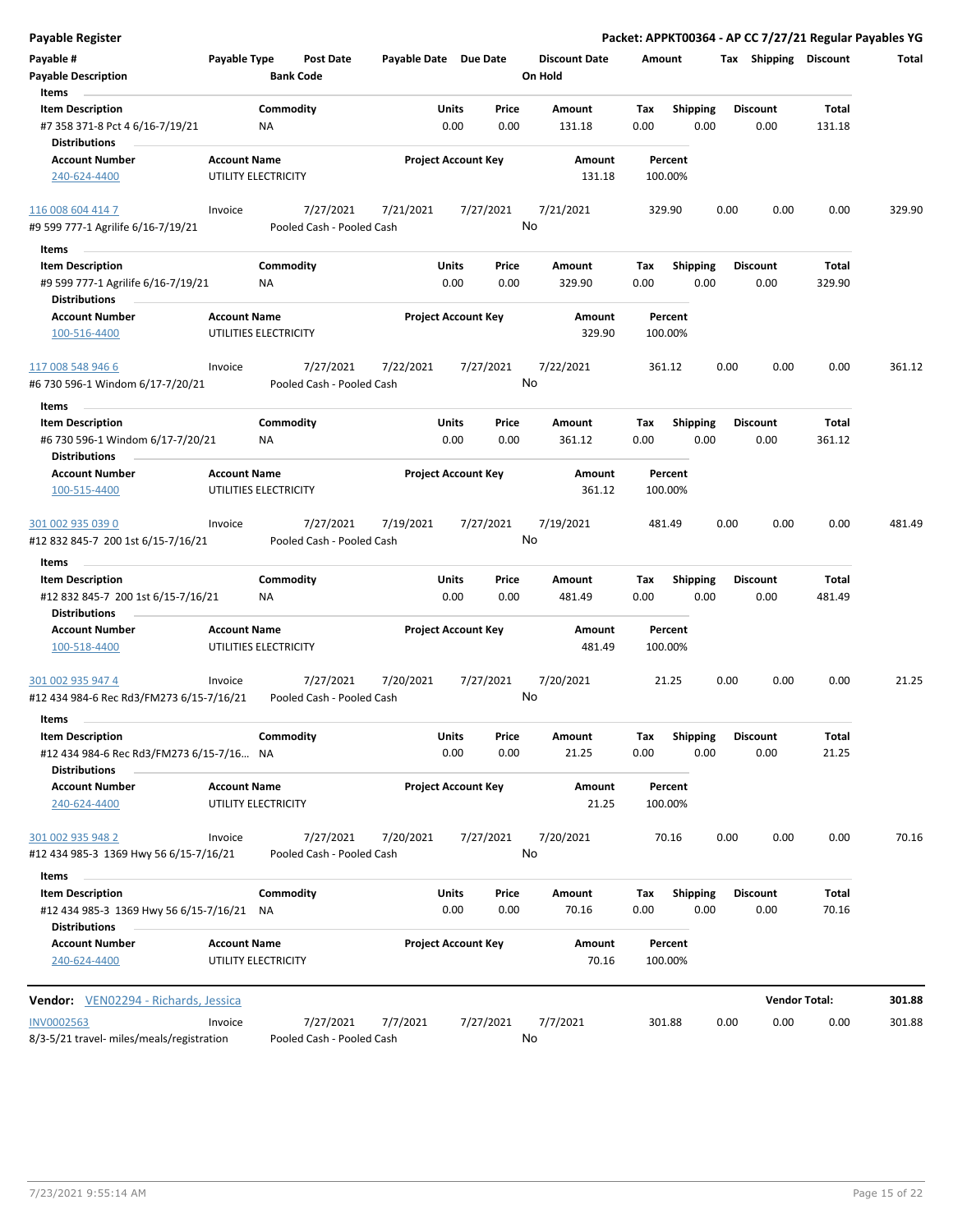| Payable #<br>Payable Type<br>Post Date<br>Payable Date Due Date<br><b>Discount Date</b><br>Tax Shipping Discount<br>Amount<br><b>Payable Description</b><br><b>Bank Code</b><br>On Hold<br>Items<br>Commodity<br>Units<br>Price<br>Shipping<br><b>Discount</b><br><b>Item Description</b><br>Amount<br>Tax<br>Total<br>0.00<br>0.00<br>0.00<br>0.00<br>8/3-5/21 travel- miles/meals/registration<br>ΝA<br>301.88<br>0.00<br>301.88<br><b>Distributions</b><br><b>Project Account Key</b><br><b>Account Number</b><br><b>Account Name</b><br>Amount<br>Percent<br>IN/OUT CO.TRAVEL/TRAINING-4-H<br>100-665-4290<br>301.88<br>100.00%<br><b>Vendor Total:</b><br><b>Vendor:</b> VEN02617 - Slaughter Construction<br><b>INV0002542</b><br>7/27/2021<br>7/22/2021<br>7/27/2021<br>7/22/2021<br>30.00<br>0.00<br>0.00<br>0.00<br>Invoice<br>No<br>Development Permit refund-470 CR 491 Leona Pooled Cash - Pooled Cash<br>Items<br><b>Item Description</b><br>Commodity<br>Units<br><b>Discount</b><br>Total<br>Price<br>Amount<br>Tax<br><b>Shipping</b><br>0.00<br>0.00<br>0.00<br>30.00<br>Development Permit refund-470 CR 491 L NA<br>0.00<br>30.00<br>0.00<br><b>Distributions</b><br><b>Project Account Key</b><br><b>Account Number</b><br><b>Account Name</b><br>Amount<br>Percent<br>100-409-6540<br>30.00<br>100.00%<br>DEVELOPMENT PERMIT<br><b>Vendor Total:</b><br>470.25<br><b>Vendor:</b> 00801 - SOLOMON, AMANDA<br><b>INV0002516</b><br>7/27/2021<br>6/29/2021<br>7/27/2021<br>6/29/2021<br>470.25<br>0.00<br>0.00<br>0.00<br>470.25<br>Invoice<br>No<br>FA-20-45019 Wright Dst Ct- Mediation 4/8-6/2 Pooled Cash - Pooled Cash<br>Items |
|--------------------------------------------------------------------------------------------------------------------------------------------------------------------------------------------------------------------------------------------------------------------------------------------------------------------------------------------------------------------------------------------------------------------------------------------------------------------------------------------------------------------------------------------------------------------------------------------------------------------------------------------------------------------------------------------------------------------------------------------------------------------------------------------------------------------------------------------------------------------------------------------------------------------------------------------------------------------------------------------------------------------------------------------------------------------------------------------------------------------------------------------------------------------------------------------------------------------------------------------------------------------------------------------------------------------------------------------------------------------------------------------------------------------------------------------------------------------------------------------------------------------------------------------------------------------------------------------------------------------------------------------------------|
|                                                                                                                                                                                                                                                                                                                                                                                                                                                                                                                                                                                                                                                                                                                                                                                                                                                                                                                                                                                                                                                                                                                                                                                                                                                                                                                                                                                                                                                                                                                                                                                                                                                        |
|                                                                                                                                                                                                                                                                                                                                                                                                                                                                                                                                                                                                                                                                                                                                                                                                                                                                                                                                                                                                                                                                                                                                                                                                                                                                                                                                                                                                                                                                                                                                                                                                                                                        |
|                                                                                                                                                                                                                                                                                                                                                                                                                                                                                                                                                                                                                                                                                                                                                                                                                                                                                                                                                                                                                                                                                                                                                                                                                                                                                                                                                                                                                                                                                                                                                                                                                                                        |
|                                                                                                                                                                                                                                                                                                                                                                                                                                                                                                                                                                                                                                                                                                                                                                                                                                                                                                                                                                                                                                                                                                                                                                                                                                                                                                                                                                                                                                                                                                                                                                                                                                                        |
|                                                                                                                                                                                                                                                                                                                                                                                                                                                                                                                                                                                                                                                                                                                                                                                                                                                                                                                                                                                                                                                                                                                                                                                                                                                                                                                                                                                                                                                                                                                                                                                                                                                        |
|                                                                                                                                                                                                                                                                                                                                                                                                                                                                                                                                                                                                                                                                                                                                                                                                                                                                                                                                                                                                                                                                                                                                                                                                                                                                                                                                                                                                                                                                                                                                                                                                                                                        |
|                                                                                                                                                                                                                                                                                                                                                                                                                                                                                                                                                                                                                                                                                                                                                                                                                                                                                                                                                                                                                                                                                                                                                                                                                                                                                                                                                                                                                                                                                                                                                                                                                                                        |
|                                                                                                                                                                                                                                                                                                                                                                                                                                                                                                                                                                                                                                                                                                                                                                                                                                                                                                                                                                                                                                                                                                                                                                                                                                                                                                                                                                                                                                                                                                                                                                                                                                                        |
|                                                                                                                                                                                                                                                                                                                                                                                                                                                                                                                                                                                                                                                                                                                                                                                                                                                                                                                                                                                                                                                                                                                                                                                                                                                                                                                                                                                                                                                                                                                                                                                                                                                        |
|                                                                                                                                                                                                                                                                                                                                                                                                                                                                                                                                                                                                                                                                                                                                                                                                                                                                                                                                                                                                                                                                                                                                                                                                                                                                                                                                                                                                                                                                                                                                                                                                                                                        |
|                                                                                                                                                                                                                                                                                                                                                                                                                                                                                                                                                                                                                                                                                                                                                                                                                                                                                                                                                                                                                                                                                                                                                                                                                                                                                                                                                                                                                                                                                                                                                                                                                                                        |
|                                                                                                                                                                                                                                                                                                                                                                                                                                                                                                                                                                                                                                                                                                                                                                                                                                                                                                                                                                                                                                                                                                                                                                                                                                                                                                                                                                                                                                                                                                                                                                                                                                                        |
|                                                                                                                                                                                                                                                                                                                                                                                                                                                                                                                                                                                                                                                                                                                                                                                                                                                                                                                                                                                                                                                                                                                                                                                                                                                                                                                                                                                                                                                                                                                                                                                                                                                        |
| Commodity<br>Units<br>Price<br>Shipping<br>Total<br><b>Item Description</b><br>Amount<br>Tax<br><b>Discount</b><br>0.00<br>0.00<br>470.25<br>0.00<br>0.00<br>0.00<br>470.25<br>FA-20-45019 Wright Dst Ct- Mediation 4/8 NA<br><b>Distributions</b>                                                                                                                                                                                                                                                                                                                                                                                                                                                                                                                                                                                                                                                                                                                                                                                                                                                                                                                                                                                                                                                                                                                                                                                                                                                                                                                                                                                                     |
| <b>Project Account Key</b><br><b>Account Number</b><br><b>Account Name</b><br>Amount<br>Percent<br>100-435-4420<br>OTHER PROFESSIONAL SERV.<br>470.25<br>100.00%                                                                                                                                                                                                                                                                                                                                                                                                                                                                                                                                                                                                                                                                                                                                                                                                                                                                                                                                                                                                                                                                                                                                                                                                                                                                                                                                                                                                                                                                                       |
|                                                                                                                                                                                                                                                                                                                                                                                                                                                                                                                                                                                                                                                                                                                                                                                                                                                                                                                                                                                                                                                                                                                                                                                                                                                                                                                                                                                                                                                                                                                                                                                                                                                        |
| <b>Vendor Total:</b><br>1,841.98<br>Vendor: 00707 - SPARKLIGHT                                                                                                                                                                                                                                                                                                                                                                                                                                                                                                                                                                                                                                                                                                                                                                                                                                                                                                                                                                                                                                                                                                                                                                                                                                                                                                                                                                                                                                                                                                                                                                                         |
| INV0002571<br>7/27/2021<br>7/19/2021<br>7/27/2021<br>7/19/2021<br>0.00<br>0.00<br>0.00<br>1,841.98<br>Invoice<br>1,841.98<br>No<br>Internet service 7/11-8/10/21<br>Pooled Cash - Pooled Cash                                                                                                                                                                                                                                                                                                                                                                                                                                                                                                                                                                                                                                                                                                                                                                                                                                                                                                                                                                                                                                                                                                                                                                                                                                                                                                                                                                                                                                                          |
| Items                                                                                                                                                                                                                                                                                                                                                                                                                                                                                                                                                                                                                                                                                                                                                                                                                                                                                                                                                                                                                                                                                                                                                                                                                                                                                                                                                                                                                                                                                                                                                                                                                                                  |
| Commodity<br>Units<br><b>Item Description</b><br>Price<br>Amount<br>Tax<br><b>Shipping</b><br><b>Discount</b><br>Total<br>0.00<br>0.00<br>0.00<br>0.00<br>Internet service 7/11-8/10/21<br>1,841.98<br>0.00<br>1,841.98<br>ΝA                                                                                                                                                                                                                                                                                                                                                                                                                                                                                                                                                                                                                                                                                                                                                                                                                                                                                                                                                                                                                                                                                                                                                                                                                                                                                                                                                                                                                          |
| <b>Distributions</b><br><b>Account Number</b><br><b>Account Name</b><br><b>Project Account Key</b><br>Amount<br>Percent                                                                                                                                                                                                                                                                                                                                                                                                                                                                                                                                                                                                                                                                                                                                                                                                                                                                                                                                                                                                                                                                                                                                                                                                                                                                                                                                                                                                                                                                                                                                |
| 100-518-4210<br><b>INTERNET</b><br>239.43<br>13.00%                                                                                                                                                                                                                                                                                                                                                                                                                                                                                                                                                                                                                                                                                                                                                                                                                                                                                                                                                                                                                                                                                                                                                                                                                                                                                                                                                                                                                                                                                                                                                                                                    |
| 64.99<br>3.53%<br>100-665-4210<br><b>INTERNET</b>                                                                                                                                                                                                                                                                                                                                                                                                                                                                                                                                                                                                                                                                                                                                                                                                                                                                                                                                                                                                                                                                                                                                                                                                                                                                                                                                                                                                                                                                                                                                                                                                      |
| 12.56%<br><b>INTERNET</b><br>231.43<br>100-513-4210                                                                                                                                                                                                                                                                                                                                                                                                                                                                                                                                                                                                                                                                                                                                                                                                                                                                                                                                                                                                                                                                                                                                                                                                                                                                                                                                                                                                                                                                                                                                                                                                    |
| 443.93<br>100-518-4210<br><b>INTERNET</b><br>24.10%                                                                                                                                                                                                                                                                                                                                                                                                                                                                                                                                                                                                                                                                                                                                                                                                                                                                                                                                                                                                                                                                                                                                                                                                                                                                                                                                                                                                                                                                                                                                                                                                    |
| 139.39<br>7.57%<br><b>INTERNET</b><br>100-518-4210                                                                                                                                                                                                                                                                                                                                                                                                                                                                                                                                                                                                                                                                                                                                                                                                                                                                                                                                                                                                                                                                                                                                                                                                                                                                                                                                                                                                                                                                                                                                                                                                     |
| 231.43<br>12.56%<br>100-518-4210<br><b>INTERNET</b>                                                                                                                                                                                                                                                                                                                                                                                                                                                                                                                                                                                                                                                                                                                                                                                                                                                                                                                                                                                                                                                                                                                                                                                                                                                                                                                                                                                                                                                                                                                                                                                                    |
| 93.94<br>100-645-4210<br><b>INTERNET</b><br>5.10%                                                                                                                                                                                                                                                                                                                                                                                                                                                                                                                                                                                                                                                                                                                                                                                                                                                                                                                                                                                                                                                                                                                                                                                                                                                                                                                                                                                                                                                                                                                                                                                                      |
| 82.69<br><b>INTERNET</b><br>4.49%<br>100-514-4210                                                                                                                                                                                                                                                                                                                                                                                                                                                                                                                                                                                                                                                                                                                                                                                                                                                                                                                                                                                                                                                                                                                                                                                                                                                                                                                                                                                                                                                                                                                                                                                                      |
| 93.94<br><b>INTERNET</b><br>5.10%<br>240-624-4210                                                                                                                                                                                                                                                                                                                                                                                                                                                                                                                                                                                                                                                                                                                                                                                                                                                                                                                                                                                                                                                                                                                                                                                                                                                                                                                                                                                                                                                                                                                                                                                                      |
| 100-560-4210<br><b>INTERNET SERVICE</b><br>220.81<br>11.99%                                                                                                                                                                                                                                                                                                                                                                                                                                                                                                                                                                                                                                                                                                                                                                                                                                                                                                                                                                                                                                                                                                                                                                                                                                                                                                                                                                                                                                                                                                                                                                                            |
| <b>Vendor Total:</b><br>149.08<br>Vendor: 00465 - SPRINT                                                                                                                                                                                                                                                                                                                                                                                                                                                                                                                                                                                                                                                                                                                                                                                                                                                                                                                                                                                                                                                                                                                                                                                                                                                                                                                                                                                                                                                                                                                                                                                               |
| 700059508-038<br>7/27/2021<br>7/20/2021<br>7/20/2021<br>7/27/2021<br>149.08<br>0.00<br>0.00<br>0.00<br>149.08<br>Invoice<br>No<br>Sheriff internet 6/17-7/16/21<br>Pooled Cash - Pooled Cash                                                                                                                                                                                                                                                                                                                                                                                                                                                                                                                                                                                                                                                                                                                                                                                                                                                                                                                                                                                                                                                                                                                                                                                                                                                                                                                                                                                                                                                           |
| Items                                                                                                                                                                                                                                                                                                                                                                                                                                                                                                                                                                                                                                                                                                                                                                                                                                                                                                                                                                                                                                                                                                                                                                                                                                                                                                                                                                                                                                                                                                                                                                                                                                                  |
| Commodity<br><b>Item Description</b><br>Units<br>Price<br>Shipping<br><b>Discount</b><br>Total<br>Amount<br>Tax                                                                                                                                                                                                                                                                                                                                                                                                                                                                                                                                                                                                                                                                                                                                                                                                                                                                                                                                                                                                                                                                                                                                                                                                                                                                                                                                                                                                                                                                                                                                        |
| 0.00<br>0.00<br>0.00<br>149.08<br>0.00<br>0.00<br>149.08<br>Sheriff internet 6/17-7/16/21<br>NA<br><b>Distributions</b>                                                                                                                                                                                                                                                                                                                                                                                                                                                                                                                                                                                                                                                                                                                                                                                                                                                                                                                                                                                                                                                                                                                                                                                                                                                                                                                                                                                                                                                                                                                                |
| <b>Account Number</b><br><b>Account Name</b><br><b>Project Account Key</b><br>Amount<br>Percent                                                                                                                                                                                                                                                                                                                                                                                                                                                                                                                                                                                                                                                                                                                                                                                                                                                                                                                                                                                                                                                                                                                                                                                                                                                                                                                                                                                                                                                                                                                                                        |
| 100-560-4210<br><b>INTERNET SERVICE</b><br>149.08<br>100.00%                                                                                                                                                                                                                                                                                                                                                                                                                                                                                                                                                                                                                                                                                                                                                                                                                                                                                                                                                                                                                                                                                                                                                                                                                                                                                                                                                                                                                                                                                                                                                                                           |

**Vendor:** 00793 - STATE COMPTROLLER **Vendor Total: 6,820.35**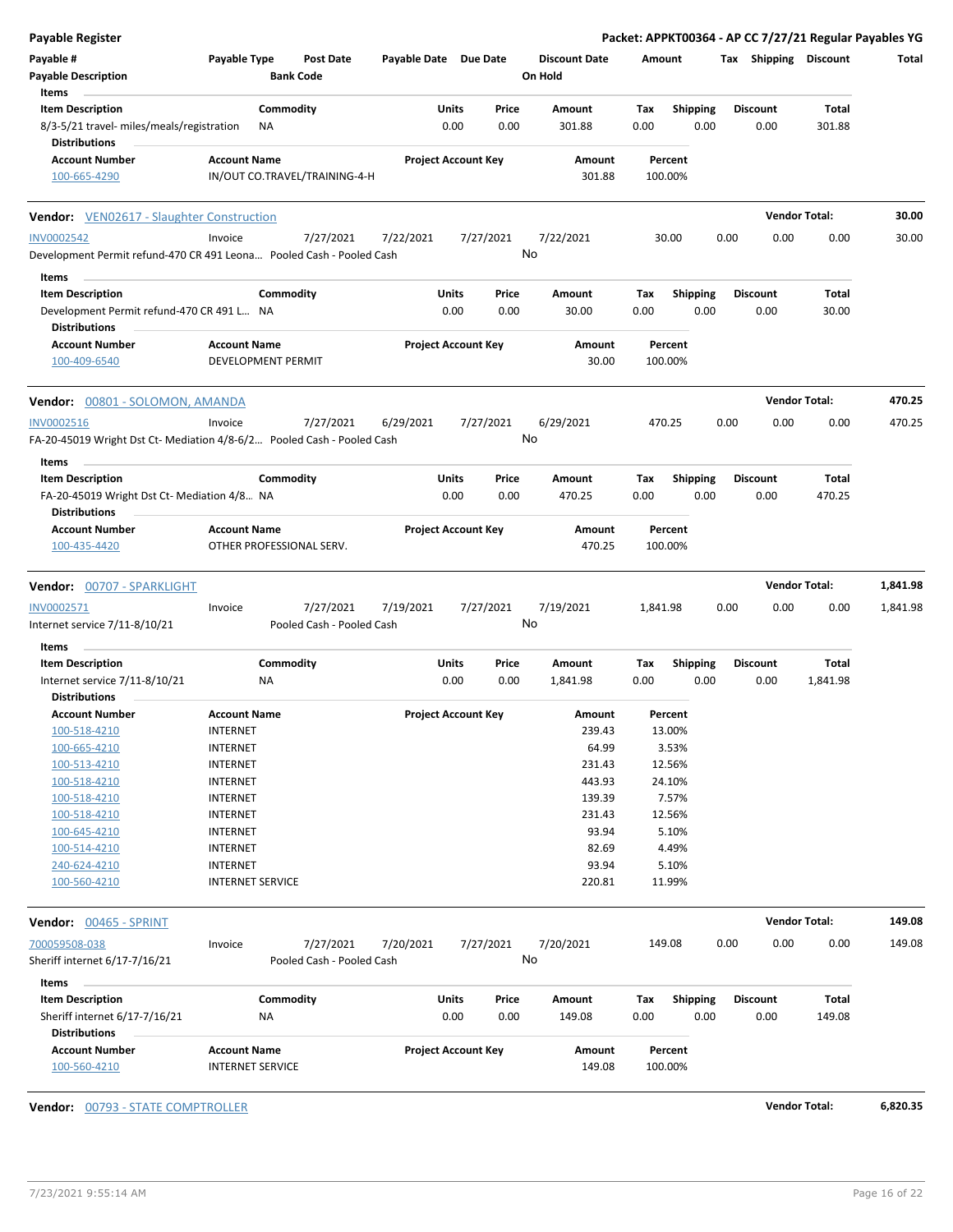| Payable Register                                                                                  |                                |                  |                                        |              |                            |               |                                 |                    |             |                 |      |      |                         |                 | Packet: APPKT00364 - AP CC 7/27/21 Regular Payables YG |
|---------------------------------------------------------------------------------------------------|--------------------------------|------------------|----------------------------------------|--------------|----------------------------|---------------|---------------------------------|--------------------|-------------|-----------------|------|------|-------------------------|-----------------|--------------------------------------------------------|
| Payable #<br><b>Payable Description</b>                                                           | Payable Type                   | <b>Bank Code</b> | Post Date                              | Payable Date | <b>Due Date</b>            |               | <b>Discount Date</b><br>On Hold |                    | Amount      |                 |      |      | Tax Shipping Discount   |                 | Total                                                  |
| <b>INV0002558</b><br>Civil filing fees qtr ending 6/30/21                                         | Invoice                        |                  | 7/27/2021<br>Pooled Cash - Pooled Cash | 6/30/2021    |                            | 7/27/2021     | 6/30/2021<br>No                 |                    | 6,820.35    |                 |      | 0.00 | 0.00                    | 0.00            | 6,820.35                                               |
| Items                                                                                             |                                |                  |                                        |              |                            |               |                                 |                    |             |                 |      |      |                         |                 |                                                        |
| <b>Item Description</b>                                                                           |                                | Commodity        |                                        |              | Units                      | Price         | Amount                          |                    | Tax         | <b>Shipping</b> |      |      | <b>Discount</b>         | Total           |                                                        |
| Civil filing fees qtr ending 6/30/21                                                              |                                | ΝA               |                                        |              | 0.00                       | 0.00          | 6,820.35                        |                    | 0.00        |                 | 0.00 |      | 0.00                    | 6,820.35        |                                                        |
| <b>Distributions</b>                                                                              | <b>Account Name</b>            |                  |                                        |              |                            |               |                                 |                    |             |                 |      |      |                         |                 |                                                        |
| <b>Account Number</b><br>100-409-4890                                                             | <b>COURT COSTS/ARREST FEES</b> |                  |                                        |              | <b>Project Account Key</b> |               |                                 | Amount<br>6,820.35 | 100.00%     | Percent         |      |      |                         |                 |                                                        |
| <b>Vendor:</b> 00364 - TDCAA                                                                      |                                |                  |                                        |              |                            |               |                                 |                    |             |                 |      |      | <b>Vendor Total:</b>    |                 | 100.00                                                 |
| 190105<br>#08000000 R Glaser Legislative update registra Pooled Cash - Pooled Cash                | Invoice                        |                  | 7/27/2021                              | 7/21/2021    |                            | 7/27/2021     | 7/21/2021<br>No                 |                    | 100.00      |                 |      | 0.00 | 0.00                    | 0.00            | 100.00                                                 |
| Items<br><b>Item Description</b>                                                                  |                                | Commodity        |                                        |              | Units                      | Price         | Amount                          |                    | Tax         | <b>Shipping</b> |      |      | <b>Discount</b>         | Total           |                                                        |
| #08000000 R Glaser Legislative update reg NA<br><b>Distributions</b>                              |                                |                  |                                        |              | 0.00                       | 0.00          | 100.00                          |                    | 0.00        |                 | 0.00 |      | 0.00                    | 100.00          |                                                        |
| <b>Account Number</b><br>100-475-4270                                                             | <b>Account Name</b>            |                  | OUT OF COUNTY TRAVEL/TRAINING          |              | <b>Project Account Key</b> |               |                                 | Amount<br>100.00   | 100.00%     | Percent         |      |      |                         |                 |                                                        |
| <b>Vendor: 00202 - TEXAS ASSOCIATION OF COUNTIES</b>                                              |                                |                  |                                        |              |                            |               |                                 |                    |             |                 |      |      | <b>Vendor Total:</b>    |                 | 400.00                                                 |
| 315693<br>#7963 N Young registration 9/8/21 Fall confer  Pooled Cash - Pooled Cash                | Invoice                        |                  | 7/27/2021                              | 7/14/2021    |                            | 7/27/2021     | 7/14/2021<br>No                 |                    | 200.00      |                 |      | 0.00 | 0.00                    | 0.00            | 200.00                                                 |
| Items                                                                                             |                                |                  |                                        |              |                            |               |                                 |                    |             |                 |      |      |                         |                 |                                                        |
| <b>Item Description</b>                                                                           |                                | Commodity        |                                        |              | Units                      | Price         | Amount                          |                    | Tax         | <b>Shipping</b> |      |      | <b>Discount</b>         | Total           |                                                        |
| #7963 N Young registration 9/8/21 Fall co NA<br><b>Distributions</b>                              |                                |                  |                                        |              | 0.00                       | 0.00          | 200.00                          |                    | 0.00        |                 | 0.00 |      | 0.00                    | 200.00          |                                                        |
| <b>Account Number</b>                                                                             | <b>Account Name</b>            |                  |                                        |              | <b>Project Account Key</b> |               |                                 | Amount             |             | Percent         |      |      |                         |                 |                                                        |
| 100-450-4270                                                                                      |                                |                  | OUT OF COUNTY TRAVEL/TRAINING          |              |                            |               |                                 | 200.00             | 100.00%     |                 |      |      |                         |                 |                                                        |
| 315694<br>#7963 S Fife registration 9/8/21 Fall conference  Pooled Cash - Pooled Cash             | Invoice                        |                  | 7/27/2021                              | 7/19/2021    |                            | 7/27/2021     | 7/19/2021<br>No                 |                    | 200.00      |                 |      | 0.00 | 0.00                    | 0.00            | 200.00                                                 |
| Items                                                                                             |                                |                  |                                        |              |                            |               |                                 |                    |             |                 |      |      |                         |                 |                                                        |
| <b>Item Description</b><br>#7963 S Fife registration 9/8/21 Fall confe NA<br><b>Distributions</b> |                                | Commodity        |                                        |              | Units<br>0.00              | Price<br>0.00 | Amount<br>200.00                |                    | Tax<br>0.00 | <b>Shipping</b> | 0.00 |      | <b>Discount</b><br>0.00 | Total<br>200.00 |                                                        |
| <b>Account Number</b>                                                                             | <b>Account Name</b>            |                  |                                        |              | <b>Project Account Key</b> |               |                                 | Amount             |             | Percent         |      |      |                         |                 |                                                        |
| 100-450-4270                                                                                      |                                |                  | OUT OF COUNTY TRAVEL/TRAINING          |              |                            |               |                                 | 200.00             | 100.00%     |                 |      |      |                         |                 |                                                        |
| <b>Vendor:</b> 00767 - TEXAS DEPT. OF STATE HEALTH SERVICE                                        |                                |                  |                                        |              |                            |               |                                 |                    |             |                 |      |      | <b>Vendor Total:</b>    |                 | 184.83                                                 |
| 2013900                                                                                           | Invoice                        |                  | 7/27/2021                              | 7/1/2021     |                            | 7/27/2021     | 7/1/2021                        |                    | 184.83      |                 |      | 0.00 | 0.00                    | 0.00            | 184.83                                                 |
| June 2021 Remote birth access<br>Items                                                            |                                |                  | Pooled Cash - Pooled Cash              |              |                            |               | No                              |                    |             |                 |      |      |                         |                 |                                                        |
| <b>Item Description</b>                                                                           |                                | Commodity        |                                        |              | Units                      | Price         | Amount                          |                    | Тах         | <b>Shipping</b> |      |      | <b>Discount</b>         | Total           |                                                        |
| June 2021 Remote birth access<br><b>Distributions</b>                                             |                                | ΝA               |                                        |              | 0.00                       | 0.00          | 184.83                          |                    | 0.00        |                 | 0.00 |      | 0.00                    | 184.83          |                                                        |
| <b>Account Number</b>                                                                             | <b>Account Name</b>            |                  |                                        |              | <b>Project Account Key</b> |               |                                 | Amount             |             | Percent         |      |      |                         |                 |                                                        |
| 100-409-4890                                                                                      | <b>COURT COSTS/ARREST FEES</b> |                  |                                        |              |                            |               |                                 | 184.83             | 100.00%     |                 |      |      |                         |                 |                                                        |
| <b>Vendor:</b> 00344 - TEXAS STATE UNIVERSITY                                                     |                                |                  |                                        |              |                            |               |                                 |                    |             |                 |      |      | <b>Vendor Total:</b>    |                 | 50.00                                                  |
| 58024                                                                                             | Invoice                        |                  | 7/27/2021                              | 7/14/2021    |                            | 7/27/2021     | 7/14/2021                       |                    |             | 50.00           |      | 0.00 | 0.00                    | 0.00            | 50.00                                                  |
| R Smithey Legislative update workshop-online<br>Items                                             |                                |                  | Pooled Cash - Pooled Cash              |              |                            |               | No                              |                    |             |                 |      |      |                         |                 |                                                        |
| <b>Item Description</b>                                                                           |                                | Commodity        |                                        |              | Units                      | Price         | Amount                          |                    | Тах         | <b>Shipping</b> |      |      | <b>Discount</b>         | Total           |                                                        |
| R Smithey Legislative update workshop-onl. NA<br><b>Distributions</b>                             |                                |                  |                                        |              | 0.00                       | 0.00          |                                 | 50.00              | 0.00        |                 | 0.00 |      | 0.00                    | 50.00           |                                                        |
| <b>Account Number</b><br>100-455-4270                                                             | <b>Account Name</b>            |                  | OUT OF COUNTY TRAVEL/TRAINING          |              | <b>Project Account Key</b> |               |                                 | Amount<br>50.00    | 100.00%     | Percent         |      |      |                         |                 |                                                        |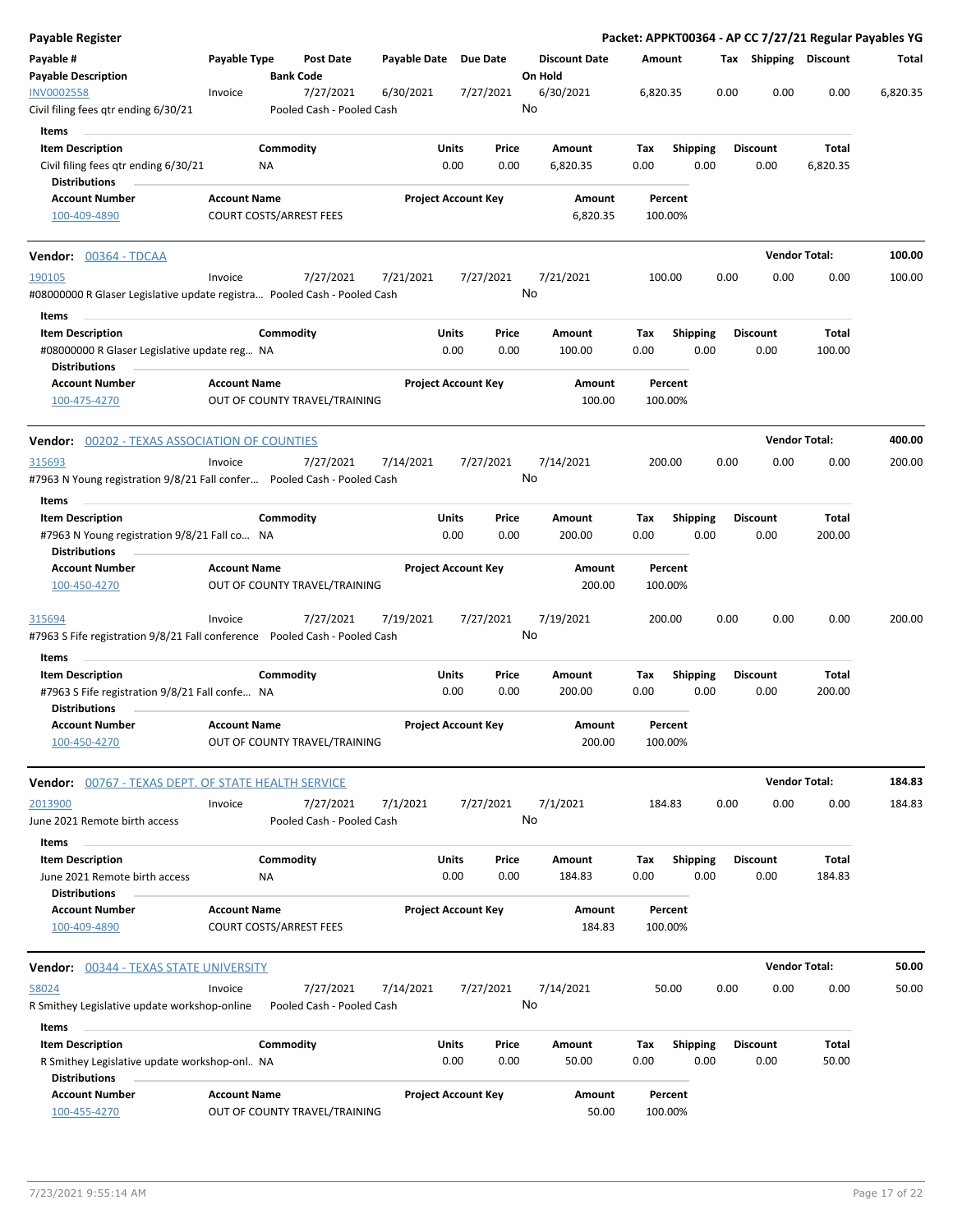| Payable Register                                                                                         |                                                                                                         |                 |                                        |                       |                            |               |                                         |             |                                     |      |                         | Packet: APPKT00364 - AP CC 7/27/21 Regular Payables YG |           |
|----------------------------------------------------------------------------------------------------------|---------------------------------------------------------------------------------------------------------|-----------------|----------------------------------------|-----------------------|----------------------------|---------------|-----------------------------------------|-------------|-------------------------------------|------|-------------------------|--------------------------------------------------------|-----------|
| Payable #<br><b>Payable Description</b>                                                                  | <b>Payable Type</b>                                                                                     |                 | Post Date<br><b>Bank Code</b>          | Payable Date Due Date |                            |               | <b>Discount Date</b><br>On Hold         | Amount      |                                     |      | Tax Shipping Discount   |                                                        | Total     |
| Vendor: VEN02259 - Thompson, David                                                                       |                                                                                                         |                 |                                        |                       |                            |               |                                         |             |                                     |      |                         | <b>Vendor Total:</b>                                   | 41.59     |
| <b>INV0002556</b><br>Uniform reimbursement<br><b>Items</b>                                               | Invoice                                                                                                 |                 | 7/27/2021<br>Pooled Cash - Pooled Cash | 7/15/2021             |                            | 7/27/2021     | 7/15/2021<br>No                         |             | 41.59                               | 0.00 | 0.00                    | 0.00                                                   | 41.59     |
| <b>Item Description</b><br>Uniform reimbursement<br><b>Distributions</b>                                 |                                                                                                         | Commodity<br>ΝA |                                        |                       | Units<br>0.00              | Price<br>0.00 | Amount<br>41.59                         | Tax<br>0.00 | <b>Shipping</b><br>0.00             |      | <b>Discount</b><br>0.00 | Total<br>41.59                                         |           |
| <b>Account Number</b><br>100-560-3950                                                                    | <b>Account Name</b><br>UNIFORMS/OTHER                                                                   |                 |                                        |                       | <b>Project Account Key</b> |               | Amount<br>41.59                         | 100.00%     | Percent                             |      |                         |                                                        |           |
| Vendor: 00160 - TXU ENERGY                                                                               |                                                                                                         |                 |                                        |                       |                            |               |                                         |             |                                     |      |                         | <b>Vendor Total:</b>                                   | 27.53     |
| 056127403202<br>#900011583831 S Annex 6/15-7/15/21<br>Items                                              | Invoice                                                                                                 |                 | 7/27/2021<br>Pooled Cash - Pooled Cash | 7/17/2021             |                            | 7/27/2021     | 7/17/2021<br>No                         |             | 27.53                               | 0.00 | 0.00                    | 0.00                                                   | 27.53     |
| <b>Item Description</b><br>#900011583831 S Annex 6/15-7/15/21<br><b>Distributions</b>                    |                                                                                                         | Commodity<br>NA |                                        |                       | <b>Units</b><br>0.00       | Price<br>0.00 | Amount<br>27.53                         | Tax<br>0.00 | <b>Shipping</b><br>0.00             |      | <b>Discount</b><br>0.00 | Total<br>27.53                                         |           |
| <b>Account Number</b><br>100-513-4400                                                                    | <b>Account Name</b><br>UTILITIES ELECTRICITY                                                            |                 |                                        |                       | <b>Project Account Key</b> |               | Amount<br>27.53                         | 100.00%     | Percent                             |      |                         |                                                        |           |
| <b>Vendor: 00310 - TYLER TECHNOLOGIES, INC.</b>                                                          |                                                                                                         |                 |                                        |                       |                            |               |                                         |             |                                     |      |                         | <b>Vendor Total:</b>                                   | 44,255.44 |
| 020-129939<br>Saas Hosting 7/1-9/30/21 Odyssey/Jail data/Ju Pooled Cash - Pooled Cash                    | Invoice                                                                                                 |                 | 7/27/2021                              | 7/1/2021              |                            | 7/27/2021     | 7/1/2021<br>No                          | 44,255.44   |                                     | 0.00 | 0.00                    | 0.00                                                   | 44,255.44 |
| Items<br><b>Item Description</b><br>Saas Hosting 7/1-9/30/21 Odyssey/Jail dat NA<br><b>Distributions</b> |                                                                                                         | Commodity       |                                        |                       | Units<br>0.00              | Price<br>0.00 | Amount<br>44,255.44                     | Tax<br>0.00 | <b>Shipping</b><br>0.00             |      | <b>Discount</b><br>0.00 | <b>Total</b><br>44,255.44                              |           |
| <b>Account Number</b><br>100-410-4530<br>100-435-4530<br>100-510-4530                                    | <b>Account Name</b><br><b>COMPUTER SOFTWARE</b><br><b>COMPUTER SOFTWARE</b><br><b>COMPUTER SOFTWARE</b> |                 |                                        |                       | <b>Project Account Key</b> |               | Amount<br>512.50<br>538.12<br>43,204.82 |             | Percent<br>1.16%<br>1.22%<br>97.63% |      |                         |                                                        |           |
| Vendor: 00345 - UNDERWOOD INC                                                                            |                                                                                                         |                 |                                        |                       |                            |               |                                         |             |                                     |      |                         | <b>Vendor Total:</b>                                   | 30.00     |
| <b>INV0002545</b><br>Development Permit refund-512 CR 1245 Savo Pooled Cash - Pooled Cash                | Invoice                                                                                                 |                 | 7/27/2021                              | 7/22/2021             |                            | 7/27/2021     | 7/22/2021<br>No                         |             | 30.00                               | 0.00 | 0.00                    | 0.00                                                   | 30.00     |
| Items<br><b>Item Description</b><br>Development Permit refund-512 CR 1245  NA<br><b>Distributions</b>    |                                                                                                         | Commodity       |                                        |                       | <b>Units</b><br>0.00       | Price<br>0.00 | Amount<br>30.00                         | Tax<br>0.00 | <b>Shipping</b><br>0.00             |      | <b>Discount</b><br>0.00 | Total<br>30.00                                         |           |
| <b>Account Number</b><br>100-409-6540                                                                    | <b>Account Name</b><br>DEVELOPMENT PERMIT                                                               |                 |                                        |                       | <b>Project Account Key</b> |               | Amount<br>30.00                         | 100.00%     | Percent                             |      |                         |                                                        |           |
| Vendor: 00127 - VERIZON WIRELESS                                                                         |                                                                                                         |                 |                                        |                       |                            |               |                                         |             |                                     |      |                         | <b>Vendor Total:</b>                                   | 797.99    |
| 9883786406<br>Verizon internet 6/11-7/10/21<br>Items                                                     | Invoice                                                                                                 |                 | 7/27/2021<br>Pooled Cash - Pooled Cash | 7/10/2021             |                            | 7/27/2021     | 7/10/2021<br>No                         | 797.99      |                                     | 0.00 | 0.00                    | 0.00                                                   | 797.99    |
| <b>Item Description</b><br>Verizon Internet 6/11-7/10/21<br><b>Distributions</b>                         |                                                                                                         | Commodity<br>NA |                                        |                       | <b>Units</b><br>0.00       | Price<br>0.00 | Amount<br>797.99                        | Tax<br>0.00 | <b>Shipping</b><br>0.00             |      | <b>Discount</b><br>0.00 | Total<br>797.99                                        |           |
| <b>Account Number</b><br>100-560-4210<br>100-503-4210                                                    | <b>Account Name</b><br><b>INTERNET SERVICE</b><br><b>EMERGENCY INTERNET</b>                             |                 |                                        |                       | <b>Project Account Key</b> |               | Amount<br>532.06<br>37.99               |             | Percent<br>66.68%<br>4.76%          |      |                         |                                                        |           |
| 100-404-4210<br>100-406-4210<br>100-457-4210                                                             | <b>ELECTION INTERNET</b><br><b>EMERGENCY INTERNET</b><br>INTERNET                                       |                 |                                        |                       |                            |               | 113.97<br>37.99<br>37.99                |             | 14.28%<br>4.76%<br>4.76%            |      |                         |                                                        |           |
| 100-553-4210                                                                                             | <b>INTERNET</b>                                                                                         |                 |                                        |                       |                            |               | 37.99                                   |             | 4.76%                               |      |                         |                                                        |           |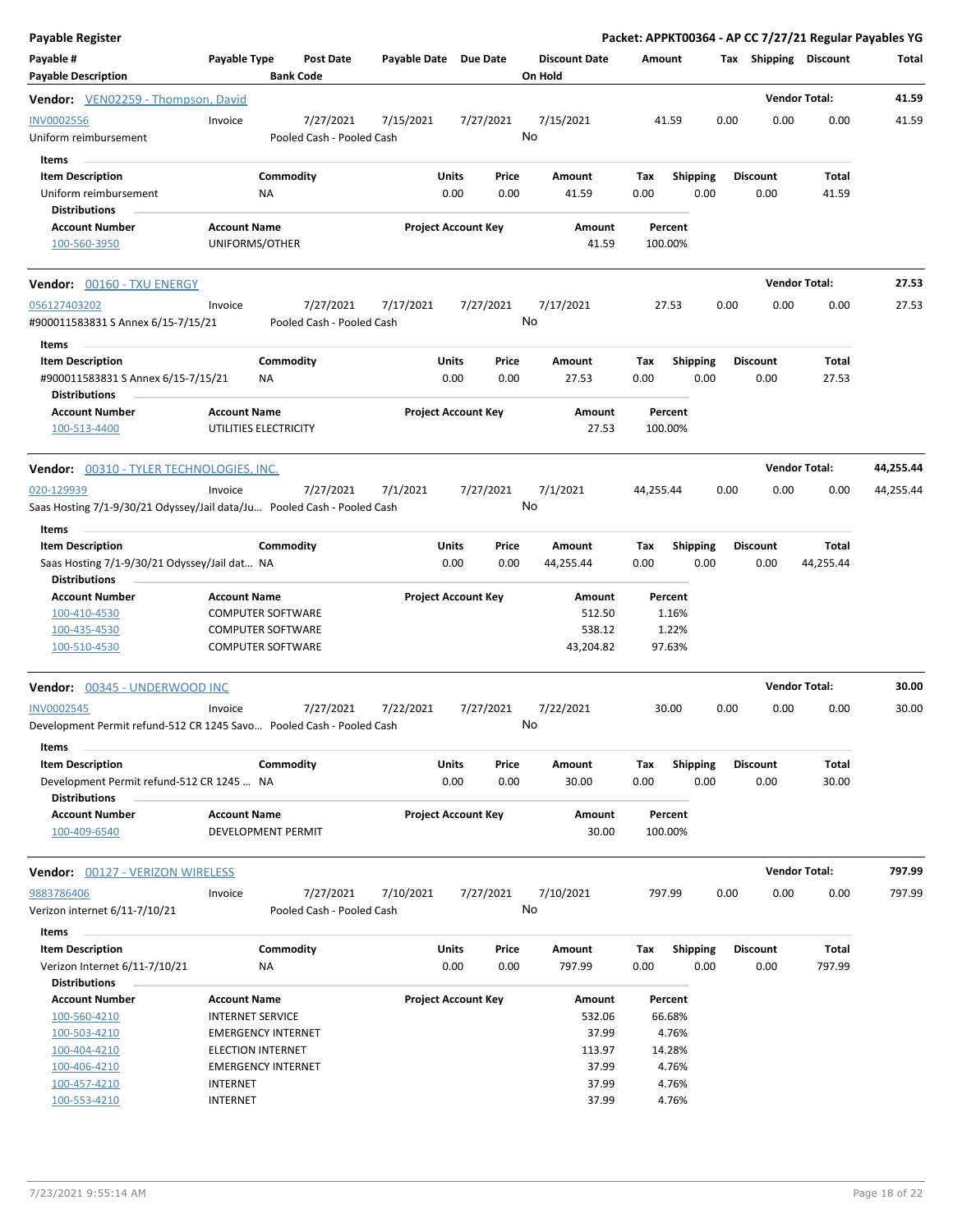| Payable Register                                                      |                     |                               |                            |              |           |                      |        |                 |      |                 | Packet: APPKT00364 - AP CC 7/27/21 Regular Payables YG |        |
|-----------------------------------------------------------------------|---------------------|-------------------------------|----------------------------|--------------|-----------|----------------------|--------|-----------------|------|-----------------|--------------------------------------------------------|--------|
| Payable #                                                             | Payable Type        | <b>Post Date</b>              | Payable Date Due Date      |              |           | <b>Discount Date</b> | Amount |                 | Tax  | Shipping        | <b>Discount</b>                                        | Total  |
| <b>Payable Description</b>                                            |                     | <b>Bank Code</b>              |                            |              |           | On Hold              |        |                 |      |                 |                                                        |        |
| 00480 - VESTED NETWORKS<br>Vendor:                                    |                     |                               |                            |              |           |                      |        |                 |      |                 | <b>Vendor Total:</b>                                   | 129.43 |
| <b>IN16997</b>                                                        | Invoice             | 7/27/2021                     | 7/16/2021                  |              | 7/27/2021 | 7/16/2021            |        | 129.43          | 0.00 | 0.00            | 0.00                                                   | 129.43 |
| Telephone service July/Aug 2021                                       |                     | Pooled Cash - Pooled Cash     |                            |              | No        |                      |        |                 |      |                 |                                                        |        |
| <b>Items</b>                                                          |                     |                               |                            |              |           |                      |        |                 |      |                 |                                                        |        |
| <b>Item Description</b>                                               |                     | Commodity                     |                            | <b>Units</b> | Price     | Amount               | Tax    | <b>Shipping</b> |      | <b>Discount</b> | <b>Total</b>                                           |        |
| Telephone service July/Aug 2021                                       |                     | <b>NA</b>                     |                            | 0.00         | 0.00      | 129.43               | 0.00   | 0.00            |      | 0.00            | 129.43                                                 |        |
| <b>Distributions</b>                                                  |                     |                               |                            |              |           |                      |        |                 |      |                 |                                                        |        |
| <b>Account Number</b>                                                 | <b>Account Name</b> |                               | <b>Project Account Key</b> |              |           | Amount               |        | Percent         |      |                 |                                                        |        |
| 100-510-4200                                                          | <b>TELEPHONE</b>    |                               |                            |              |           | 129.43               |        | 100.00%         |      |                 |                                                        |        |
| Vendor: VEN02619 - Young, Nancy                                       |                     |                               |                            |              |           |                      |        |                 |      |                 | <b>Vendor Total:</b>                                   | 201.68 |
| <b>INV0002564</b>                                                     | Invoice             | 7/27/2021                     | 7/16/2021                  |              | 7/27/2021 | 7/16/2021            |        | 201.68          | 0.00 | 0.00            | 0.00                                                   | 201.68 |
| 7/22-23/21 travel-miles/meals/registration                            |                     | Pooled Cash - Pooled Cash     |                            |              | No        |                      |        |                 |      |                 |                                                        |        |
| <b>Items</b>                                                          |                     |                               |                            |              |           |                      |        |                 |      |                 |                                                        |        |
| <b>Item Description</b>                                               |                     | Commodity                     |                            | <b>Units</b> | Price     | Amount               | Tax    | <b>Shipping</b> |      | <b>Discount</b> | Total                                                  |        |
| 7/22-23/21 travel-miles/meals/registration NA<br><b>Distributions</b> |                     |                               |                            | 0.00         | 0.00      | 201.68               | 0.00   | 0.00            |      | 0.00            | 201.68                                                 |        |
| <b>Account Number</b>                                                 | <b>Account Name</b> |                               | <b>Project Account Key</b> |              |           | Amount               |        | Percent         |      |                 |                                                        |        |
| 100-450-4270                                                          |                     | OUT OF COUNTY TRAVEL/TRAINING |                            |              |           | 201.68               |        | 100.00%         |      |                 |                                                        |        |
|                                                                       |                     |                               |                            |              |           |                      |        |                 |      |                 |                                                        |        |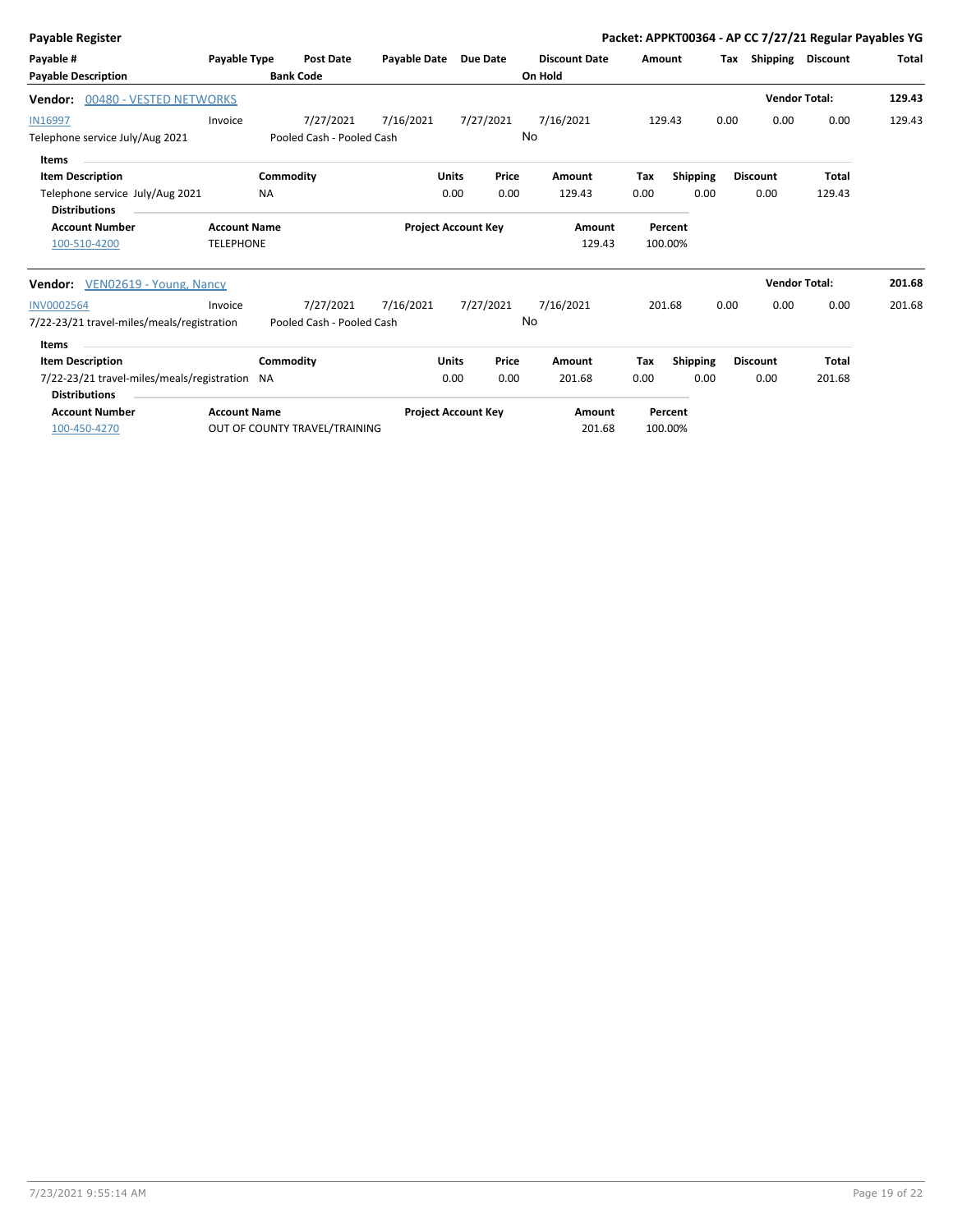## Payable Summary

| Type        | Count               | Gross      | Tax  | <b>Shipping</b> | <b>Discount</b> | Total      | <b>Manual Payment</b> | <b>Balance</b> |
|-------------|---------------------|------------|------|-----------------|-----------------|------------|-----------------------|----------------|
| Credit Memo |                     | $-130.12$  | 0.00 | 0.00            | 0.00            | $-130.12$  | 0.00                  | $-130.12$      |
| Invoice     | 95                  | 274,294.31 | 0.00 | 0.00            | 0.00            | 274,294.31 | 0.00                  | 274,294.31     |
|             | <b>Grand Total:</b> | 274,164.19 | 0.00 | 0.00            | 0.00            | 274,164.19 | 0.00                  | 274,164.19     |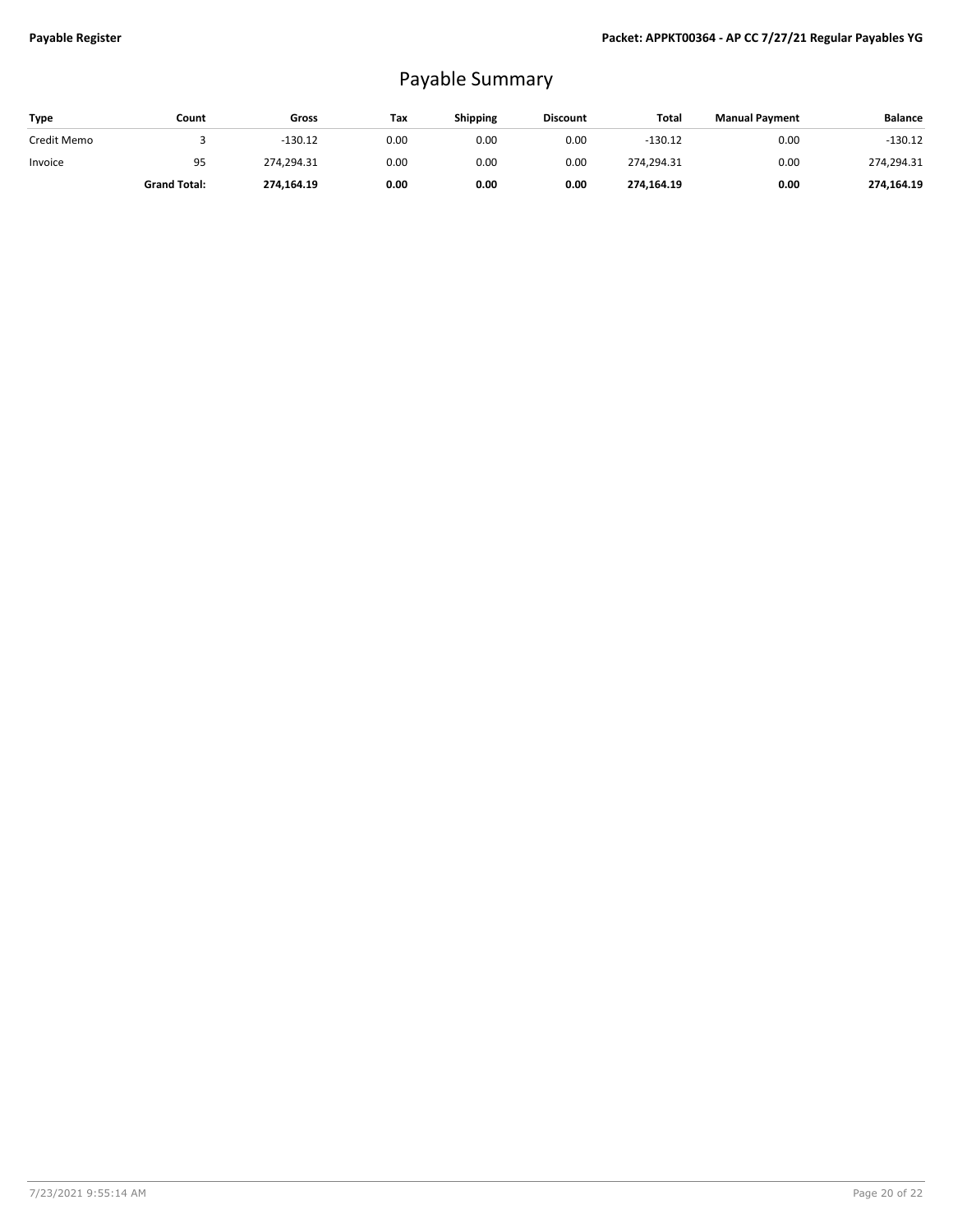## **Account Summary**

| <b>Account</b> | Name                           |        | Amount     |
|----------------|--------------------------------|--------|------------|
| 100-400-4270   | OUT OF COUNTY TRAVEL/TRAINING  |        | 756.80     |
| 100-404-4210   | <b>ELECTION INTERNET</b>       |        | 113.97     |
| 100-404-4270   | ELECTION TRAVEL/TRAINING       |        | 561.58     |
| 100-406-4210   | <b>EMERGENCY INTERNET</b>      |        | 37.99      |
| 100-409-4890   | <b>COURT COSTS/ARREST FEES</b> |        | 7,005.18   |
| 100-409-6540   | DEVELOPMENT PERMIT             |        | 210.00     |
| 100-410-4240   | <b>INDIGENT ATTORNEY FEES</b>  |        | 1,075.00   |
| 100-410-4530   | <b>COMPUTER SOFTWARE</b>       |        | 512.50     |
| 100-435-4270   | OUT OF CO TRAVEL/TRAINING      |        | 480.88     |
| 100-435-4360   | ATTORNEY FEES- CPS CASES       |        | 10,095.50  |
| 100-435-4370   | <b>ATTORNEY FEES</b>           |        | 8,713.65   |
| 100-435-4420   | OTHER PROFESSIONAL SERV.       |        | 470.25     |
| 100-435-4530   | <b>COMPUTER SOFTWARE</b>       |        | 538.12     |
| 100-435-4670   | <b>VISITING JUDGE</b>          |        | 38.08      |
| 100-450-4270   | OUT OF COUNTY TRAVEL/TRAINING  |        | 979.17     |
| 100-455-4270   | OUT OF COUNTY TRAVEL/TRAINING  |        | 50.00      |
| 100-457-4210   | INTERNET                       |        | 37.99      |
| 100-475-4270   | OUT OF COUNTY TRAVEL/TRAINING  |        | 100.00     |
| 100-497-4270   | OUT OF COUNTY TRAVEL/TRAINING  |        | 175.00     |
| 100-499-4270   | OUT OF COUNTY TRAVEL/TRAINING  |        | 1,370.80   |
| 100-503-4210   | <b>EMERGENCY INTERNET</b>      |        | 37.99      |
| 100-503-5740   | COMPUTER/WEB SOFTWARE          |        | 3.00       |
| 100-510-3150   | <b>COPIER RENTAL</b>           |        | 40.00      |
| 100-510-4200   | <b>TELEPHONE</b>               |        | 3,646.18   |
| 100-510-4400   | UTILITIES ELECTRICITY          |        | 199.54     |
| 100-510-4530   | <b>COMPUTER SOFTWARE</b>       |        | 43,204.82  |
| 100-511-4400   | UTILITIES ELECTRICITY          |        | 454.16     |
| 100-512-4400   | UTILITIES ELECTRICITY          |        | 76.31      |
| 100-513-4210   | <b>INTERNET</b>                |        | 231.43     |
| 100-513-4400   | UTILITIES ELECTRICITY          |        | 665.62     |
| 100-514-4210   | INTERNET                       |        | 82.69      |
| 100-515-4400   | UTILITIES ELECTRICITY          |        | 361.12     |
| 100-516-4400   | UTILITIES ELECTRICITY          |        | 329.90     |
| 100-518-4210   | <b>INTERNET</b>                |        | 1,054.18   |
| 100-518-4400   | UTILITIES ELECTRICITY          |        | 481.49     |
| 100-540-4170   | <b>EMS SERVICE</b>             |        | 61,666.67  |
| 100-540-4400   | UTILITIES ELECTRICITY          |        | 476.28     |
| 100-553-4210   | <b>INTERNET</b>                |        | 37.99      |
| 100-560-3950   | UNIFORMS/OTHER                 |        | 41.59      |
| 100-560-4210   | <b>INTERNET SERVICE</b>        |        | 901.95     |
| 100-560-4280   | PRISONER TRANSPORT             |        | 120.08     |
| 100-560-4540   | R & M AUTOMOBILES              |        | 170.00     |
| 100-565-4050   | PRISONER MEDICAL               |        | 8,545.41   |
| 100-573-4811   | <b>FUNDING CSCD</b>            |        | 3,803.00   |
| 100-590-4270   | OUT OF COUNTY TRAVEL/TRAINING  |        | 80.00      |
| 100-640-4400   | UTILITIES ELECTRICITY          |        | 653.87     |
| 100-645-4210   | INTERNET                       |        | 93.94      |
| 100-665-4210   | INTERNET                       |        | 64.99      |
| 100-665-4290   | IN/OUT CO.TRAVEL/TRAINING-4-H  |        | 680.39     |
| 100-696-4920   | <b>INDIGENT BURIAL</b>         |        | 500.00     |
|                |                                | Total: | 162,027.05 |
| <b>Account</b> | Name                           |        | Amount     |
| 200-449-3500   | RECORDS DISPOSAL               |        | 256.58     |
|                |                                | Total: | 256.58     |